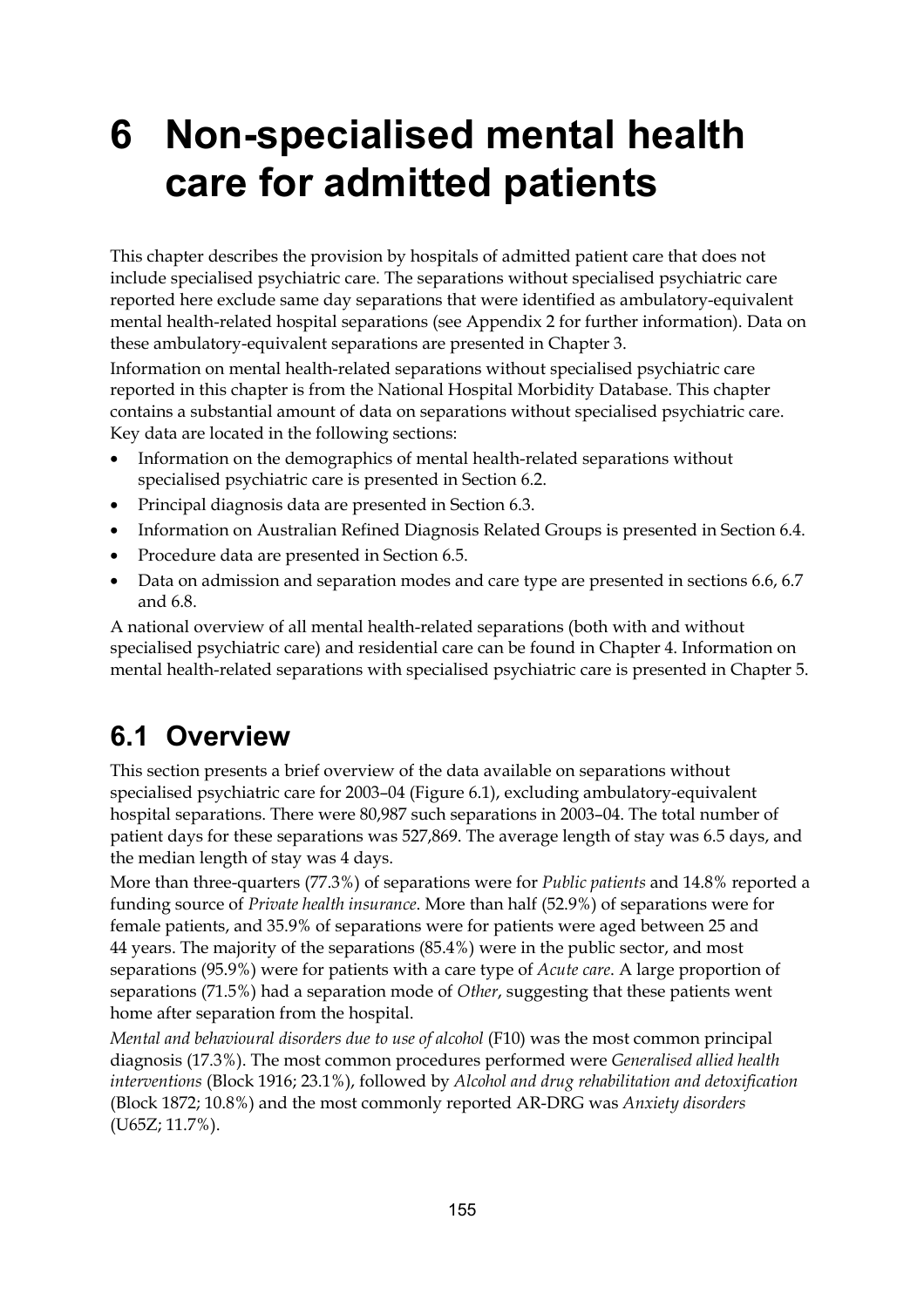

 *Note:* ALOS—average length of stay; W—with; W/O—without; Cat/Sev—catastrophic or severe; CC—complication or comorbidity; ECT—Electroconvulsive therapy; ed—education; pers—personal.

(a) Includes separations whose funding source was reported as *Australian Health Care Agreements* or *Reciprocal health care agreements* .

(b) Includes separations for which care type was reported as *Newborn—qualified days only* .

**Figure 6.1: Data reported for mental health-related separations without specialised psychiatric care, all hospitals, Australia, 2003–04**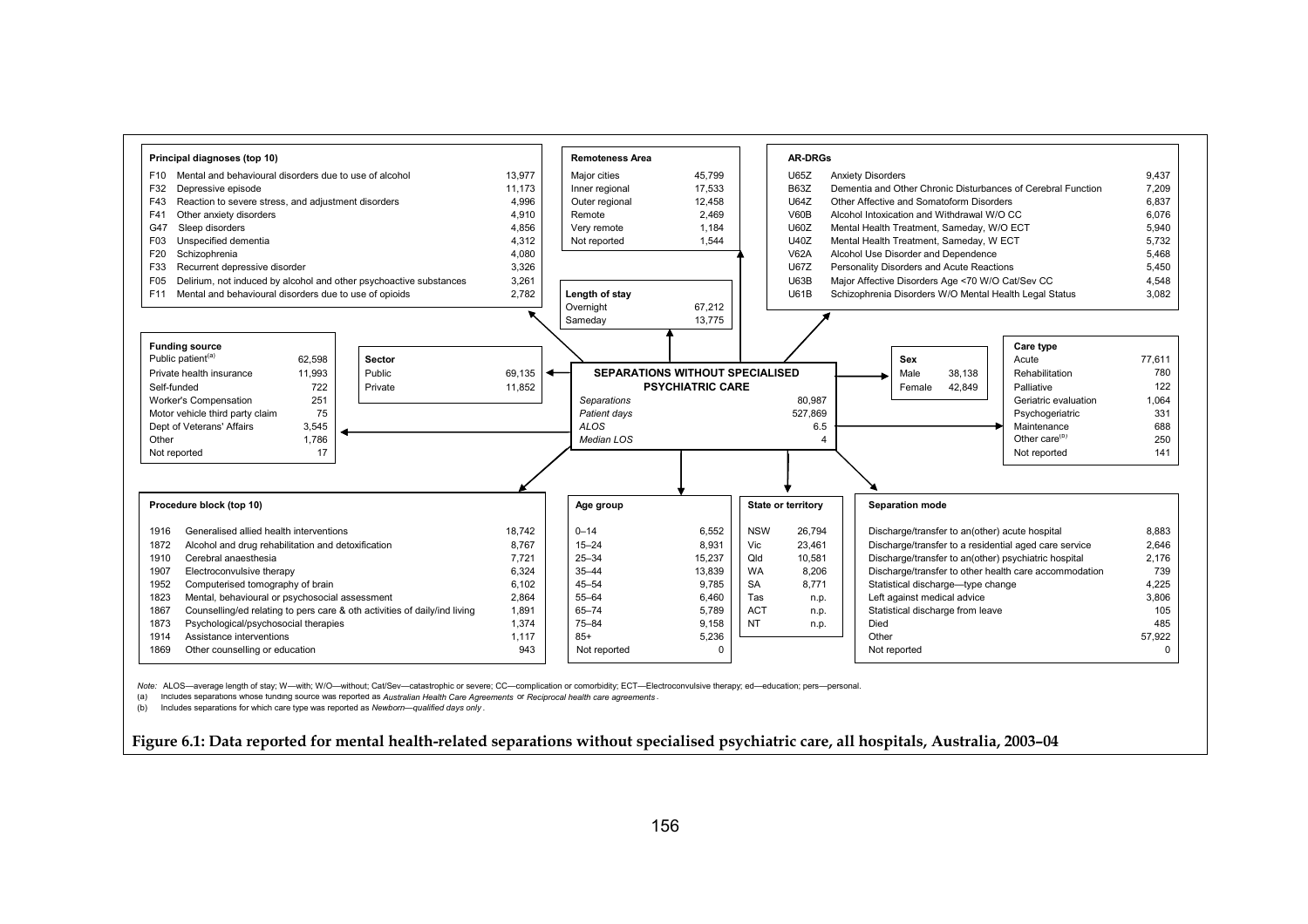# **6.2 Patient demographics**

This section presents demographic data collected for mental health-related separations without specialised psychiatric care for 2003–04. The data reflect the level of use of hospital services by specific population groups. Where tables in this section include average length of stay data, there are equivalent median length of stay data available at <www.aihw.gov.au>.

### **Age and sex**

Table 6.1 presents the age and sex distribution of mental health-related separations without specialised psychiatric care. There were 38,138 separations reported for male patients and 42,849 for female patients. There were more patient days reported for separations involving female patients—294,984 days compared with 232,885 days for male patients. The age group 65 years and over had the highest representation for both females (27.9% of female separations) and males (21.6% of male separations). This age group also had the highest proportion of patient days for both sexes (52.0% of female patient days; 45.2% of male patient days).

### **Area of usual residence**

Table 6.2 reports the number of separations by the patient's state or territory and Remoteness Area of usual residence. Generally, patients from remote or regional areas had more mental health-related separations without specialised psychiatric care per 1,000 population than patients from major cities. There were 3.4 mental health-related separations without specialised psychiatric care for patients from major cities per 1,000 population, compared with 4.2 from inner regional areas, 6.3 from outer regional areas, 8.0 from remote areas and 7.3 per 1,000 from very remote areas. Overall, there were 4.0 mental health-related separations without specialised psychiatric care per 1,000 population.

For all mental health-related hospital separations with or without specialised psychiatric care there were 9.9 separations per 1,000 population (see Table 4.2). For details of the rates of separations with specialised psychiatric care by Remoteness Area, see Table 5.5.

### **Aboriginal and Torres Strait Islander peoples**

Table 6.3 presents the number of mental health-related separations without specialised psychiatric care and patient days by Indigenous status for 2003–04. Indigenous Australians include Aboriginal and Torres Strait Islander peoples (see Glossary). Indigenous status data are considered to be of acceptable quality for analytical purposes only for Queensland, Western Australia, South Australia and public hospitals in the Northern Territory. The quality of data on Aboriginal and Torres Strait Islander status also varies between these jurisdictions, so the figures should be used with caution. Data for these four jurisdictions are not necessarily representative of data for the other four jurisdictions. Further detail about the quality of the data can be found in *Australian Hospital Statistics 2003–04* (AIHW 2005a) and *Improving the Quality of Indigenous Identification in Hospital Separations Data* (AIHW 2005d). There were 12.0 separations without specialised psychiatric care per 1,000 population for Aboriginal and Torres Strait Islander people in Western Australia, the Northern Territory (public), South Australia and Queensland compared with 3.0 for other Australians. The proportion of mental health-related separations for Aboriginal and Torres Strait Islander people without specialised psychiatric care varied between 31.3% (Northern Territory) and 65.7% (South Australia) (Tables 5.6 and 6.3).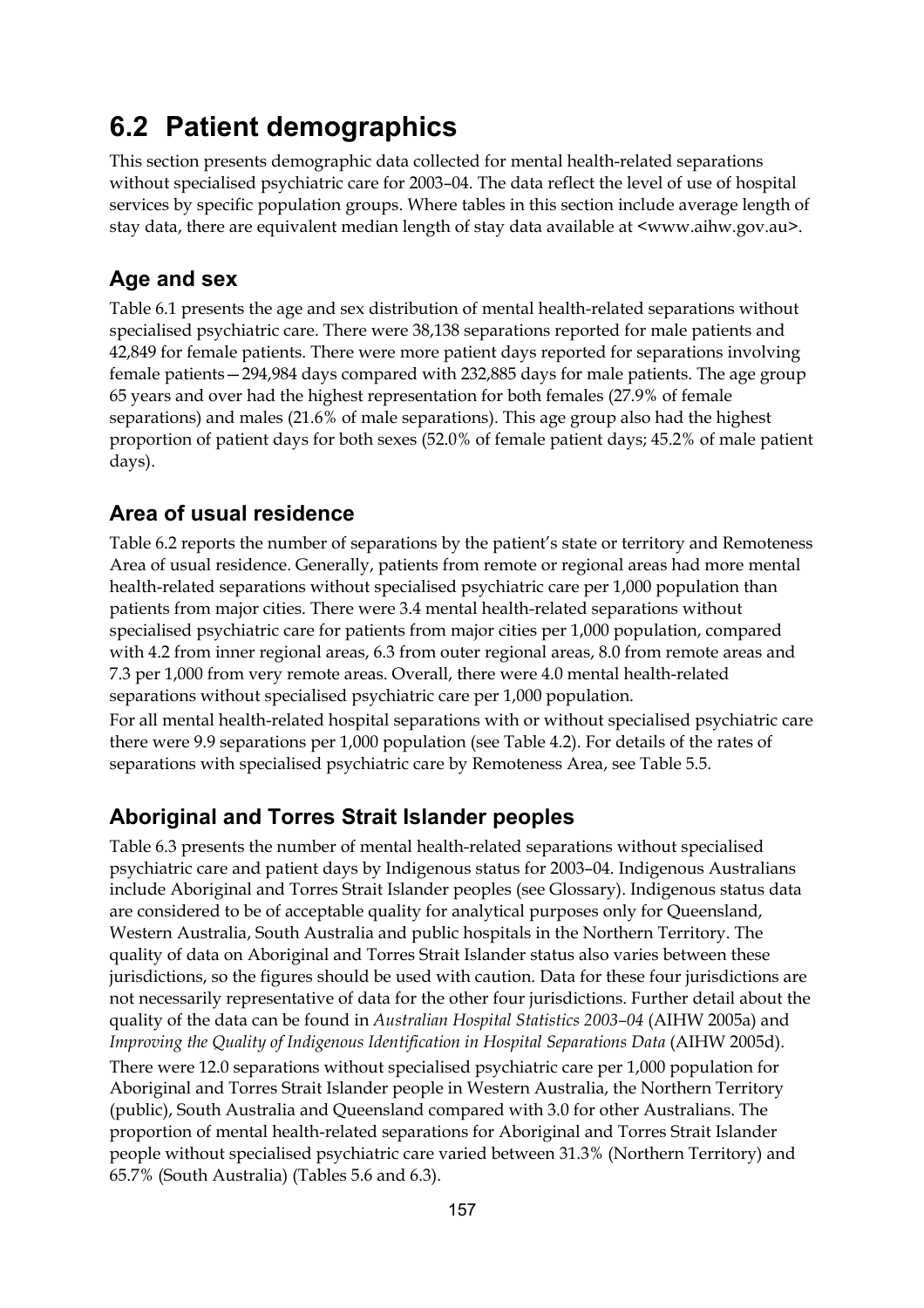The number of patient days per 1,000 population for Aboriginal and Torres Strait Islander peoples was 44.5—more than double that for other Australians (17.0).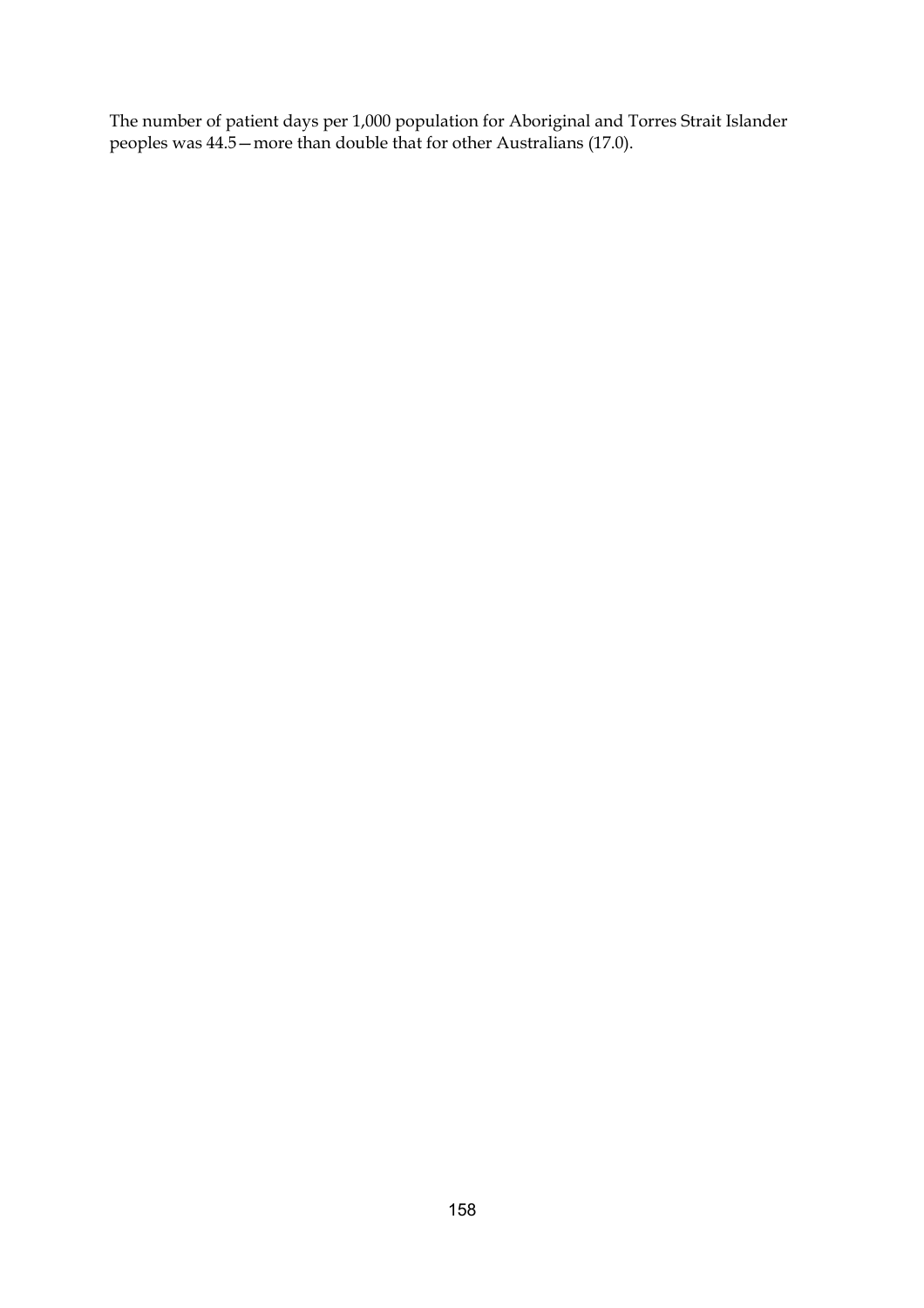|              | Under 15 years | $15 - 24$ | $25 - 34$ | $35 - 44$                    | $45 - 54$ | $55 - 64$ | 65 and over | Total <sup>(b)</sup> |
|--------------|----------------|-----------|-----------|------------------------------|-----------|-----------|-------------|----------------------|
|              |                |           |           | Male                         |           |           |             |                      |
| Separations  |                |           |           |                              |           |           |             |                      |
| Same day     | 465            | 874       | 1,478     | 1,070                        | 669       | 480       | 970         | 6,006                |
| Overnight    | 3,049          | 3,040     | 5,635     | 5,766                        | 4,439     | 2,942     | 7,261       | 32,132               |
| Total        | 3,514          | 3,914     | 7,113     | 6,836                        | 5,108     | 3,422     | 8,231       | 38,138               |
| Patient days | 11,947         | 12,020    | 25,209    | 27,260                       | 27,098    | 24,111    | 105,240     | 232,885              |
|              |                |           |           | Female                       |           |           |             |                      |
| Separations  |                |           |           |                              |           |           |             |                      |
| Same day     | 200            | 705       | 1,694     | 1,473                        | 829       | 754       | 2,114       | 7,769                |
| Overnight    | 2,838          | 4,312     | 6,430     | 5,530                        | 3,848     | 2,284     | 9,838       | 35,080               |
| Total        | 3,038          | 5,017     | 8,124     | 7,003                        | 4,677     | 3,038     | 11,952      | 42,849               |
| Patient days | 14,920         | 23,190    | 30,546    | 29,849                       | 25,656    | 17,426    | 153,397     | 294,984              |
|              |                |           |           | Total persons <sup>(c)</sup> |           |           |             |                      |
| Separations  |                |           |           |                              |           |           |             |                      |
| Same day     | 665            | 1,579     | 3,172     | 2,543                        | 1,498     | 1,234     | 3,084       | 13,775               |
| Overnight    | 5,887          | 7,352     | 12,065    | 11,296                       | 8,287     | 5,226     | 17,099      | 67,212               |
| Total        | 6,552          | 8,931     | 15,237    | 13,839                       | 9,785     | 6,460     | 20,183      | 80,987               |
| Patient days | 26,867         | 35,210    | 55,755    | 57,109                       | 52,754    | 41,537    | 258,637     | 527,869              |

Table 6.1: Mental health-related separations<sup>(a)</sup> without specialised psychiatric care, by age group and sex, Australia 2003-04

(a) Separations for which care type was reported as *Newborn* with no qualified days and records for *Hospital boarders* and *Posthumous organ procurement* have been excluded.

(b) Includes separations for which age was not reported.

(c) Includes separations for which sex was not reported as male or female.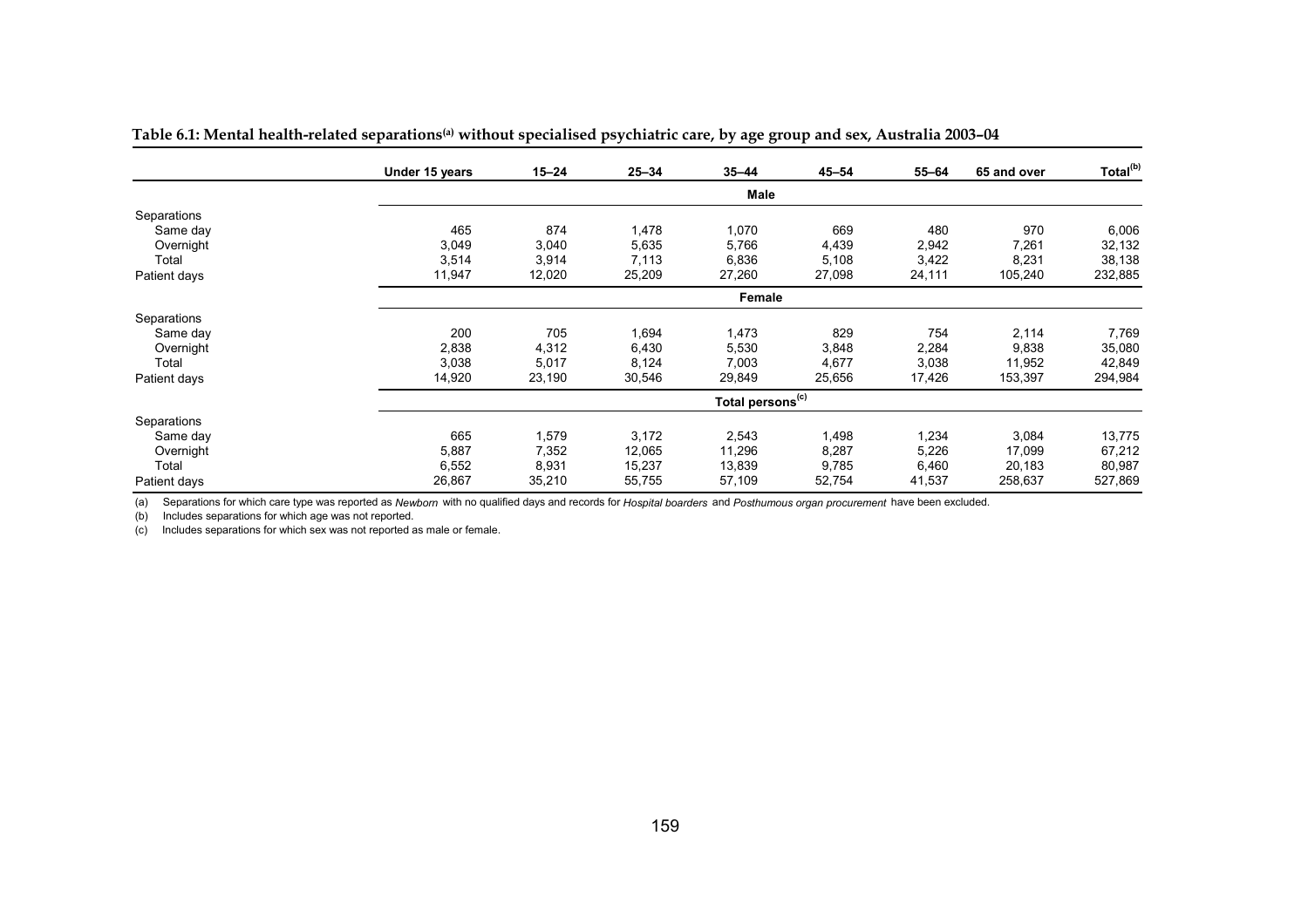| Table 6.2: Mental health-related separations <sup>(a)</sup> without specialised psychiatric care, by |
|------------------------------------------------------------------------------------------------------|
| Remoteness Area of usual residence of the patient, hospital type and state or territory of usual     |
| residence. 2003–04                                                                                   |

| <b>Remoteness Area of usual</b>            |                |                      |            |             |                                                 |               |                             |                     |                      |
|--------------------------------------------|----------------|----------------------|------------|-------------|-------------------------------------------------|---------------|-----------------------------|---------------------|----------------------|
| residence <sup>(b)</sup>                   | <b>NSW</b>     | Vic                  | Qld        | WA          | SA                                              | Tas           | АСТ                         | ΝT                  | Total <sup>(c)</sup> |
|                                            |                |                      |            |             | <b>Public hospitals</b>                         |               |                             |                     |                      |
| Major cities                               | 13,132         | 14,230               | 3,496      | 2,214       | 3,954                                           | $\sim$ .      | 335                         | $\ddotsc$           | 37,361               |
| Inner regional                             | 5,393          | 4,234                | 1,896      | 737         | 1,119                                           | 899           | $\bar{\mathcal{L}}$ .       | $\bar{\mathcal{L}}$ | 14,282               |
| Outer regional                             | 3,446          | 1,670                | 1,856      | 1,861       | 2,227                                           | 402           | $\sim$ $\sim$               | 136                 | 11,598               |
| Remote                                     | 447            | 35                   | 450        | 894         | 415                                             | 35            | $\sim$ .                    | 121                 | 2,397                |
| Very remote                                | 114            | $\ddot{\phantom{a}}$ | 332        | 473         | 150                                             | 17            | $\sim$ $\sim$               | 83                  | 1,169                |
| Not reported                               | 554            | 5                    | 0          | 97          | 2                                               | 1             | $\ddotsc$                   | 0                   | 1,280                |
| Total                                      | 23,086         | 20,174               | 8,030      | 6,276       | 7,867                                           | 1,354         | 335                         | 340                 | 68,087               |
|                                            |                |                      |            |             | Private                                         |               |                             |                     |                      |
| Major cities                               | 1,633          | 2,467                | 1,344      | 1,493       | 667                                             | n.p.          | n.p.                        | n.p.                | 7,644                |
| Inner regional                             | 799            | 421                  | 839        | 273         | 88                                              | n.p.          | n.p.                        | n.p.                | 3,232                |
| Outer regional                             | 144            | 48                   | 200        | 106         | 64                                              | n.p.          | n.p.                        | n.p.                | 857                  |
| Remote                                     | 6              | 5                    | 10         | 29          | 6                                               | n.p.          | n.p.                        | n.p.                | 72                   |
| Very remote                                | 0              | $\ddot{\phantom{1}}$ | 8          | 4           | 0                                               | n.p.          | n.p.                        | n.p.                | 15                   |
| Not reported                               | $\overline{2}$ | 0                    | 0          | 5           | 0                                               | n.p.          | n.p.                        | n.p.                | 32                   |
| Total                                      | 2,584          | 2,941                | 2,401      | 1,910       | 825                                             | n.p.          | n.p.                        | n.p.                | 11,852               |
|                                            |                |                      |            |             | All hospitals <sup>(d)</sup>                    |               |                             |                     |                      |
| Major cities                               | 15,553         | 16,697               | 4,842      | 3,707       | 4,621                                           | n.p.          | n.p.                        | n.p.                | 45,799               |
| Inner regional                             | 6,210          | 4,655                | 2,736      | 1,010       | 1,207                                           | n.p.          | n.p.                        | n.p.                | 17,533               |
| Outer regional                             | 3,593          | 1,718                | 2,056      | 1,967       | 2,291                                           | n.p.          | n.p.                        | n.p.                | 12,458               |
| Remote                                     | 453            | 40                   | 460        | 923         | 421                                             | n.p.          | n.p.                        | n.p.                | 2,469                |
| Very remote                                | 114            | i,                   | 340        | 477         | 150                                             | n.p.          | n.p.                        | n.p.                | 1,184                |
| Not reported                               | 787            | 5                    | 0          | 102         | 2                                               | n.p.          | n.p.                        | n.p.                | 1,544                |
| Total                                      | 26,710         | 23,115               | 10,434     | 8,186       | 8,692                                           | n.p.          | n.p.                        | n.p.                | 80,987               |
|                                            |                |                      |            |             | Age-standardised separation rate <sup>(e)</sup> |               |                             |                     |                      |
| Same day separations per 1,000 population  |                |                      |            |             |                                                 |               |                             |                     |                      |
| Major cities                               | 0.4            | 1.5                  | 0.2        | 0.6         | 0.6                                             | $\sim$ .      | 0.3                         | έ.                  | 0.7                  |
| Inner regional                             | 0.7            | 0.6                  | 0.3        | 0.6         | 0.7                                             | 0.4           | $\ddotsc$                   | $\sim$ $\sim$       | 0.6                  |
| Outer regional                             | 1.1            | 0.6                  | 0.3        | 2.0         | 1.2                                             | 0.5           | $\sim$                      | 0.2                 | 0.7                  |
| Remote                                     | 2.0            | 0.3                  | 0.5        | 0.7         | 0.5                                             | 0.3           | $\sim$                      | 0.6                 | 0.8                  |
| Very remote                                | 1.1            | $\sim$ $\sim$        | 0.4        | 0.4         | 1.6                                             | 1.0           | $\sim$ $\sim$               | 0.4                 | 0.6                  |
| Total                                      | 0.5            | 1.3                  | 0.3        | 0.7         | 0.7                                             | 0.4           | 0.2                         | 0.4                 | 0.7                  |
| Overnight separations per 1,000 population |                |                      |            |             |                                                 |               |                             |                     |                      |
| Major cities                               | 2.8            | 3.0                  | 2.2        | 2.1         | 3.5                                             | $\sim$ $\sim$ | 1.0                         | . .                 | 2.7                  |
| Inner regional                             | 3.8            | 3.8                  | 2.5        | 3.7         | 5.7                                             | 5.3           | $\sim$                      | $\hat{\mathcal{L}}$ | 3.7                  |
| Outer regional                             | 6.6            | 6.1                  | 3.0        | 8.9         | 12.4                                            | 3.8           | $\ddotsc$                   | 1.8                 | 5.5                  |
| Remote                                     | 10.2           | 6.0                  | 4.7        | 9.8         | 8.9                                             | 5.6           |                             | 2.3                 | 7.2                  |
| Very remote                                | 14.2           | $\sim$ $\sim$        | 6.3        | 9.5         | 10.3                                            | 6.4           | $\sim$                      | 1.6                 | 6.7                  |
| Total                                      | 3.4            | 3.3                  | 2.5        | 3.5         | 4.9                                             | 4.8           | $1.0\,$                     | 1.8                 | 3.3                  |
| All separations per 1,000 population       |                |                      |            |             |                                                 |               |                             |                     |                      |
| Major cities                               | 3.2            | 4.6                  | 2.4        | 2.7         | 4.0                                             | $\sim$        | 1.2                         | $\sim$              | 3.4                  |
| Inner regional                             | 4.5            | 4.5                  | 2.8        | 4.3         | 6.3                                             | 5.6           | i,                          | $\bar{\nu}$ .       | 4.2                  |
| Outer regional                             | 7.7            | 6.7                  | 3.2        | 10.9        | 13.6                                            | 4.3           | $\mathcal{L}_{\mathcal{A}}$ | 2.0                 | 6.3                  |
| Remote                                     | 12.2           | 6.3                  | 5.3        | 10.6        | 9.4                                             | 5.9           | $\sim$                      | 2.9                 | 8.0                  |
| Very remote<br><b>Total</b>                | 15.3<br>3.9    | $\bar{\nu}$ .<br>4.6 | 6.9<br>2.7 | 10.0<br>4.2 | 11.8<br>5.6                                     | 7.6<br>5.2    | $\sim$<br>1.1               | 2.1<br>3.1          | 7.3<br>4.0           |
|                                            |                |                      |            |             |                                                 |               |                             |                     |                      |

(a) Separations for which care type was reported as *Newborn* with no qualified days, and records for *Hospital boarders* and *Posthumous organ procurement* have been excluded.

(b) Defined according to the ABS *Remoteness Area Classification,* 2001 Census edition. See Glossary for more information.

(c) Includes separations for which the state of usual residence was *Other territories* or not reported.

(d) Includes separations from NSW public psychiatric hospitals.<br>
(e) The rates were directly age standardised, as detailed in App

The rates were directly age standardised, as detailed in Appendix 1.

Not applicable.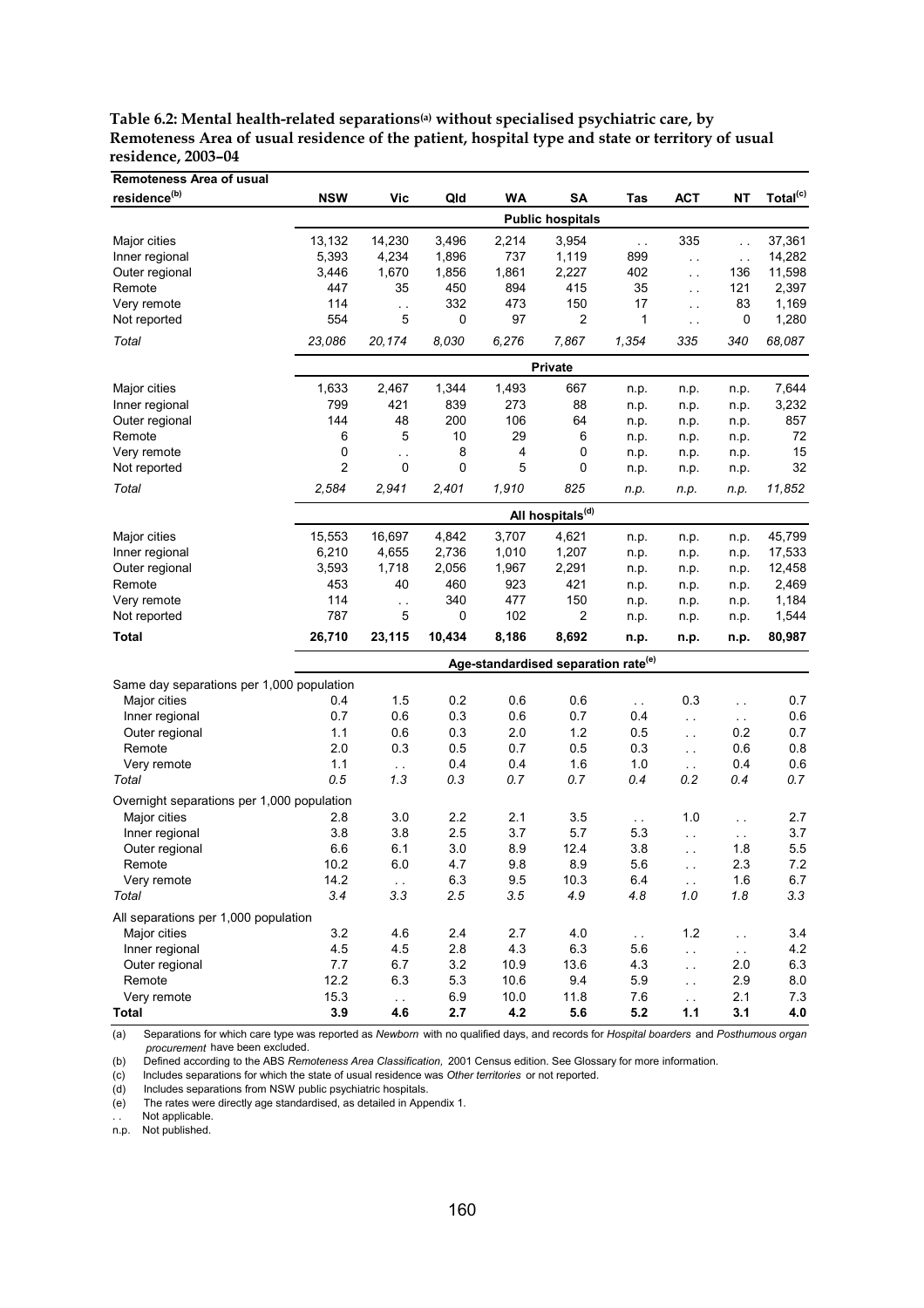**Table 6.3: Mental health-related separations(a) without specialised psychiatric care, by Indigenous status, states and territories(b), 2003**–**04**

|                                                                                      | <b>NSW</b> | Vic  | Qld    | <b>WA</b> | <b>SA</b> | Tas  | <b>ACT</b> | NT <sup>(d)</sup> | <b>Total</b> |
|--------------------------------------------------------------------------------------|------------|------|--------|-----------|-----------|------|------------|-------------------|--------------|
|                                                                                      |            |      |        |           |           |      |            |                   |              |
| Aboriginal and/or Torres Strait Islander patients <sup>(e)</sup>                     |            |      |        |           |           |      |            |                   |              |
| Separations                                                                          | n.p.       | n.p. | 886    | 1,129     | 643       | n.p. | n.p.       | 168               | 2,826        |
| Separation rate <sup>(f)</sup> per 1,000 population                                  | n.p.       | n.p. | 8.4    | 20.0      | 28.3      | n.p. | n.p.       | 3.1               | 12.0         |
| % of separations for Aboriginal and/or Torres Strait Islander peoples <sup>(9)</sup> | n.p.       | n.p. | 44.7   | 65.1      | 65.7      | n.p. | n.p.       | 31.3              | 54.0         |
| Patient days                                                                         | n.p.       | n.p. | 2,573  | 3,462     | 1,976     | n.p. | n.p.       | 501               | 8,512        |
| Average length of stay (overnight)                                                   | n.p.       | n.p. | 3.2    | 3.2       | 3.4       | n.p. | n.p.       | 3.5               | 3.3          |
| Other patients <sup>(h)</sup>                                                        |            |      |        |           |           |      |            |                   |              |
| Separations                                                                          | n.p.       | n.p. | 9,695  | 7,077     | 8,128     | n.p. | n.p.       | 177               | 25,077       |
| Separation rate <sup>(f)</sup> per 1,000 population                                  | n.p.       | n.p. | 2.2    | 3.4       | 4.8       | n.p. | n.p.       | 1.1               | 3.0          |
| % of separations for other patients <sup>(g)</sup>                                   | n.p.       | n.p. | 27.3   | 38.5      | 43.4      | n.p. | n.p.       | 24.1              | 34.2         |
| Patient days                                                                         | n.p.       | n.p. | 73,166 | 43,203    | 44,682    | n.p. | n.p.       | 1,421             | 162,472      |
| Average length of stay (overnight)                                                   | n.p.       | n.p. | 8.1    | 7.3       | 6.1       | n.p. | n.p.       | 9.7               | 7.2          |
| All patients                                                                         |            |      |        |           |           |      |            |                   |              |
| Separations                                                                          | n.p.       | n.p. | 10,581 | 8,206     | 8,771     | n.p. | n.p.       | 345               | 27,903       |
| Separation rate <sup>(f)</sup> per 1,000 population                                  | n.p.       | n.p. | 2.5    | 3.9       | 5.2       | n.p. | n.p.       | 1.6               | 3.4          |
| % of separations for all persons <sup>(g)</sup>                                      | n.p.       | n.p. | 28.2   | 40.8      | 44.5      | n.p. | n.p.       | 27.1              | 35.5         |
| Patient days                                                                         | n.p.       | n.p. | 75,739 | 46,665    | 46,658    | n.p. | n.p.       | 1,922             | 170,984      |
| Average length of stay (overnight)                                                   | n.p.       | n.p. | 7.7    | 6.7       | 5.9       | n.p. | n.p.       | 6.7               | 6.8          |
| Rate ratio <sup>(i)</sup>                                                            | n.p.       | n.p. | 3.8    | 5.8       | 6.0       | n.p. | n.p.       | 3.0               | 3.9          |

(a) Separations for which care type was reported as *Newborn* with no qualified days and records for *Hospital boarders* and *Posthumous organ procurement* have been excluded.

(b) Interpretation of differences between jurisdictions needs to be undertaken with care, as they may reflect different service delivery and admission practices, and/or differences in the types of establishments categorised as hospitals.

(c) Indigenous status data only for Queensland, Western Australia, South Australia and the Northern Territory are considered to be of acceptable quality for analytical purposes (AIHW 2005d). Indigenous identification is likely to be incomplete and to vary among jurisdictions.

(d) Includes only public hospital separations.

(e) Includes separations of patients identified as being of Aboriginal but not Torres Strait Islander origin, Torres Strait Islander but not Aboriginal origin, or Aboriginal and Torres Strait Islander origin.

(f) The rates were directly aged standardised, as detailed in Appendix 1.

(g) The number of separations without specialised psychiatric care for the specified Indigenous status group as a percentage of the total mental health-related separations with and without specialised psychiatric care for this group.

(h) Includes separations for which Indigenous status was not reported.

(i) The rate ratio is equal to the separation rate for indigenous persons divided by the separation rate for other persons.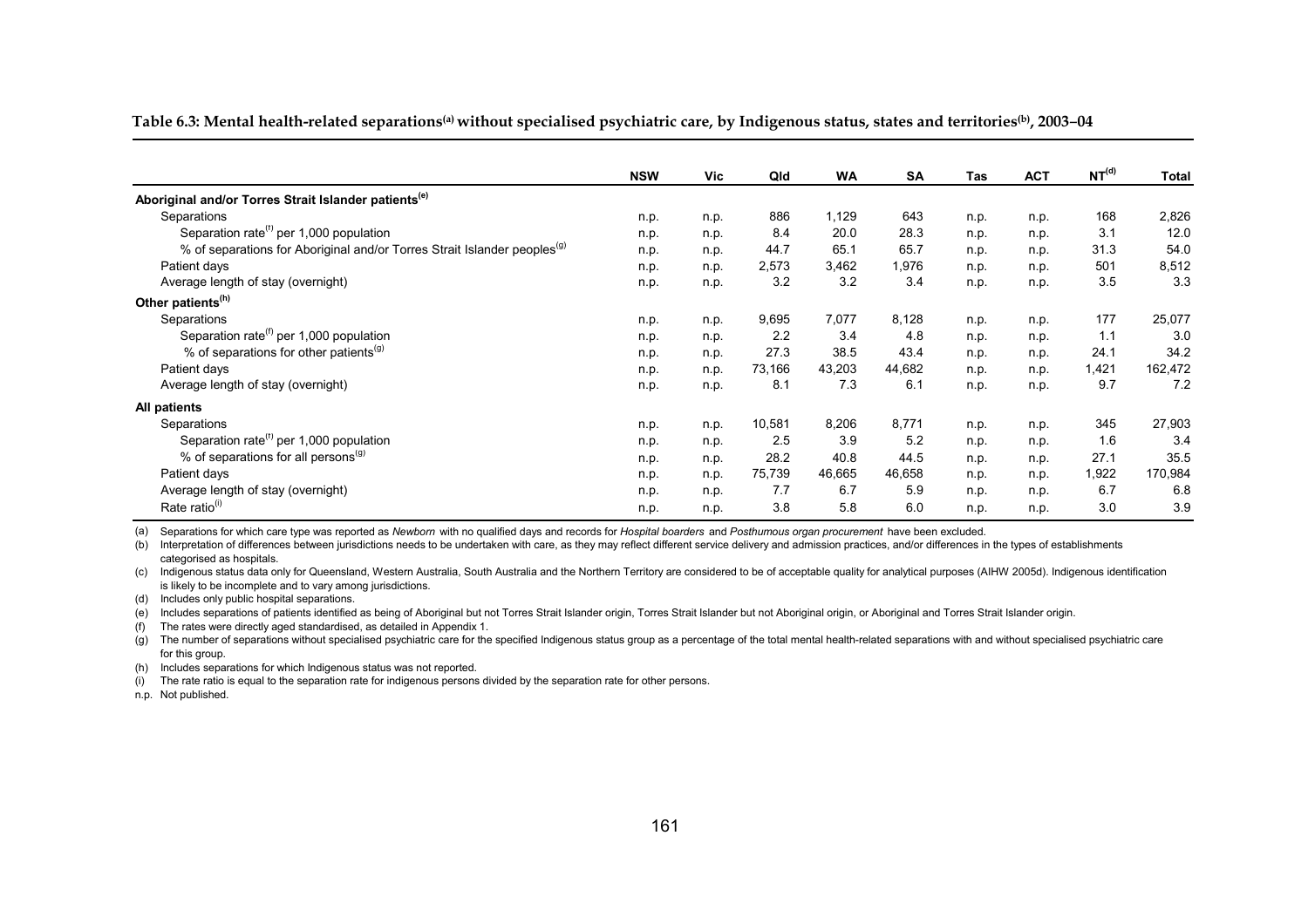# **6.3 Principal diagnoses**

This section presents the principal diagnoses recorded for mental health-related separations without specialised psychiatric care using various groupings of ICD-10-AM diagnosis codes.

### **Overview**

Table 6.4 shows principal diagnosis information by hospital type for the years 1999–00 to 2003–04. The principal diagnosis with the highest number of separations without specialised psychiatric care for all hospitals was *Mental and behavioural disorders due to the use of alcohol* (F10), comprising 11,805 of these separations (or 15.8%) in 1999–00 and 13,977 (or 17.3%) in 2003–04. Separations for the principal diagnosis group *Schizophrenia* (F20) increased each year on average by 11.6% between 1999–00 and 2003–04, from 3.5% of separations without specialised care in 1999–00 to 5.0% in 2003–04, with all of this increase occurring in public acute hospitals. In contrast, separations for *Mental and behavioural disorders due to other psychoactive substances use* (F11–F19) decreased annually by an average 5.6% during this period, from 9.6% of separations without specialised care to 7.7%, with more of this decrease occurring in private hospitals (8.9% of these separations in 1999–00 to 3.8% in 2003–04) than in public acute hospitals.

During this time *Disorders of psychological development* (F80–F89) was one of the few principal diagnosis groups to show a decrease in public hospital separations (6.1% average annual decrease) and an increase in private hospital separations (37.7% average annual increase). In 2003–04 the principal diagnosis for *Mental and behavioural disorders due to the use of alcohol*  (F10) accounted for the largest number of separations (13,125, or 19.5% of overnight separations and 852, or 6.2% of same day separations) (Table 6.5). The principal diagnosis of *Depressive episode* (F32) had the second largest number of overnight separations (8,213) and the largest number of same day separations (2,960) (see Box 5.1).

Principal diagnoses of *Dementia* (F00–F03) accounted for the greatest number of patient days for separations without specialised psychiatric care, with 102,790, or 19.5% of patient days. The next largest number of patient days in 2003–04 was for the principal diagnosis of *Mental*  and behavioural disorders due to the use of alcohol (F10) (67,451 patient days).

Table 6.5 also reports the proportion of mental health-related separations with these principal diagnoses where the patient did not receive specialised psychiatric care. Of all separations with *Dementia* (F00–F03)*,* 83.4% were separations without specialised psychiatric care, as was the case with 79.7% of *Other organic mental disorders* (F04–F09). Conversely, for disorders such as *Schizoaffective disorders* (F25), *Obsessive-compulsive disorders* (F42) and *Persistent mood (affective) disorders* (F34) the proportion of separations without specialised psychiatric care was relatively low, 13.1%, 13.4% and 11.0% respectively (see Box 5.1).

## **Hospital type**

The distribution of mental health-related separations without specialised psychiatric care for 2003–04 by principal diagnosis for each hospital type is presented in Table 6.6. The principal diagnosis with the largest number of mental health-related separations without specialised psychiatric care for both public and private hospitals was *Mental and behavioural disorders due to use of alcohol* (F10; 13,977 separations). In public acute hospitals this diagnosis accounted for 17.9% of mental health-related separations (12,196 separations). The principal diagnosis group of *Dementia* (F00–F03) accounted for 22.2% of mental health-related patient days for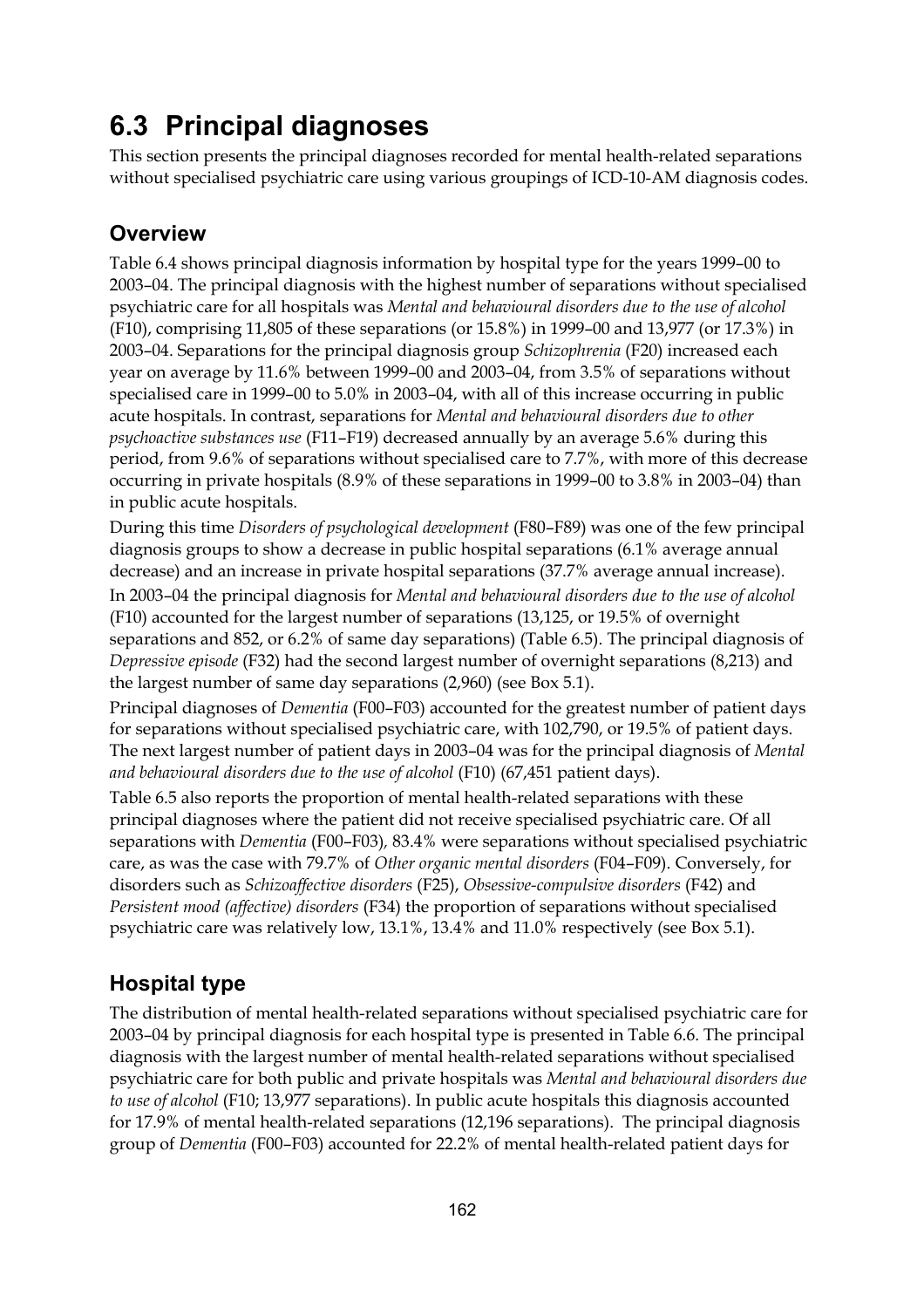separations in this category. In private hospitals separations with principal diagnoses of *Mental and behavioural disorders due to use of alcohol* (F10) made up 12.6% of mental healthrelated separations without specialised psychiatric care, followed by *Reaction to severe stress and adjustment disorders* (F43; 12.3%) and *Depressive episode* (F32; 11.5%). *Mental and behavioural disorders due to use of alcohol* (F10) accounted for the largest proportion of private hospital patient days for mental health-related separations without specialised psychiatric care (15.5% of all patient days), followed by *Depressive episode* (F32; 13.7% of all patient days). Figures 1.19 and 1.21 present data on ambulatory-equivalent mental health-related separations by principal diagnosis for public and private hospitals respectively.

### **Age and sex**

Tables 6.7 and 6.8 describe the distribution of mental health-related separations without specialised psychiatric care by sex, age group and principal diagnosis.

#### **Separations for male patients**

In 2003–04 the highest number of mental health-related separations without specialised psychiatric care for male patients were for principal diagnoses of *Mental and behavioural disorders due to use of alcohol* (F10; 9,677 separations, or 25.4%) followed by *Depressive episode* (F32; 4,131 separations, or 11.1%) and *Mental and behavioural disorders due to other psychoactive substance use* (F11–F19; 4,131 separations, or 10.8%) (Table 6.7). Of those separations for male patients in the age group under 15 years, 383, or 10.9%, were for principal diagnoses of *Disorders of psychological development* (F80–F89). Over 50% of separations for male patients with a principal diagnosis of *Mental and behavioural disorders due to use of alcohol* (F10) were for male patients aged between 35 and 54 years (4,936 separations). However, the highest number of separations with principal diagnoses of *Mental and behavioural disorders due to other psychoactive substances use* (F11–F19) were for male patients aged between 25 and 34 years (1,678, or 23.6%).

#### **Separations for female patients**

The principal diagnosis groups with the highest number of mental health-related separations without specialised psychiatric care for female patients in 2003–04 were *Depressive episode*  (F32; 7,042 separations, or 16.4%), *Mental and behavioural disorders due to use of alcohol* (F10; 4,244 separations, or 10.0%), *Other anxiety disorders* (F41; 3,498 separations, or 8.2%) and *Reactions to severe stress and adjustment disorders* (F43; 3,225 separations, or 7.5%) (Table 6.8). The majority of separations for female patients in the under 15 age group were for principal diagnoses of *Eating disorders* (F50; 207 separations, or 6.8%) and *Disorders of psychological development* (F80–F89; 206 separations, or 6.8%). Separations for female patients aged 65 years and over were mainly for the principal diagnoses of *Dementia* (F00–F03; 2,771, or 23.2%) and *Depressive episode* (F32; 2,020, or 16.9%). Similar to male patients, over half (2,269, or 52.8%) of separations for female patients with a principal diagnosis of *Mental and behavioural disorders due to use of alcohol* (F10) were for patients aged between 35 and 54 years.

### **Aboriginal and Torres Strait Islander peoples**

Table 6.9 details the number of separations and patient days by principal diagnosis for Aboriginal and Torres Strait Islander peoples in 2003–04. The quality of Aboriginal and Torres Strait Islander status data varies, so the figures should be used with caution. Further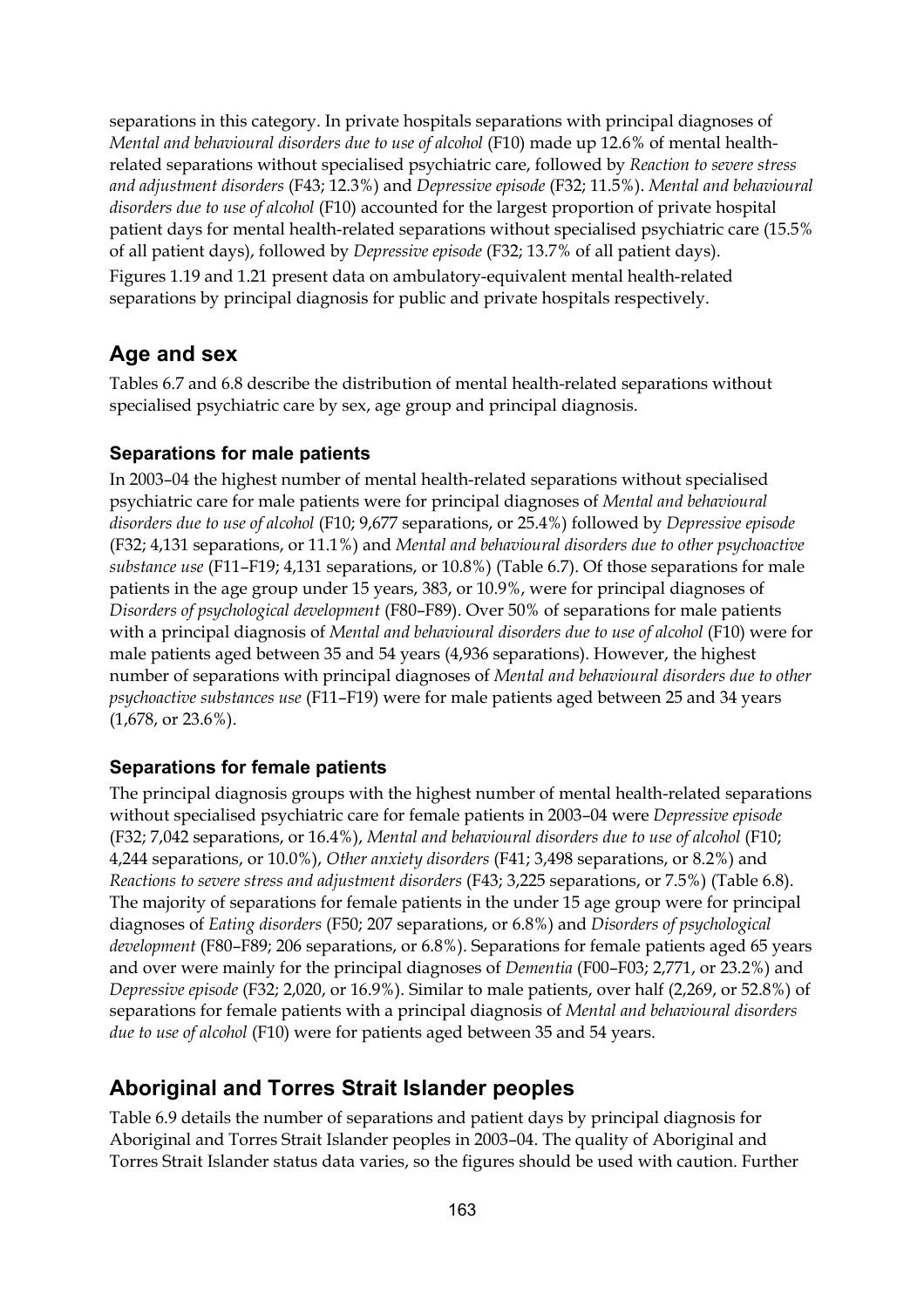detail about the quality of the data can be found in *Australian Hospital Statistics 2003–04* (AIHW 2005a) and *Improving the quality of Indigenous identification in hospital separations data*  (AIHW 2005d).

For Aboriginal and Torres Strait Islander people, principal diagnoses of *Mental and behavioural disorders due to use of alcohol* (F10) accounted for 36.3% of mental health-related separations without specialised psychiatric care and 28.8% of patient days. In comparison, separations for all Australians with principal diagnoses of *Mental and behavioural disorders due to use of alcohol* (F10) accounted for 17.3% of these types of separations and 12.8% of patient days (Table 6.5).

### **Mental health-related comorbidity**

Diagnoses are reported to the National Hospital Morbidity Database as either principal diagnoses—that is, diagnoses chiefly responsible for occasioning the episodes of care (see Glossary)—or as additional diagnoses. 'Comorbidity' in this section refers to separations with both a mental health principal diagnosis and an additional diagnosis of another mental health-related disorder.

Table 4.4 summarises separations, patient days and psychiatric care days for both specialised and non-specialised care separations with a mental health-related diagnosis reported as any diagnosis, principal or additional.

Table 6.10 shows the top five mental health-related additional diagnoses for separations without specialised psychiatric care that have both a principal mental health diagnosis and an additional mental health diagnosis.

Of the 20,247 separations without specialised psychiatric care that had principal diagnoses of *Mental and behavioural disorders due to psychoactive substance use* (F10–F19), the most common mental health-related additional diagnoses were *Depressive episode* (F32; 1,588 separations), followed by *Other anxiety disorders* (F41; 707 separations) and *Reaction to severe stress and adjustment disorders* (F43; 460 separations).

Of the 7,817 separations without specialised psychiatric care that had principal diagnoses of *Schizophrenia, schizotypal and delusional disorders* (F20–F29), the most common mental healthrelated additional diagnosis was for *Mental and behavioural disorders due to other psychoactive substances use* (F11–F19; 1,098 separations), followed by *Mental and behavioural disorders due to alcohol* (F10; 468 separations) and *Depressive episode* (F32; 302 separations).

Of the 17,540 separations without specialised psychiatric care that had a principal diagnoses of *Mood (affective) disorders* (F30–F39), the most common mental health-related additional diagnoses were *Mental and behavioural disorders due to use of alcohol* (F10; 1,381 separations), followed by *Mental and behavioural disorders due to other psychoactive substance use* (F11–F19, 947 separations) and *Other anxiety disorders* (F41; 748 separations).

Of the 11,561 separations without specialised psychiatric care that had principal diagnoses of *Neurotic, stress-related and somatoform disorder* (F40–F49), the most common mental healthrelated additional diagnoses were *Depressive episode* (F32; 928 separations) and *Mental and behavioural disorders due to use of alcohol* (F10; 848 separations) followed by *Mental and behavioural disorders due to other psychoactive substances use* (F11–F19; 600 separations).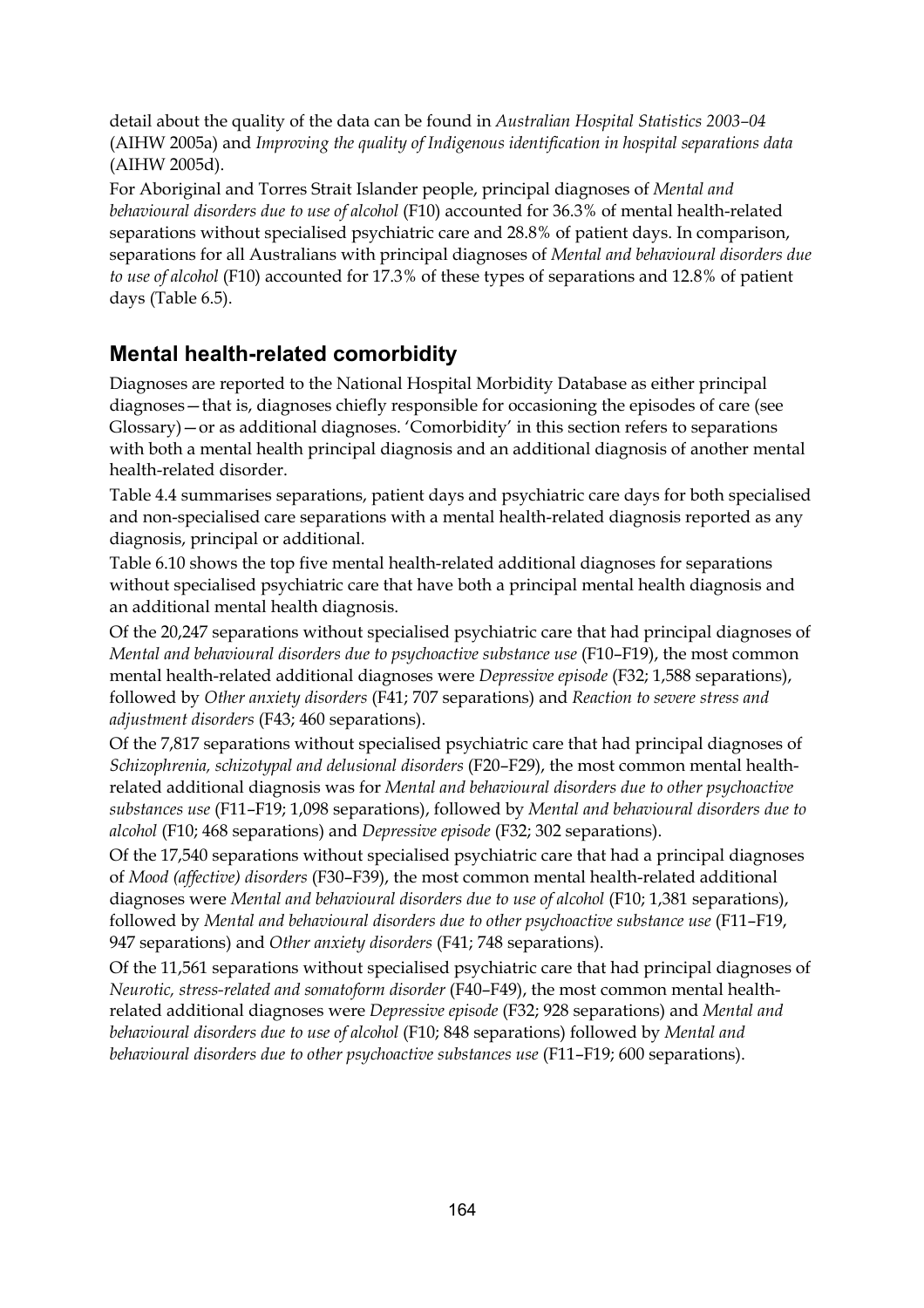|                               | Table 6.4: Mental health-related separations <sup>(a)</sup> without specialised psychiatric care, by principal diagnosis in ICD-10-AM groupings and hospital type, |  |  |
|-------------------------------|--------------------------------------------------------------------------------------------------------------------------------------------------------------------|--|--|
| Australia, 1999–00 to 2003–04 |                                                                                                                                                                    |  |  |

|                            |                                                                                  |                                         |        | <b>Public hospitals</b> |        |        | Average<br>annual |        | <b>Private hospitals</b> |                                         |                |                | Average<br>annual |
|----------------------------|----------------------------------------------------------------------------------|-----------------------------------------|--------|-------------------------|--------|--------|-------------------|--------|--------------------------|-----------------------------------------|----------------|----------------|-------------------|
| <b>Principal diagnosis</b> |                                                                                  | 1999-00 2000-01 2001-02 2002-03 2003-04 |        |                         |        |        | % change          |        |                          | 1999-00 2000-01 2001-02 2002-03 2003-04 |                |                | % change          |
| F00-F03                    | Dementia                                                                         | 4,130                                   | 4,781  | 4,315                   | 4,509  | 4,366  | 1.4               | 1,102  | 1,154                    | 860                                     | 875            | 807            | $-7.5$            |
| F04-F09                    | Other organic mental disorders                                                   | 2.815                                   | 2,811  | 2,962                   | 2,772  | 3,201  | 3.3               | 615    | 562                      | 478                                     | 512            | 578            | $-1.5$            |
| F <sub>10</sub>            | Mental and behavioural disorders due to use of alcohol                           | 10,336                                  | 10.748 | 11,362                  | 11,784 | 12,196 | 4.2               | 1.468  | 1,410                    | 1,592                                   | 1,509          | 1.496          | 0.5               |
| F11-F19                    | Mental and behavioural disorders due to other psychoactive subst use             | 5,902                                   | 5,933  | 4,473                   | 4,670  | 5.251  | $-2.9$            | 1.282  | 929                      | 532                                     | 481            | 446            | $-23.2$           |
| F20                        | Schizophrenia                                                                    | 2,467                                   | 2,639  | 3,302                   | 3,528  | 3,957  | 12.5              | 168    | 129                      | 116                                     | 103            | 122            | $-7.7$            |
| F21, F24, F28-F29          | Schizotypal and other delusional disorders                                       | 620                                     | 716    | 848                     | 827    | 967    | 11.8              | 33     | 27                       | 35                                      | 21             | 37             | 2.9               |
| F <sub>22</sub>            | Persistent delusional disorders                                                  | 404                                     | 407    | 467                     | 431    | 502    | 5.6               | 65     | 53                       | 32                                      | 46             | 42             | $-10.3$           |
| F <sub>23</sub>            | Acute and transient psychotic disorders                                          | 820                                     | 951    | 1,187                   | 1,100  | 1,098  | 7.6               | 32     | 45                       | 47                                      | 29             | 29             | $-2.4$            |
| F <sub>25</sub>            | Schizoaffective disorders                                                        | 477                                     | 465    | 744                     | 940    | 984    | 19.8              | 80     | 85                       | 88                                      | 83             | 78             | $-0.6$            |
| F30                        | Manic episode                                                                    | 237                                     | 253    | 294                     | 318    | 326    | 8.3               | 25     | 28                       | 30                                      | 22             | 16             | $-10.6$           |
| F31                        | Bipolar affective disorders                                                      | 1,397                                   | 1,389  | 1,650                   | 1,937  | 2,175  | 11.7              | 233    | 223                      | 225                                     | 281            | 248            | 1.6               |
| F32                        | Depressive episode                                                               | 7.406                                   | 8.486  | 8,905                   | 9.452  | 9.809  | 7.3               | 1.776  | 1,729                    | 1,650                                   | 1.559          | 1.364          | $-6.4$            |
| F33                        | Recurrent depressive disorders                                                   | 2,016                                   | 2,168  | 2,698                   | 3,061  | 2,846  | 9.0               | 751    | 732                      | 868                                     | 635            | 479            | $-10.6$           |
| F34                        | Persistent mood (affective) disorders                                            | 155                                     | 111    | 143                     | 120    | 158    | 0.5               | 95     | 108                      | 82                                      | 56             | 44             | $-17.5$           |
| F38, F39                   | Other and unspecified mood (affective) disorders                                 | 46                                      | 47     | 38                      | 50     | 64     | 8.6               | 10     | 16                       | 5                                       | $\overline{4}$ | 10             | 0.0               |
| F40                        | Phobic anxiety disorders                                                         | 32                                      | 42     | 37                      | 47     | 33     | 0.8               | 36     | 22                       | 18                                      | 13             | 13             | $-22.5$           |
| F41                        | Other anxiety disorders                                                          | 4,074                                   | 4.246  | 4,188                   | 4,035  | 3,951  | $-0.8$            | 1,298  | 1,207                    | 1,097                                   | 988            | 958            | $-7.3$            |
| F42                        | Obsessive-compulsive disorders                                                   | 56                                      | 46     | 61                      | 57     | 53     | $-1.4$            | 37     | 21                       | 17                                      | 17             | 11             | $-26.2$           |
| F43                        | Reaction to severe stress and adjustment disorders                               | 2,992                                   | 2,956  | 2,921                   | 3,692  | 3,538  | 4.3               | 1,130  | 992                      | 923                                     | 1,056          | 1.456          | 6.5               |
| F44                        | Dissociative (conversion) disorders                                              | 650                                     | 834    | 770                     | 805    | 831    | 6.3               | 107    | 118                      | 95                                      | 100            | 96             | $-2.7$            |
| F45, F48                   | Somatoform and other neurotic disorders                                          | 502                                     | 428    | 386                     | 347    | 390    | $-6.1$            | 211    | 198                      | 215                                     | 203            | 228            | 2.0               |
| F50                        | Eating disorders                                                                 | 741                                     | 674    | 680                     | 644    | 752    | 0.4               | 122    | 127                      | 105                                     | 80             | 78             | $-10.6$           |
| F51-F59                    | Other behavioural syndromes associated with phys dist & phys factors             | 2,223                                   | 2,197  | 1,640                   | 987    | 679    | $-25.7$           | 607    | 435                      | 293                                     | 352            | 383            | $-10.9$           |
| F60                        | Specific personality disorders                                                   | 759                                     | 782    | 875                     | 888    | 940    | 5.5               | 83     | 45                       | 68                                      | 56             | 37             | $-18.3$           |
| F61-F69                    | Disorders of adult personality and behaviour                                     | 113                                     | 115    | 87                      | 116    | 76     | $-9.4$            | 81     | 89                       | 88                                      | 84             | 69             | $-3.9$            |
| F70-F79                    | Mental retardation                                                               | 128                                     | 124    | 91                      | 108    | 149    | 3.9               | 8      | 8                        | 12                                      | 6              | $\overline{2}$ | $-29.3$           |
| F80-F89                    | Disorders of psychological development                                           | 503                                     | 393    | 456                     | 410    | 391    | $-6.1$            | 67     | 116                      | 225                                     | 266            | 241            | 37.7              |
| F90                        | Hyperkinetic disorders                                                           | 56                                      | 53     | 81                      | 54     | 52     | $-1.8$            | 3      | $\overline{4}$           | $\overline{2}$                          | $\overline{2}$ | $\overline{1}$ | $-24.0$           |
| F91                        | Conduct disorders                                                                | 368                                     | 366    | 338                     | 326    | 347    | $-1.5$            | 53     | 32                       | 9                                       | $\overline{4}$ |                | $-39.7$           |
| F92-F98                    | Other & unspecified disorders with onset in childhood or adolescence             | 198                                     | 338    | 385                     | 366    | 245    | 5.5               | 16     | 15                       | 12                                      | 6              |                | $-25.2$           |
| F99                        | Mental disorder not otherwise specified                                          | 79                                      | 76     | 117                     | 119    | 151    | 17.6              | 5      | $\boldsymbol{\Delta}$    | $\mathbf 0$                             | $\Delta$       | 2              | $-20.5$           |
| G30                        | Alzheimer's disease                                                              | 1,238                                   | 1,382  | 1,639                   | 1,796  | 1,744  | 8.9               | 292    | 341                      | 399                                     | 397            | 411            | 8.9               |
|                            | Other factors related to mental and behav disorders and subst use <sup>(b)</sup> | 5,666                                   | 5,604  | 5,121                   | 5,251  | 5,286  | $-1.8$            | 2.443  | 1,889                    | 1,306                                   | 1,587          | 2,003          | $-5.1$            |
|                            | Other specified mental health-related principal diagnosis <sup>(c)</sup>         | 640                                     | 434    | 494                     | 1,060  | 579    | $-2.5$            | 23     | 38                       | 8                                       | 25             | 55             | 24.4              |
|                            | Total                                                                            | 60.246                                  | 62.995 | 63,755                  | 66,607 | 68.087 | 3.1               | 14.357 | 12.931                   | 11.532                                  | 11.462         | 11,852         | $-4.7$            |
|                            |                                                                                  |                                         |        |                         |        |        |                   |        |                          |                                         |                |                | $($ continued $)$ |

*(continued)*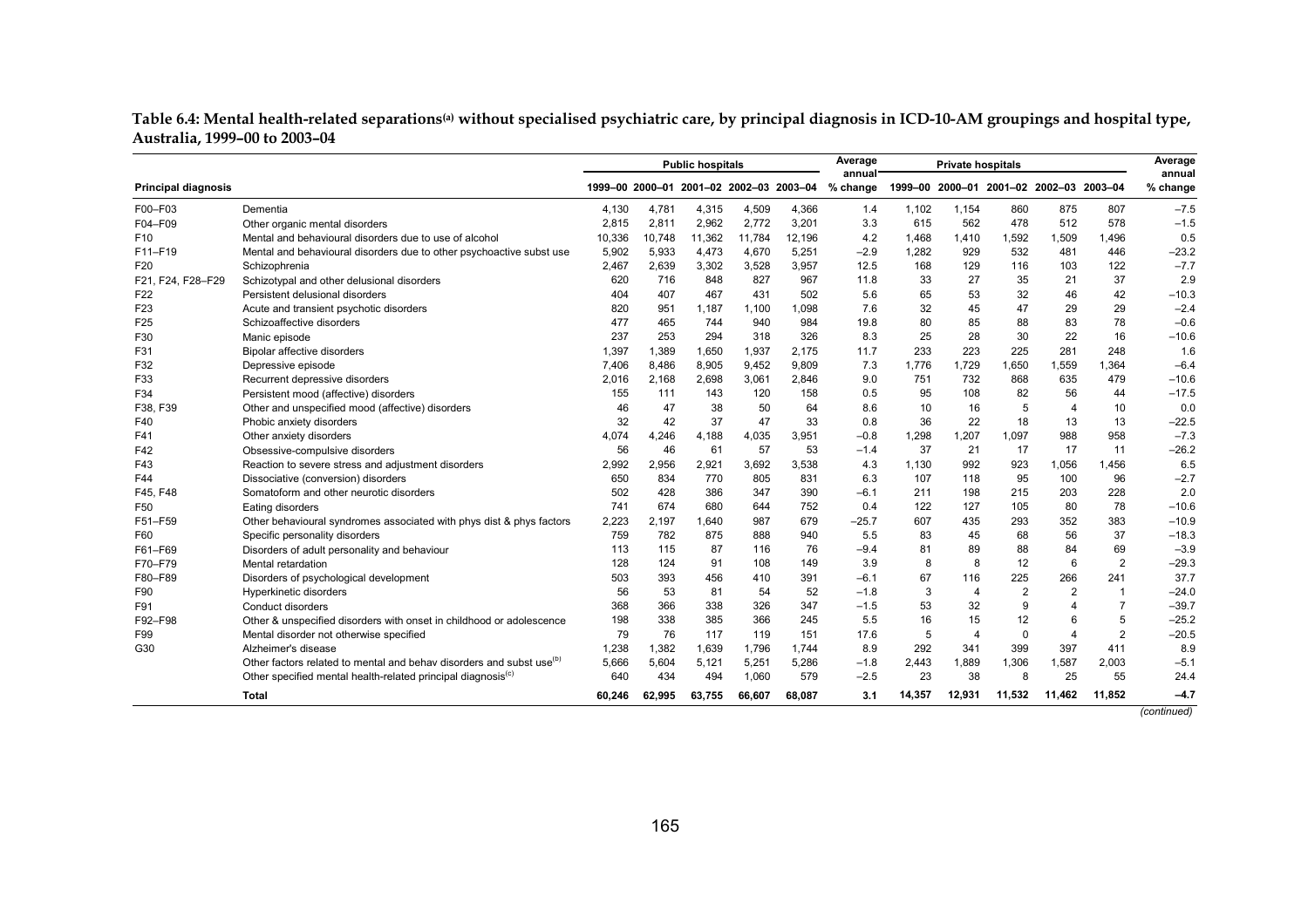Table 6.4 (continued): Mental health-related separations<sup>(a)</sup> without specialised psychiatric care, by principal diagnosis in ICD-10-AM groupings **and hospital type, Australia, 1999–00 to 2003–04**

|                            |                                                                                  | All hospitals <sup>(d)</sup> |         |             |         |         |                    |  |
|----------------------------|----------------------------------------------------------------------------------|------------------------------|---------|-------------|---------|---------|--------------------|--|
| <b>Principal diagnosis</b> |                                                                                  | 1999-00                      | 2000-01 | $2001 - 02$ | 2002-03 | 2003-04 | annual %<br>change |  |
| F00-F03                    | Dementia                                                                         | 5,232                        | 5,935   | 5.175       | 5,384   | 5,173   | $-0.3$             |  |
| F04-F09                    | Other organic mental disorders                                                   | 3,430                        | 3,373   | 3,440       | 3,286   | 3,779   | 2.5                |  |
| F <sub>10</sub>            | Mental and behavioural disorders due to use of alcohol                           | 11,805                       | 12,370  | 13,270      | 13,612  | 13,977  | 4.3                |  |
| F11-F19                    | Mental and behavioural disorders due to other psychoactive subst use             | 7.186                        | 7,259   | 5,360       | 5.665   | 6,270   | $-5.6$             |  |
| F <sub>20</sub>            | Schizophrenia                                                                    | 2,635                        | 2,770   | 3,423       | 3,643   | 4,080   | 11.6               |  |
| F21, F24, F28-F29          | Schizotypal and other delusional disorders                                       | 653                          | 743     | 883         | 850     | 1,004   | 11.4               |  |
| F <sub>22</sub>            | Persistent delusional disorders                                                  | 469                          | 460     | 499         | 477     | 544     | 3.8                |  |
| F <sub>23</sub>            | Acute and transient psychotic disorders                                          | 852                          | 996     | 1,234       | 1,133   | 1,127   | 7.2                |  |
| F <sub>25</sub>            | Schizoaffective disorders                                                        | 557                          | 551     | 834         | 1,026   | 1,062   | 17.5               |  |
| F30                        | Manic episode                                                                    | 262                          | 281     | 324         | 341     | 342     | 6.9                |  |
| F31                        | Bipolar affective disorders                                                      | 1,630                        | 1,612   | 1,887       | 2,230   | 2,423   | 10.4               |  |
| F32                        | Depressive episode                                                               | 9,182                        | 10,215  | 10,559      | 11,056  | 11,173  | 5.0                |  |
| F33                        | Recurrent depressive disorders                                                   | 2,767                        | 2,900   | 3,573       | 3,696   | 3,326   | 4.7                |  |
| F34                        | Persistent mood (affective) disorders                                            | 250                          | 219     | 226         | 177     | 202     | $-5.2$             |  |
| F38, F39                   | Other and unspecified mood (affective) disorders                                 | 56                           | 63      | 43          | 55      | 74      | 7.2                |  |
| F40                        | Phobic anxiety disorders                                                         | 68                           | 64      | 55          | 60      | 46      | $-9.3$             |  |
| F41                        | Other anxiety disorders                                                          | 5,372                        | 5,453   | 5,285       | 5,023   | 4,910   | $-2.2$             |  |
| F42                        | Obsessive-compulsive disorders                                                   | 93                           | 67      | 78          | 75      | 64      | $-8.9$             |  |
| F43                        | Reaction to severe stress and adjustment disorders                               | 4,122                        | 3,948   | 3,867       | 4,767   | 4,996   | 4.9                |  |
| F44                        | Dissociative (conversion) disorders                                              | 757                          | 952     | 866         | 905     | 927     | 5.2                |  |
| F45, F48                   | Somatoform and other neurotic disorders                                          | 713                          | 626     | 601         | 550     | 618     | $-3.5$             |  |
| F50                        | Eating disorders                                                                 | 863                          | 802     | 785         | 724     | 830     | $-1.0$             |  |
| F51-F59                    | Other behavioural syndromes associated with phys dist & phys factors             | 2,830                        | 2,632   | 1,933       | 1,340   | 1,062   | $-21.7$            |  |
| F60                        | Specific personality disorders                                                   | 842                          | 827     | 948         | 953     | 977     | 3.8                |  |
| F61-F69                    | Disorders of adult personality and behaviour                                     | 194                          | 204     | 175         | 200     | 145     | $-7.0$             |  |
| F70-F79                    | Mental retardation                                                               | 136                          | 132     | 103         | 114     | 151     | 2.7                |  |
| F80-F89                    | Disorders of psychological development                                           | 570                          | 509     | 681         | 676     | 632     | 2.6                |  |
| F90                        | Hyperkinetic disorders                                                           | 59                           | 57      | 83          | 56      | 53      | $-2.6$             |  |
| F91                        | Conduct disorders                                                                | 421                          | 398     | 350         | 337     | 354     | $-4.2$             |  |
| F92-F98                    | Other & unspecified disorders with onset in childhood or adolescence             | 214                          | 353     | 397         | 372     | 250     | 4.0                |  |
| F99                        | Mental disorder not otherwise specified                                          | 84                           | 80      | 117         | 123     | 153     | 16.2               |  |
| G30                        | Alzheimer's disease                                                              | 1,530                        | 1,723   | 2,038       | 2,193   | 2,155   | 8.9                |  |
|                            | Other factors related to mental and behav disorders and subst use <sup>(b)</sup> | 8,109                        | 7,493   | 6,428       | 6,838   | 7,289   | $-2.8$             |  |
|                            | Other specified mental health-related principal diagnosis <sup>(c)</sup>         | 663                          | 472     | 554         | 1,187   | 819     | $-1.1$             |  |
|                            | <b>Total</b>                                                                     | 74,606                       | 76,539  | 76,074      | 79,124  | 80,987  | 2.1                |  |

(a) Separations for which care type was reported as *Newborn* with no qualified days and records for *Hospital boarders* and *Posthumous organ procurement* have been excluded.

(b) Includes Z00.4, Z03.2, Z04.6, Z09.3, Z13.3, Z50.2, Z50.3, Z54.3, Z61.9, Z63.1, Z63.8, Z63.9, Z65.8, Z65.9, Z71.4, Z71.5, Z76.0.

(c) Includes G47.0, G47.1, G47.2, G47.8, G47.9, O99.3, R44, R45.0, R45.1, R45.4, R48.

(d) Includes separations from NSW public psychiatric hospitals.

*Note:* subst—substance; phys—physical; dist—disturbances.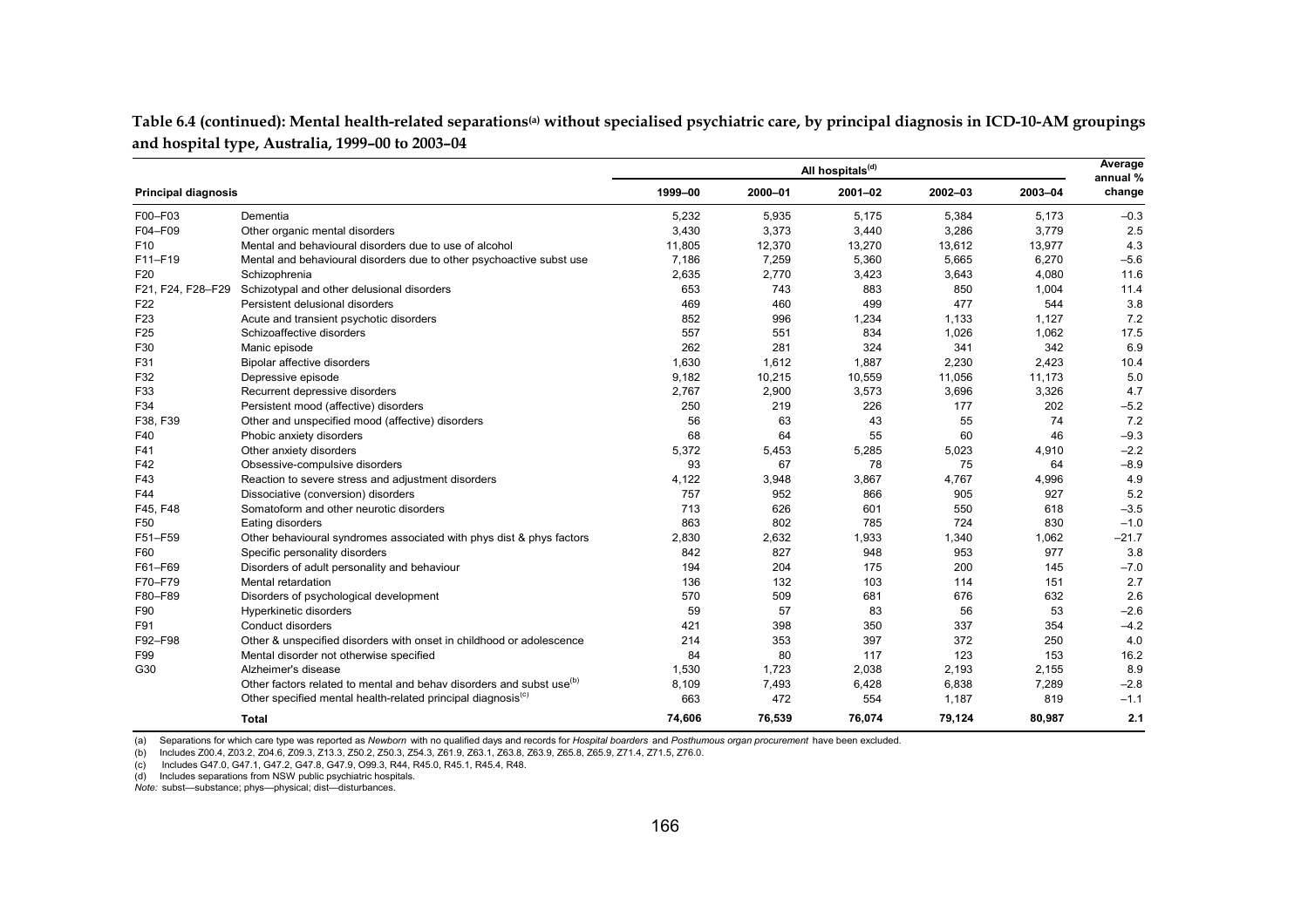|                            |                                                                                        | <b>Separations</b> |                                    |        |                                     |        |                                 |         |                                          | Average<br>length of |
|----------------------------|----------------------------------------------------------------------------------------|--------------------|------------------------------------|--------|-------------------------------------|--------|---------------------------------|---------|------------------------------------------|----------------------|
| <b>Principal diagnosis</b> |                                                                                        |                    | Same day % of total <sup>(b)</sup> |        | Overnight % of total <sup>(b)</sup> |        | Total % of total <sup>(b)</sup> | days    | Patient % patient<br>days <sup>(c)</sup> | stay<br>(o'night)    |
| F00-F03                    | Dementia                                                                               | 132                | 88.0                               | 5,041  | 83.3                                | 5.173  | 83.4                            | 102,790 | 58.0                                     | 20.4                 |
| F04-F09                    | Other organic mental disorders                                                         | 182                | 86.3                               | 3,597  | 79.4                                | 3,779  | 79.7                            | 48.488  | 58.1                                     | 13.4                 |
| F <sub>10</sub>            | Mental and behavioural disorders due to use of alcohol                                 | 852                | 86.9                               | 13,125 | 75.7                                | 13,977 | 76.3                            | 67.451  | 52.9                                     | 5.1                  |
| F11-F19                    | Mental and behavioural disorders due to other psychoactive subst use                   | 456                | 87.0                               | 5,814  | 53.2                                | 6,270  | 54.8                            | 31.779  | 39.1                                     | 5.4                  |
| F20                        | Schizophrenia                                                                          | 1.481              | 69.8                               | 2.599  | 10.8                                | 4.080  | 15.6                            | 18.225  | 2.8                                      | 6.4                  |
| F21, F24, F28-F29          | Schizotypal and other delusional disorders                                             | 353                | 88.3                               | 651    | 25.6                                | 1,004  | 34.1                            | 3,590   | 10.5                                     | 5.0                  |
| F <sub>22</sub>            | Persistent delusional disorders                                                        | 146                | 75.6                               | 398    | 25.9                                | 544    | 31.5                            | 2.916   | 11.9                                     | 7.0                  |
| F <sub>23</sub>            | Acute and transient psychotic disorders                                                | 432                | 80.9                               | 695    | 27.3                                | 1,127  | 36.6                            | 3,125   | 11.1                                     | 3.9                  |
| F <sub>25</sub>            | Schizoaffective disorders                                                              | 581                | 48.9                               | 481    | 6.9                                 | 1,062  | 13.1                            | 4,654   | 2.9                                      | 8.5                  |
| F30                        | Manic episode                                                                          | 116                | 82.3                               | 226    | 23.7                                | 342    | 31.2                            | 1,304   | 10.5                                     | 5.3                  |
| F31                        | Bipolar affective disorders                                                            | 1,079              | 51.9                               | 1,344  | 12.1                                | 2,423  | 18.3                            | 11.216  | 5.4                                      | 7.5                  |
| F32                        | Depressive episode                                                                     | 2,960              | 41.8                               | 8,213  | 35.0                                | 11,173 | 36.6                            | 60,118  | 19.5                                     | 7.0                  |
| F33                        | Recurrent depressive disorders                                                         | 1,995              | 48.5                               | 1,331  | 16.9                                | 3,326  | 27.8                            | 14,801  | 10.9                                     | 9.6                  |
| F34                        | Persistent mood (affective) disorders                                                  | 25                 | 28.4                               | 177    | 10.2                                | 202    | 11.0                            | 1,144   | 6.9                                      | 6.3                  |
| F38, F39                   | Other and unspecified mood (affective) disorders                                       | 11                 | 34.4                               | 63     | 27.4                                | 74     | 28.2                            | 446     | 18.1                                     | 6.9                  |
| F40                        | Phobic anxiety disorders                                                               |                    | 29.2                               | 39     | 20.1                                | 46     | 21.1                            | 297     | 11.5                                     | 7.4                  |
| F41                        | Other anxiety disorders                                                                | 228                | 61.0                               | 4,682  | 71.0                                | 4,910  | 70.5                            | 22,283  | 43.5                                     | 4.7                  |
| F42                        | Obsessive-compulsive disorders                                                         | 5                  | 8.5                                | 59     | 14.0                                | 64     | 13.4                            | 701     | 8.2                                      | 11.8                 |
| F43                        | Reaction to severe stress and adjustment disorders                                     | 1,038              | 72.4                               | 3,958  | 27.2                                | 4,996  | 31.3                            | 20.763  | 19.2                                     | 5.0                  |
| F44                        | Dissociative (conversion) disorders                                                    | 64                 | 91.4                               | 863    | 65.9                                | 927    | 67.2                            | 4,614   | 42.2                                     | 5.3                  |
| F45, F48                   | Somatoform and other neurotic disorders                                                | 233                | 87.6                               | 385    | 71.2                                | 618    | 76.6                            | 2.048   | 46.8                                     | 4.7                  |
| F50                        | Eating disorders                                                                       | 35                 | 28.2                               | 795    | 42.0                                | 830    | 41.1                            | 14,782  | 32.4                                     | 18.5                 |
| F51-F59                    | Other behav syndromes associated with phys dist and phys factors                       | 58                 | 89.2                               | 1.004  | 76.8                                | 1,062  | 77.3                            | 4.775   | 49.8                                     | 4.7                  |
| F60                        | Specific personality disorders                                                         | 172                | 60.4                               | 805    | 15.3                                | 977    | 17.6                            | 5,063   | 12.8                                     | 6.1                  |
| F61-F69                    | Disorders of adult personality and behaviour                                           | 12                 | 9.6                                | 133    | 32.6                                | 145    | 27.2                            | 1.004   | 11.6                                     | 7.5                  |
| F70-F79                    | Mental retardation                                                                     | 56                 | 96.6                               | 95     | 30.1                                | 151    | 40.4                            | 889     | 2.8                                      | 8.8                  |
| F80-F89                    | Disorders of psychological development                                                 | 357                | 82.1                               | 275    | 60.4                                | 632    | 71.0                            | 2,199   | 42.6                                     | 6.7                  |
| F90                        | Hyperkinetic disorders                                                                 | 14                 | 93.3                               | 39     | 25.0                                | 53     | 31.0                            | 530     | 27.2                                     | 13.2                 |
| F91                        | Conduct disorders                                                                      | 53                 | 50.0                               | 301    | 41.8                                | 354    | 42.9                            | 1.523   | 21.4                                     | 4.9                  |
| F92-F98                    | Other and unspecified disorders with onset in childhood or adolescence                 | 20                 | 32.8                               | 230    | 49.3                                | 250    | 47.3                            | 876     | 24.5                                     | 3.7                  |
| F99                        | Mental disorder not otherwise specified                                                | 77                 | 83.7                               | 76     | 26.2                                | 153    | 40.1                            | 261     | 3.6                                      | 2.4                  |
| G30                        | Alzheimer's disease                                                                    | 51                 | 83.6                               | 2,104  | 71.9                                | 2,155  | 72.1                            | 42,405  | 48.3                                     | 20.1                 |
|                            | Other factors related to mental and behavioural disorders and subst use <sup>(d)</sup> | 381                | 98.2                               | 6,908  | 92.5                                | 7,289  | 92.8                            | 24,168  | 86.8                                     | 3.4                  |
|                            | Other specified mental health-related principal diagnosis <sup>(e)</sup>               | 113                | 90.4                               | 706    | 74.9                                | 819    | 76.7                            | 6,641   | 74.4                                     | 9.2                  |
|                            | <b>Total</b>                                                                           | 13,775             | 56.5                               | 67,212 | 38.8                                | 80.987 | 41.0                            | 527.869 | 19.3                                     | 7.6                  |

| Table 6.5: Mental health-related separationsઓ without specialised psychiatric care, by principal diagnosis in ICD-10-AM groupings, Australia, 2003–04 |  |  |  |  |
|-------------------------------------------------------------------------------------------------------------------------------------------------------|--|--|--|--|
|                                                                                                                                                       |  |  |  |  |

(a) Separations for which care type was reported as *Newborn* with no qualified days and records for *Hospital boarders* and *Posthumous organ procurement* have been excluded.

(b) The proportion of mental health-related separations with these diagnoses that did not have specialised psychiatric care.

(c) The proportion of the total number of mental health-related patient days with these diagnoses where the patient did not receive specialised psychiatric care.

(d) Includes Z00.4, Z03.2, Z04.6, Z09.3, Z13.3, Z50.2, Z50.3, Z54.3, Z61.9, Z63.1, Z63.8, Z63.9, Z65.8, Z65.9, Z71.4, Z71.5, Z76.0.

(e) Includes G47.0, G47.1, G47.2, G47.8, G47.9, O99.3, R44, R45.0, R45.1, R45.4, R48.

*Note:* behav—behavioural; subst—substance; phys—physical; dist—disturbances.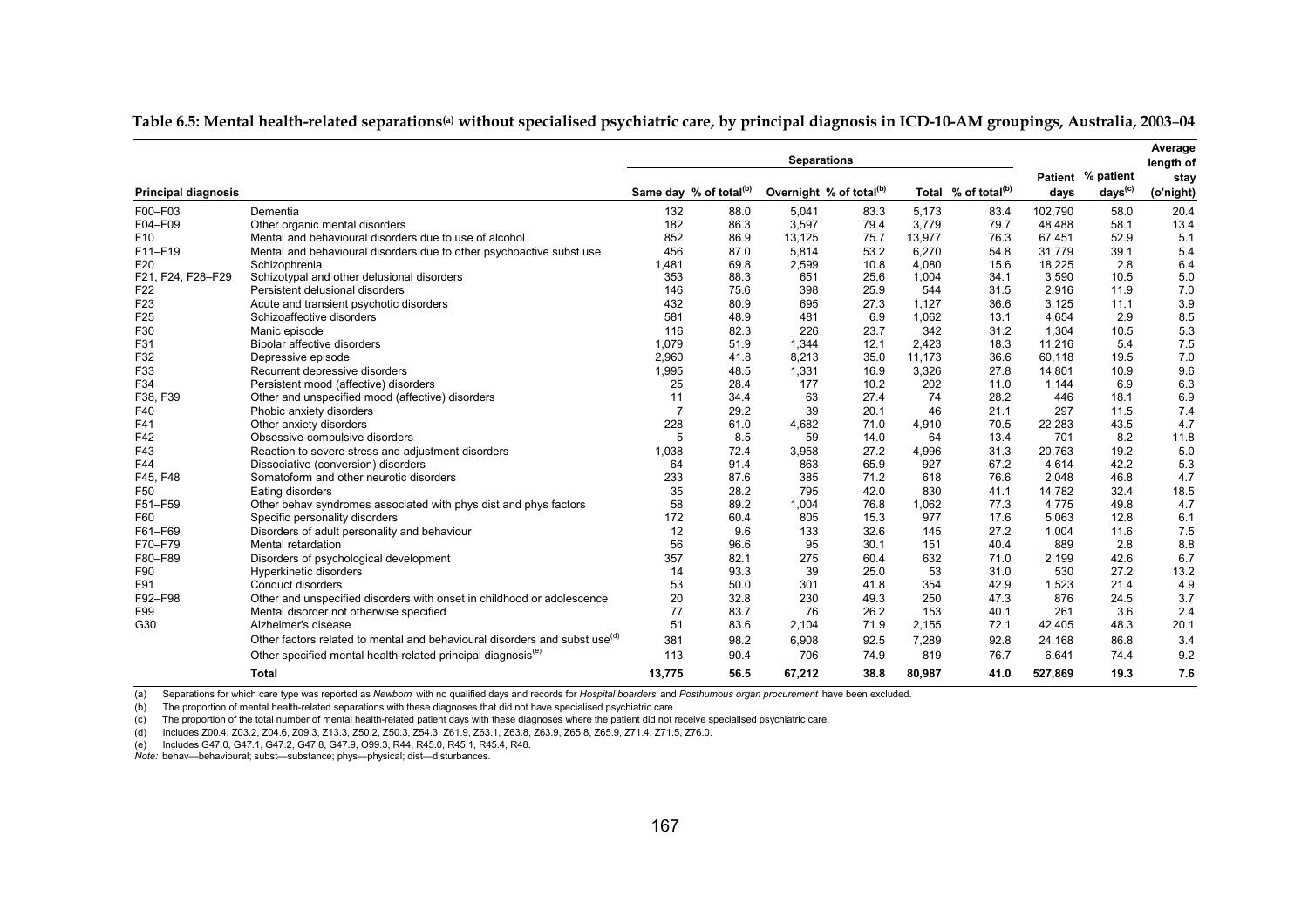Table 6.6: Separations<sup>(a)</sup> and patient days for mental health-related separations without specialised psychiatric care, by principal diagnosis in **ICD-10-AM groupings and hospital type, Australia, 2003**–**2004**

|                            |                                                                                        | <b>Public hospitals</b> |               |              |                | <b>Private hospitals</b> |           |                          | All hospitals <sup>(b)</sup> |                |           |              |                |
|----------------------------|----------------------------------------------------------------------------------------|-------------------------|---------------|--------------|----------------|--------------------------|-----------|--------------------------|------------------------------|----------------|-----------|--------------|----------------|
|                            |                                                                                        | Same                    |               |              | <b>Patient</b> | Same                     |           |                          | <b>Patient</b>               | Same           |           |              | <b>Patient</b> |
| <b>Principal diagnosis</b> |                                                                                        | day                     | Overnight     | <b>Total</b> | days           | day                      | Overnight | <b>Total</b>             | days                         | day            | Overnight | <b>Total</b> | days           |
| F00-F03                    | Dementia                                                                               | 129                     | 4,237         | 4,366        | 88,779         | 3                        | 804       | 807                      | 14,011                       | 132            | 5,041     | 5,173        | 102,790        |
| F04-F09                    | Other organic mental disorders                                                         | 174                     | 3,027         | 3,201        | 39,836         | 8                        | 570       | 578                      | 8,652                        | 182            | 3,597     | 3,779        | 48,488         |
| F <sub>10</sub>            | Mental and behavioural disorders due to use of alcohol                                 | 818                     | 11,378        | 12,196       | 46,717         | 29                       | 1,467     | 1,496                    | 18,604                       | 852            | 13,125    | 13,977       | 67,451         |
| F11-F19                    | Mental and behavioural disorders due to other psychoactive subst use                   | 439                     | 4,812         | 5,251        | 23,042         | 5                        | 441       | 446                      | 5,614                        | 456            | 5,814     | 6,270        | 31,779         |
| F20                        | Schizophrenia                                                                          | ,480                    | 2,477         | 3,957        | 16,307         |                          | 121       | 122                      | 1,917                        | 1,481          | 2,599     | 4,080        | 18,225         |
| F21, F24, F28-F29          | Schizotypal and other delusional disorders                                             | 351                     | 616           | 967          | 3,156          | 2                        | 35        | 37                       | 434                          | 353            | 651       | 1,004        | 3,590          |
| F <sub>22</sub>            | Persistent delusional disorders                                                        | 146                     | 356           | 502          | 2,490          | 0                        | 42        | 42                       | 426                          | 146            | 398       | 544          | 2,916          |
| F23                        | Acute and transient psychotic disorders                                                | 429                     | 669           | 0.098        | 2,939          | 3                        | 26        | 29                       | 186                          | 432            | 695       | 1,127        | 3,125          |
| F <sub>25</sub>            | Schizoaffective disorders                                                              | 579                     | 405           | 984          | 2.988          | $\overline{2}$           | 76        | 78                       | 1,666                        | 581            | 481       | 1.062        | 4,654          |
| F30                        | Manic episode                                                                          | 115                     | 211           | 326          | 1,145          | $\mathbf{1}$             | 15        | 16                       | 159                          | 116            | 226       | 342          | 1,304          |
| F31                        | Bipolar affective disorders                                                            | 1,052                   | 1,123         | 2.175        | 7,784          | 27                       | 221       | 248                      | 3,432                        | 1,079          | 1.344     | 2.423        | 11,216         |
| F32                        | Depressive episode                                                                     | 2,871                   | 6,938         | 9,809        | 43,608         | 89                       | 1,275     | 1,364                    | 16,510                       | 2,960          | 8.213     | 11,173       | 60,118         |
| F33                        | Recurrent depressive disorders                                                         | 1.940                   | 906           | 2,846        | 7,146          | 55                       | 424       | 479                      | 7,650                        | 1,995          | 1,331     | 3,326        | 14,801         |
| F34                        | Persistent mood (affective) disorders                                                  | 24                      | 134           | 158          | 489            |                          | 43        | 44                       | 655                          | 25             | 177       | 202          | 1,144          |
| F38, F39                   | Other and unspecified mood (affective) disorders                                       | 10                      | 54            | 64           | 277            |                          | 9         | 10                       | 169                          | 11             | 63        | 74           | 446            |
| F40                        | Phobic anxiety disorders                                                               | 3                       | 30            | 33           | 223            | 4                        | 9         | 13                       | 74                           | $\overline{7}$ | 39        | 46           | 297            |
| F41                        | Other anxiety disorders                                                                | 200                     | 3,751         | 3,951        | 15,053         | 28                       | 930       | 958                      | 7,223                        | 228            | 4,682     | 4,910        | 22,283         |
| F42                        | Obsessive-compulsive disorders                                                         | 5                       | 48            | 53           | 470            | $\mathbf 0$              | 11        | 11                       | 231                          | 5              | 59        | 64           | 701            |
| F43                        | Reaction to severe stress and adjustment disorders                                     | 411                     | 3,127         | 3,538        | 9,385          | 627                      | 829       | 1,456                    | 1,360                        | 1,038          | 3,958     | 4,996        | 20,763         |
| F44                        | Dissociative (conversion) disorders                                                    | 62                      | 769           | 831          | 3,792          | $\overline{2}$           | 94        | 96                       | 822                          | 64             | 863       | 927          | 4,614          |
| F45, F48                   | Somatoform and other neurotic disorders                                                | 73                      | 317           | 390          | 1,519          | 160                      | 68        | 228                      | 529                          | 233            | 385       | 618          | 2,048          |
| F50                        | Eating disorders                                                                       | 31                      | 721           | 752          | 13,064         | $\overline{4}$           | 74        | 78                       | 1,718                        | 35             | 795       | 830          | 14,782         |
| F51-F59                    | Other behavioural syndromes associated with phys dist & phys factors                   | 23                      | 656           | 679          | 2,739          | 35                       | 348       | 383                      | 2,036                        | 58             | 1,004     | 1,062        | 4,775          |
| F60                        | Specific personality disorders                                                         | 171                     | 769           | 940          | 4,456          | $\mathbf{1}$             | 36        | 37                       | 607                          | 172            | 805       | 977          | 5,063          |
| F61-F69                    | Disorders of adult personality and behaviour                                           | 9                       | 67            | 76           | 442            | 3                        | 66        | 69                       | 562                          | 12             | 133       | 145          | 1,004          |
| F70-F79                    | Mental retardation                                                                     | 55                      | 94            | 149          | 884            |                          |           | $\overline{2}$           | 5                            | 56             | 95        | 151          | 889            |
| F80-F89                    | Disorders of psychological development                                                 | 290                     | 101           | 391          | 1,303          | 67                       | 174       | 241                      | 896                          | 357            | 275       | 632          | 2,199          |
| F90                        | Hyperkinetic disorders                                                                 | 14                      | 38            | 52           | 526            | $\Omega$                 |           | $\overline{\phantom{a}}$ | $\overline{4}$               | 14             | 39        | 53           | 530            |
| F91                        | Conduct disorders                                                                      | 52                      | 295           | 347          | 1,490          |                          |           | $\overline{7}$           | 33                           | 53             | 301       | 354          | 1,523          |
| F92-F98                    | Other & unspecified disorders with onset in childhood or adolescence                   | 19                      | 226           | 245          | 854            |                          |           | 5                        | 22                           | 20             | 230       | 250          | 876            |
| F99                        | Mental disorder not otherwise specified                                                | 76                      | 75            | 151          | 238            |                          |           | 2                        | 23                           | 77             | 76        | 153          | 261            |
| G30                        | Alzheimer's disease                                                                    | 48                      | 1,696         | 1.744        | 35,526         | 3                        | 408       | 411                      | 6,879                        | 51             | 2,104     | 2,155        | 42,405         |
|                            | Other factors related to mental and behavioural disorders and subst use <sup>(c)</sup> | 243                     | 5.043         | 5,286        | 17,228         | 138                      | 1.865     | 2,003                    | 6,940                        | 381            | 6,908     | 7,289        | 24,168         |
|                            | Other specified mental health-related principal diagnosis <sup>(d)</sup>               | 80                      | 499           | 579          | 3,447          | 29                       | 26        | 55                       | 137                          | 113            | 706       | 819          | 6,641          |
|                            | <b>Total</b>                                                                           | 12,422                  | 55.665 68.087 |              | 399,342        | 1,332                    | 10.520    |                          | 11,852 120,186               | 13.775         | 67,212    | 80,987       | 527,869        |

(a) Separations for which care type was reported as *Newborn* with no qualified days and records for *Hospital boarders* and *Posthumous organ procurement* have been excluded.

(b) Includes some separations from public psychiatric hospitals in New South Wales.

(c) Includes Z00.4, Z03.2, Z04.6, Z09.3, Z13.3, Z50.2, Z50.3, Z54.3, Z61.9, Z63.1, Z63.8, Z63.9, Z65.8, Z65.9, Z71.4, Z71.5, Z76.0.

(d) Includes G47.0, G47.1, G47.2, G47.8, G47.9, O99.3, R44, R45.0, R45.1, R45.4, R48.

*Note:* subst—substance; phys—physical; dist—disturbances.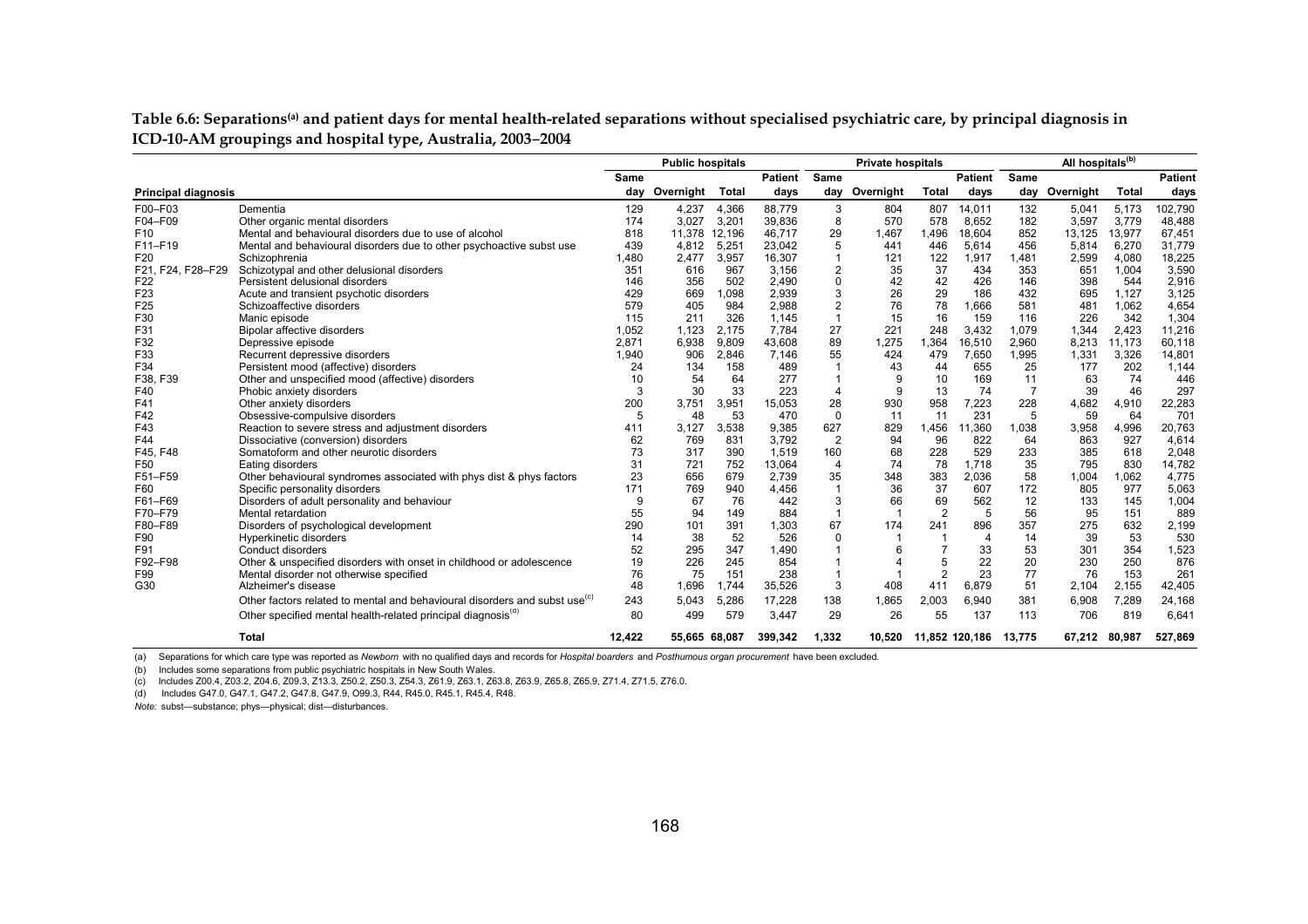| <b>Principal diagnosis</b> |                                                                                        | Under 15 years        | $15 - 24$      | $25 - 34$      | $35 - 44$      | $45 - 54$      |                | 55-64 65 and over | Total <sup>(b)</sup> |
|----------------------------|----------------------------------------------------------------------------------------|-----------------------|----------------|----------------|----------------|----------------|----------------|-------------------|----------------------|
| F00-F03                    | Dementia                                                                               |                       | $\mathbf 0$    | $\mathbf 0$    | 2              | 11             | 68             | 2,241             | 2,323                |
| F04-F09                    | Other organic mental disorders                                                         | 25                    | 43             | 53             | 74             | 88             | 105            | 1,331             | 1,719                |
| F <sub>10</sub>            | Mental and behavioural disorders due to use of alcohol                                 | 85                    | 778            | 1,478          | 2,594          | 2,342          | 1,487          | 913               | 9,677                |
| F11-F19                    | Mental and behavioural disorders due to other psychoactive subst use                   | 24                    | 959            | 1,678          | 904            | 297            | 52             | 37                | 3,951                |
| F <sub>20</sub>            | Schizophrenia                                                                          | $\boldsymbol{\Delta}$ | 447            | 974            | 551            | 307            | 86             | 66                | 2,435                |
| F21, F24, F28-F29          | Schizotypal and other delusional disorders                                             | 11                    | 153            | 191            | 93             | 45             | 24             | 46                | 563                  |
| F <sub>22</sub>            | Persistent delusional disorders                                                        | 5                     | 44             | 76             | 68             | 28             | 11             | 49                | 281                  |
| F <sub>23</sub>            | Acute and transient psychotic disorders                                                |                       | 177            | 188            | 133            | 71             | 23             | 41                | 634                  |
| F <sub>25</sub>            | Schizoaffective disorders                                                              | $\Omega$              | 59             | 160            | 110            | 37             | 25             | 6                 | 397                  |
| F30                        | Manic episode                                                                          | $\overline{2}$        | 22             | 36             | 24             | 23             | 11             | 17                | 135                  |
| F31                        | Bipolar affective disorders                                                            | 13                    | 67             | 154            | 179            | 180            | 120            | 116               | 829                  |
| F32                        | Depressive episode                                                                     | 40                    | 401            | 759            | 783            | 645            | 465            | 1,038             | 4,131                |
| F33                        | Recurrent depressive disorders                                                         | 3                     | 34             | 139            | 218            | 145            | 174            | 440               | 1,153                |
| F34                        | Persistent mood (affective) disorders                                                  | $\Omega$              |                | 31             | 26             | 16             |                |                   | 88                   |
| F38, F39                   | Other and unspecified mood (affective) disorders                                       | $\overline{2}$        |                | 5              | 4              | $\mathbf 0$    | 3              | 2                 | 20                   |
| F40                        | Phobic anxiety disorders                                                               |                       |                | 3              | 3              | $\overline{2}$ | $\overline{1}$ |                   | 12                   |
| F41                        | Other anxiety disorders                                                                | 30                    | 111            | 192            | 226            | 226            | 184            | 443               | 1,412                |
| F42                        | Obsessive-compulsive disorders                                                         | $\overline{4}$        | 9              | 11             | $\overline{2}$ | $\mathbf 1$    | $\overline{1}$ | $\overline{2}$    | 30                   |
| F43                        | Reaction to severe stress and adjustment disorders                                     | 35                    | 219            | 451            | 381            | 254            | 311            | 120               | 1,771                |
| F44                        | Dissociative (conversion) disorders                                                    | 20                    | 31             | 45             | 53             | 44             | 17             | 53                | 263                  |
| F45, F48                   | Somatoform and other neurotic disorders                                                | 14                    | 24             | 25             | 35             | 31             | 37             | 61                | 227                  |
| F50                        | Eating disorders                                                                       | 23                    | 19             | 20             | 8              | 3              | $\mathbf 0$    | 9                 | 82                   |
| F51-F59                    | Other behavioural syndromes associated with phys dist & phys factors                   | 206                   | $\overline{2}$ | $\overline{7}$ | 10             | 18             | 28             | 18                | 289                  |
| F60                        | Specific personality disorders                                                         |                       | 72             | 126            | 64             | 21             | 8              | 26                | 324                  |
| F61-F69                    | Disorders of adult personality and behaviour                                           |                       | 13             | 21             | 16             | 31             |                | 10                | 99                   |
| F70-F79                    | Mental retardation                                                                     | 27                    | 18             | 11             | 12             | 8              |                |                   | 81                   |
| F80-F89                    | Disorders of psychological development                                                 | 383                   | 12             | $\overline{c}$ | 5              |                |                | 3                 | 407                  |
| F90                        | Hyperkinetic disorders                                                                 | 40                    | 3              | 1              | $\overline{2}$ | $\mathbf 0$    | $\mathbf 0$    | $\mathbf 0$       | 46                   |
| F91                        | Conduct disorders                                                                      | 128                   | 34             | 15             | 6              | 9              | 3              | 27                | 222                  |
| F92-F98                    | Other & unspecified disorders with onset in childhood or adolescence                   | 113                   | 10             | $\overline{1}$ | $\overline{2}$ | $\Omega$       |                | 3                 | 130                  |
| F99                        | Mental disorder not otherwise specified                                                | 3                     | 19             | 30             | 19             | 10             |                | 3                 | 85                   |
| G30                        | Alzheimer's disease                                                                    | $\Omega$              | $\mathbf 0$    | $\mathbf 0$    | $\mathbf 0$    | $\overline{4}$ | 37             | 907               | 948                  |
|                            | Other factors related to mental and behavioural disorders and subst use <sup>(c)</sup> | 2,218                 | 78             | 110            | 130            | 158            | 114            | 181               | 2,989                |
|                            | Other specified mental health-related principal diagnosis <sup>(d)</sup>               | 45                    | 44             | 120            | 99             | 52             | 6              | 19                | 385                  |
|                            | <b>Total</b>                                                                           | 3,514                 | 3,914          | 7,113          | 6,836          | 5,108          | 3,422          | 8,231             | 38,138               |

**Table 6.7: Mental health-related separations(a) without specialised psychiatric care for male patients, by principal diagnosis in ICD-10-AM groupings and age group, Australia, 2003**–**04** 

(a) Separations for which care type was reported as *Newborn* with no qualified days and records for *Hospital boarders* and *Posthumous organ procurement* have been excluded.

(b) Includes separations for which age group was not reported.

(c) Includes Z00.4, Z03.2, Z04.6, Z09.3, Z13.3, Z50.2, Z50.3, Z54.3, Z61.9, Z63.1, Z63.8, Z63.9, Z65.8, Z65.9, Z71.4, Z71.5, Z76.0.

(d) Includes G47.0, G47.1, G47.2, G47.8, G47.9, O99.3, R44, R45.0, R45.1, R45.4, R48.

*Note:* subst—substance; phys—physical; dist—disturbances.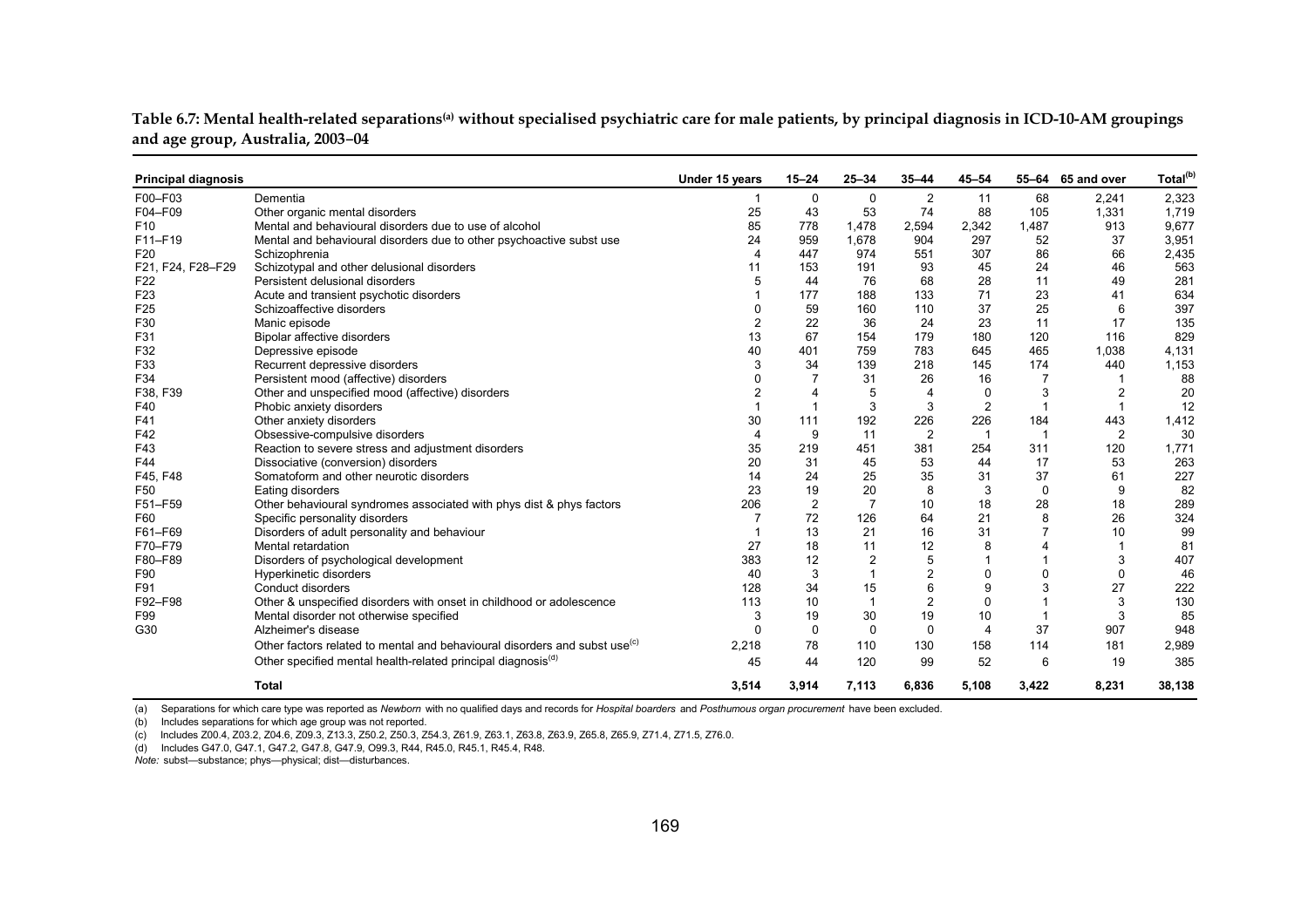| Table 6.8: Mental health-related separations <sup>(a)</sup> without specialised psychiatric care for female patients, by principal diagnosis in ICD-10-AM |  |  |
|-----------------------------------------------------------------------------------------------------------------------------------------------------------|--|--|
| groupings and age group, Australia, 2003-04                                                                                                               |  |  |

| <b>Principal diagnosis</b> |                                                                                              | Under 15 years | $15 - 24$      | $25 - 34$ | $35 - 44$      | $45 - 54$      | 55-64          | 65 and over    | Total <sup>(b)</sup> |
|----------------------------|----------------------------------------------------------------------------------------------|----------------|----------------|-----------|----------------|----------------|----------------|----------------|----------------------|
| F00-F03                    | Dementia                                                                                     | 0              | 0              |           | $\mathbf 0$    | 19             | 59             | 2,771          | 2,850                |
| F04-F09                    | Other organic mental disorders                                                               | 21             | 26             | 45        | 44             | 74             | 82             | 1.768          | 2,060                |
| F <sub>10</sub>            | Mental and behavioural disorders due to use of alcohol                                       | 82             | 501            | 654       | 1,239          | 1,030          | 462            | 332            | 4,300                |
| F11-F19                    | Mental and behavioural disorders due to other psychoactive substance use                     | 19             | 627            | 816       | 492            | 204            | 85             | 76             | 2,319                |
| F <sub>20</sub>            | Schizophrenia                                                                                |                | 213            | 370       | 378            | 268            | 180            | 235            | 1,645                |
| F21, F24, F28-F29          | Schizotypal and other delusional disorders                                                   | 11             | 80             | 92        | 88             | 60             | 43             | 67             | 441                  |
| F <sub>22</sub>            | Persistent delusional disorders                                                              | $\Omega$       | 15             | 33        | 42             | 38             | 20             | 115            | 263                  |
| F <sub>23</sub>            | Acute and transient psychotic disorders                                                      | 6              | 79             | 116       | 117            | 71             | 37             | 67             | 493                  |
| F <sub>25</sub>            | Schizoaffective disorders                                                                    | $\Omega$       | 44             | 146       | 154            | 126            | 107            | 88             | 665                  |
| F30                        | Manic episode                                                                                | 3              | 17             | 43        | 43             | 38             | 22             | 41             | 207                  |
| F31                        | Bipolar affective disorders                                                                  | 13             | 60             | 256       | 362            | 239            | 212            | 452            | 1,594                |
| F32                        | Depressive episode                                                                           | 102            | 897            | 1,201     | 1,251          | 966            | 605            | 2,020          | 7,042                |
| F33                        | Recurrent depressive disorders                                                               | 10             | 91             | 201       | 444            | 318            | 304            | 805            | 2,173                |
| F34                        | Persistent mood (affective) disorders                                                        | $\overline{2}$ | 28             | 17        | 18             | 27             | 11             | 11             | 114                  |
| F38, F39                   | Other and unspecified mood (affective) disorders                                             |                | 18             | 10        | 7              | 6              | $\overline{4}$ | 5              | 54                   |
| F40                        | Phobic anxiety disorders                                                                     |                | $\overline{2}$ | 12        | $\overline{4}$ | $\overline{4}$ | 5              | 6              | 34                   |
| F41                        | Other anxiety disorders                                                                      | 53             | 229            | 521       | 525            | 464            | 401            | 1,305          | 3,498                |
| F42                        | Obsessive-compulsive disorders                                                               | $\overline{2}$ | 8              | 8         | $\overline{4}$ | $\overline{2}$ | 5              | 5              | 34                   |
| F43                        | Reaction to severe stress and adjustment disorders                                           | 62             | 417            | 1,402     | 786            | 286            | 122            | 150            | 3,225                |
| F44                        | Dissociative (conversion) disorders                                                          | 78             | 127            | 105       | 134            | 95             | 47             | 78             | 664                  |
| F45, F48                   | Somatoform and other neurotic disorders                                                      | 29             | 35             | 42        | 51             | 66             | 62             | 106            | 391                  |
| F <sub>50</sub>            | Eating disorders                                                                             | 207            | 393            | 62        | 50             | 17             | 8              | 11             | 748                  |
| F51-F59                    | Other behav syndromes associated with physical disturbances & physical factors               | 142            | 92             | 369       | 152            | 6              | $\overline{4}$ | 8              | 773                  |
| F60                        | Specific personality disorders                                                               | 17             | 216            | 192       | 115            | 80             | 13             | 20             | 653                  |
| F61-F69                    | Disorders of adult personality and behaviour                                                 | $\overline{4}$ | $\overline{4}$ | 6         | $\overline{7}$ | 12             | $\overline{2}$ | 11             | 46                   |
| F70-F79                    | Mental retardation                                                                           | 20             | 10             | 14        | 11             | $\overline{7}$ | 6              | $\overline{2}$ | 70                   |
| F80-F89                    | Disorders of psychological development                                                       | 206            | 10             | 5         | $\mathbf{1}$   | 0              |                | $\overline{2}$ | 225                  |
| F90                        | Hyperkinetic disorders                                                                       | 5              | $\mathbf 1$    | -1        | 0              | 0              | 0              | $\Omega$       | $\overline{7}$       |
| F91                        | Conduct disorders                                                                            | 82             | 23             | 10        | $\overline{4}$ |                | 2              | 10             | 132                  |
| F92-F98                    | Other & unspecified disorders with onset in childhood or adolescence                         | 93             | 11             | 11        | $\mathbf 0$    | 0              |                | 4              | 120                  |
| F99                        | Mental disorder not otherwise specified                                                      |                | 19             | 10        | 15             | 12             | 3              |                | 68                   |
| G30                        | Alzheimer's disease                                                                          | $\Omega$       | 0              | $\Omega$  | $\Omega$       | 6              | 26             | 1,175          | 1,207                |
|                            | Other factors related to mental and behavioural disorders and substance abuse <sup>(c)</sup> | 58             | 88             | 141       | 83             | 34             | 10             | 20             | 434                  |
|                            | Other specified mental health-related principal diagnosis <sup>(0)</sup>                     | 1.703          | 636            | 1,212     | 382            | 101            | 87             | 179            | 4,300                |
|                            | <b>Total</b>                                                                                 | 3,038          | 5,017          | 8,124     | 7,003          | 4,677          | 3,038          | 11,952         | 42,849               |

(a) Separations for which care type was reported as *Newborn* with no qualified days and records for *Hospital boarders* and *Posthumous organ procurement* have been excluded.

(b) Includes separations for which age group was not reported.<br>(c) Includes Z00.4, Z03.2, Z04.6, Z09.3, Z13.3, Z50.2, Z50.3, Z54.3, Z61.9, Z63.1, Z63.8, Z63.9, Z65.8, Z65.9, Z71.4, Z71.5, Z76.0.

(d) Includes G47.0, G47.1, G47.2, G47.8, G47.9, O99.3, R44, R45.0, R45.1, R45.4, R48.

*Note:* behav—behavioural.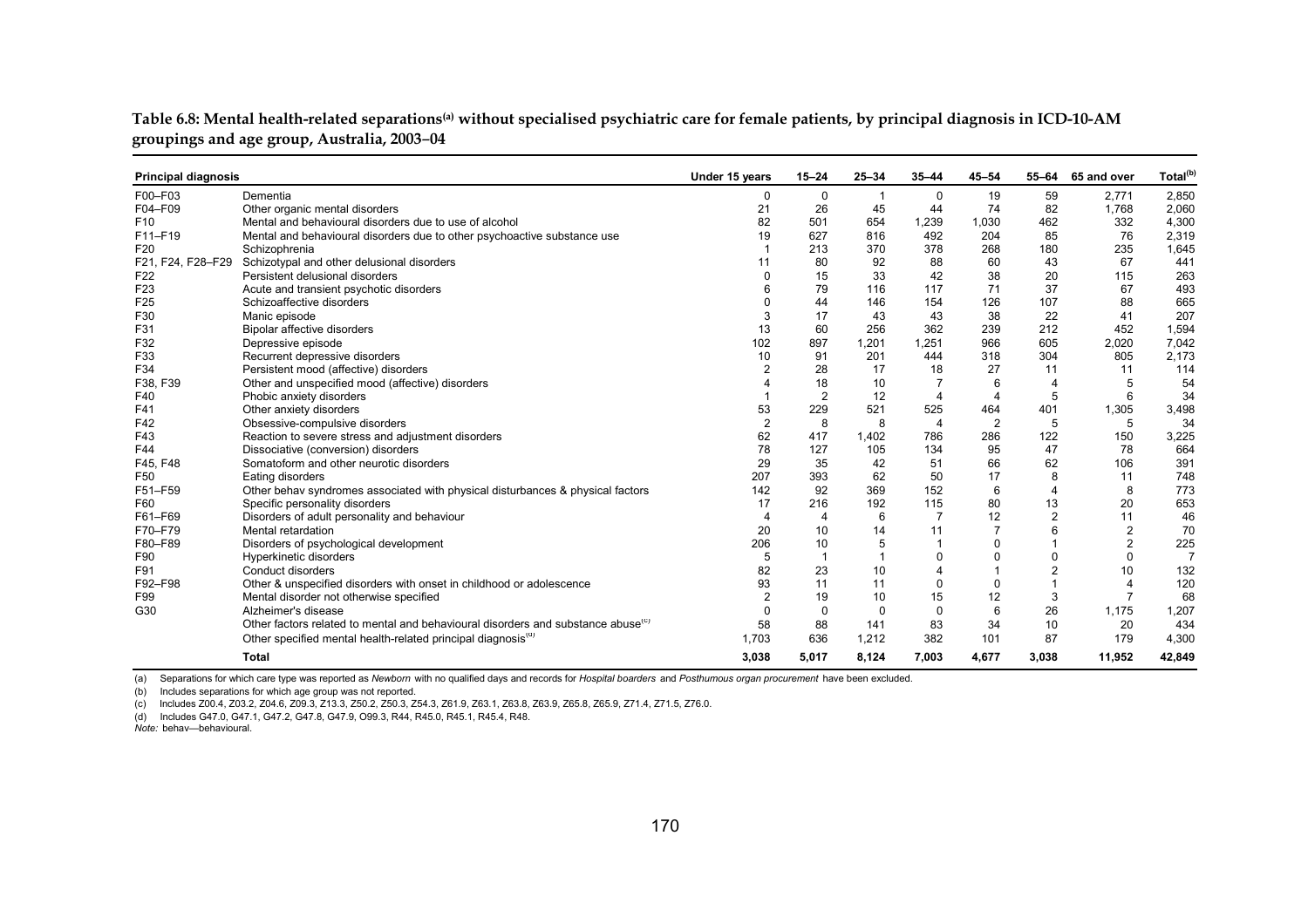|                            |                                                                                              |                | <b>Separations</b> |                |                     |
|----------------------------|----------------------------------------------------------------------------------------------|----------------|--------------------|----------------|---------------------|
| <b>Principal diagnosis</b> |                                                                                              | Same day       | Overnight          | <b>Total</b>   | <b>Patient days</b> |
| F00-F03                    | Dementia                                                                                     | 0              | 36                 | 36             | 443                 |
| F04-F09                    | Other organic mental disorders                                                               | $\overline{c}$ | 23                 | 25             | 142                 |
| F <sub>10</sub>            | Mental and behavioural disorders due to use of alcohol                                       | 92             | 935                | 1,027          | 2,451               |
| F11-F19                    | Mental and behav disorders due to other psychoactive substance use                           | 32             | 181                | 213            | 602                 |
| F <sub>20</sub>            | Schizophrenia                                                                                | 39             | 209                | 248            | 744                 |
| F21, F24, F28-F29          | Schizotypal and other delusional disorders                                                   | 22             | 37                 | 59             | 102                 |
| F <sub>22</sub>            | Persistent delusional disorders                                                              |                |                    | 14             | 38                  |
| F <sub>23</sub>            | Acute and transient psychotic disorders                                                      | 24             | 48                 | 72             | 148                 |
| F <sub>25</sub>            | Schizoaffective disorders                                                                    | 4              | 23                 | 27             | 135                 |
| F30                        | Manic episode                                                                                | 2              | $\overline{1}$     | 3              | 3                   |
| F31                        | Bipolar affective disorders                                                                  |                | 37                 | 44             | 148                 |
| F32                        | Depressive episode                                                                           | 27             | 334                | 361            | 1,265               |
| F33                        | Recurrent depressive disorders                                                               | 6              | 30                 | 36             | 174                 |
| F34                        | Persistent mood (affective) disorders                                                        |                |                    | 5              | 36                  |
| F38, F39                   | Other and unspecified mood (affective) disorders                                             | 2              |                    | 3              | $\overline{4}$      |
| F40                        | Phobic anxiety disorders                                                                     |                | 0                  | 0              | $\Omega$            |
| F41                        | Other anxiety disorders                                                                      | 6              | 128                | 134            | 327                 |
| F42                        | Obsessive-compulsive disorders                                                               |                |                    |                | 12                  |
| F43                        | Reaction to severe stress and adjustment disorders                                           | 28             | 204                | 232            | 541                 |
| F44                        | Dissociative (conversion) disorders                                                          |                | 22                 | 24             | 61                  |
| F45, F48                   | Somatoform and other neurotic disorders                                                      |                | 5                  | 6              | 13                  |
| F50                        | Eating disorders                                                                             |                | 3                  | 3              | 33                  |
| F51-F59                    | Other behav syndromes associated with phys dist & phys factors                               |                | 13                 | 14             | 83                  |
| F60                        | Specific personality disorders                                                               | 13             | 28                 | 41             | 105                 |
| F61-F69                    | Disorders of adult personality and behaviour                                                 |                | 3                  | 3              | 5                   |
| F70-F79                    | Mental retardation                                                                           |                | 3                  | 5              | 9                   |
| F80-F89                    | Disorders of psychological development                                                       |                | 9                  | 14             | 34                  |
| F90                        | Hyperkinetic disorders                                                                       |                |                    | $\overline{2}$ | $\overline{4}$      |
| F91                        | Conduct disorders                                                                            |                | 10                 | 11             | 29                  |
| F92-F98                    | Other & unspecified disorders with onset childhood adolescence                               |                | 2                  | $\overline{2}$ | $\overline{7}$      |
| F99                        | Mental disorder not otherwise specified                                                      | 9              | $\overline{c}$     | 11             | 11                  |
| G30                        | Alzheimer's disease                                                                          | 0              | 8                  | 8              | 433                 |
|                            | Other factors related to mental and behavioural disorders and substance abuse <sup>(c)</sup> | 3              | 19                 | 22             | 39                  |
|                            | Other specified mental health related principal diagnosis <sup>(d)</sup>                     | 12             | 108                | 120            | 331                 |
|                            | <b>Total</b>                                                                                 | 351            | 2,475              | 2,826          | 8,512               |

**Table 6.9: Mental health-related separations(a) and patient days without specialised psychiatric care reported for Aboriginal and Torres Strait Islander peoples(b), by principal diagnosis in ICD-10-AM groupings, public hospitals, 2003**–**04**

(a) Separations for which care type was reported as *Newborn* with no qualified days and records for *Hospital boarders* and *Posthumous organ procurement* have been excluded.

(b) Indigenous status data only for Queensland, Western Australia, South Australia and the Northern Territory are considered to be of acceptable quality for analytical purposes (AIHW 2005d).

(c) Includes Z00.4, Z03.2, Z04.6, Z09.3, Z13.3, Z50.2, Z50.3, Z54.3, Z61.9, Z63.1, Z63.8, Z63.9, Z65.8, Z65.9, Z71.4, Z71.5, Z76.0.

(d) Includes G47.0, G47.1, G47.2, G47.8, G47.9, O99.3, R44, R45.0, R45.1, R45.4, R48.

*Note:* behav—behavioural; phys—physical; dist—disturbances.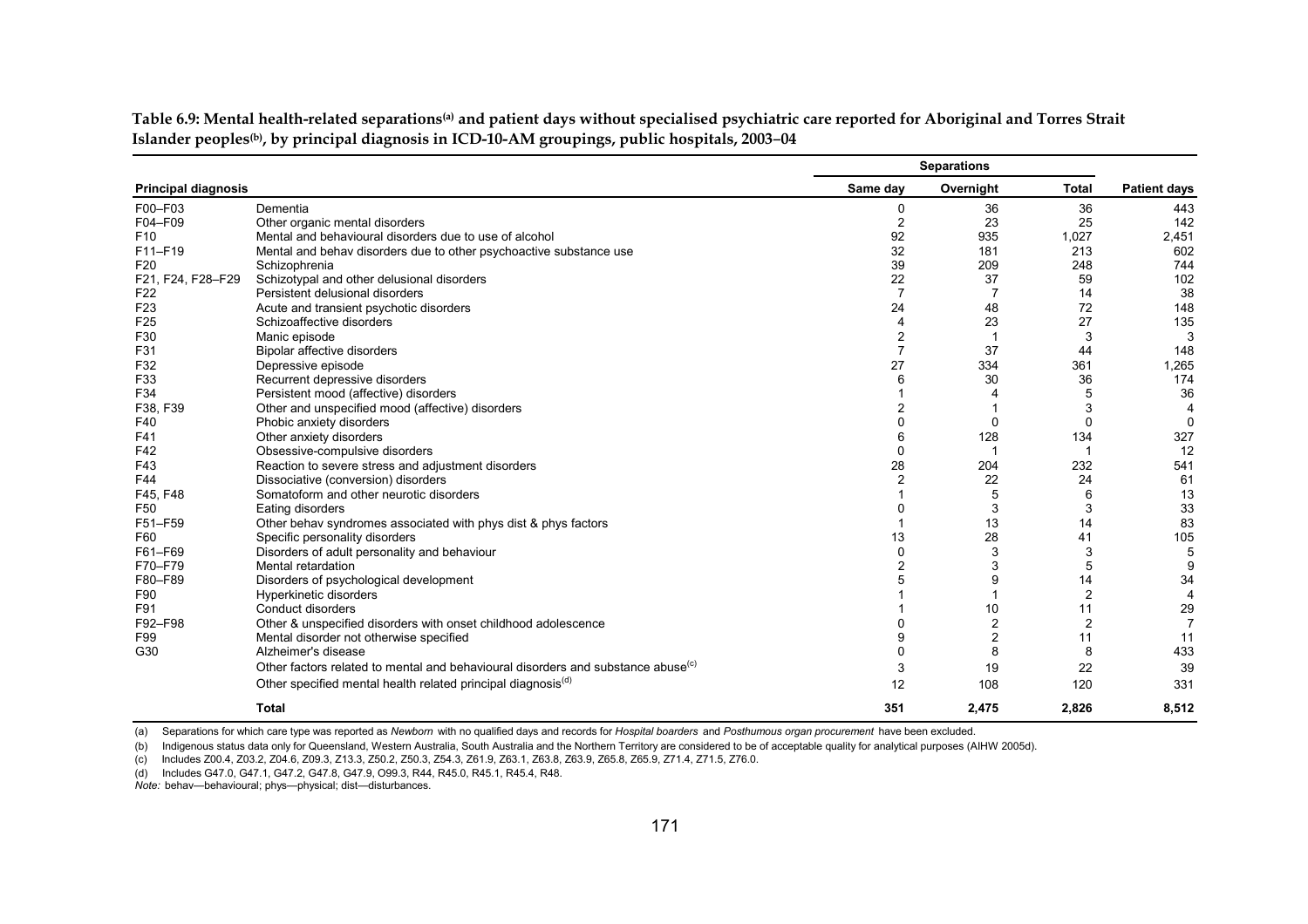Table 6.10: Separations<sup>(a)</sup> and patient days for the top five mental health-related additional diagnoses for separations without specialised **psychiatric care by selected mental health-related principal diagnosis, Australia, 2003**–**04** 

|                            |                                                                               | <b>Separations</b> |           |        |                           |                           |
|----------------------------|-------------------------------------------------------------------------------|--------------------|-----------|--------|---------------------------|---------------------------|
|                            |                                                                               |                    |           |        |                           | Average<br>length of stay |
| <b>Principal diagnosis</b> |                                                                               | Same day           | Overnight |        | <b>Total Patient days</b> | (o'night)                 |
|                            | Mental and behavioural disorders due to psychoactive substances use (F10-F19) |                    |           |        |                           |                           |
|                            | Top five additional diagnoses <sup>(b)</sup>                                  |                    |           |        |                           |                           |
| F32                        | Depressive episode                                                            | 56                 | 1,532     | 1,588  | 10,589                    | 6.9                       |
| F41                        | Other anxiety disorders                                                       | 18                 | 689       | 707    | 5,111                     | 7.4                       |
| F43                        | Reaction to severe stress and adjustment disorders                            | 19                 | 441       | 460    | 3,096                     | 7.0                       |
| F60                        | Specific personality disorders                                                | 43                 | 391       | 434    | 2,052                     | 5.1                       |
|                            | Other factors related to mental and behavioural disorders <sup>(c)</sup>      | 30                 | 399       | 429    | 2.234                     | 5.5                       |
|                            | Total                                                                         | 1,308              | 18,939    | 20,247 | 99,230                    | 5.2                       |
|                            | Scizophrenia, schizotypal and delusional disorders (F20-F29)                  |                    |           |        |                           |                           |
|                            | Top five additional diagnoses <sup>(b)</sup>                                  |                    |           |        |                           |                           |
| F11-F19                    | Mental and behavioural disorders due to other psychoactive substances use     | 331                | 767       | 1,098  | 5,407                     | 6.6                       |
| F <sub>10</sub>            | Mental and behavioural disorders due to use of alcohol                        | 123                | 345       | 468    | 3,414                     | 9.5                       |
| F32                        | Depressive episode                                                            | 75                 | 227       | 302    | 1.846                     | 7.8                       |
| F60                        | Specific personality disorders                                                | 70                 | 159       | 229    | 1,061                     | 6.2                       |
|                            | Other specified mental health related principal diagnosis                     | 43                 | 134       | 177    | 1,099                     | 7.9                       |
|                            | Total                                                                         | 2,993              | 4,824     | 7,817  | 32,510                    | 6.1                       |
|                            | Mood (affective) disorders (F30-F39)                                          |                    |           |        |                           |                           |
|                            | Top five additional diagnoses <sup>(b)</sup>                                  |                    |           |        |                           |                           |
| F10                        | Mental and behavioural disorders due to use of alcohol                        | 202                | 1,179     | 1,381  | 6,241                     | 5.1                       |
| F11-F19                    | Mental and behavioural disorders due to other psychoactive substances use     | 170                | 777       | 947    | 3,981                     | 4.9                       |
| F41                        | Other anxiety disorders                                                       | 37                 | 711       | 748    | 6.849                     | 9.6                       |
| F43                        | Reaction to severe stress and adjustment disorders                            | 72                 | 629       | 701    | 3,826                     | 6.0                       |
| F60                        | Specific personality disorders                                                | 95                 | 494       | 589    | 3,058                     | 6.0                       |
|                            | Total                                                                         | 6,186              | 11,354    | 17,540 | 89,029                    | 7.3                       |
|                            | Neurotic, stress-related and somatoform disorder (F40–F49)                    |                    |           |        |                           |                           |
|                            | Top five additional diagnoses <sup>(b)</sup>                                  |                    |           |        |                           |                           |
| F32                        | Depressive episode                                                            | 75                 | 853       | 928    | 5.346                     | 6.2                       |
| F <sub>10</sub>            | Mental and behavioural disorders due to use of alcohol                        | 82                 | 766       | 848    | 4,844                     | 6.2                       |
| F11-F19                    | Mental and behavioural disorders due to other psychoactive substances use     | 60                 | 540       | 600    | 2,088                     | 3.8                       |
|                            | Other factors related to mental and behavioural disorders <sup>(c)</sup>      | 156                | 333       | 489    | 2,067                     | 5.7                       |
| F60                        | Specific personality disorders                                                | 43                 | 334       | 377    | 1,293                     | 3.7                       |
|                            | Total                                                                         | 1,575              | 9.986     | 11,561 | 50.706                    | 4.9                       |

(a) Separations for which care type was reported as *Newborn* with no qualified days and records for *Hospital boarders* and *Posthumous organ procurement* have been excluded.

(b) Where the additional diagnosis grouping is different from the principal diagnosis grouping.

(c) Includes Z00.4, Z03.2, Z04.6, Z09.3, Z13.3, Z50.2, Z50.3, Z54.3, Z61.9, Z63.1, Z63.8, Z63.9, Z65.8, Z65.9, Z71.4, Z71.5, Z76.0.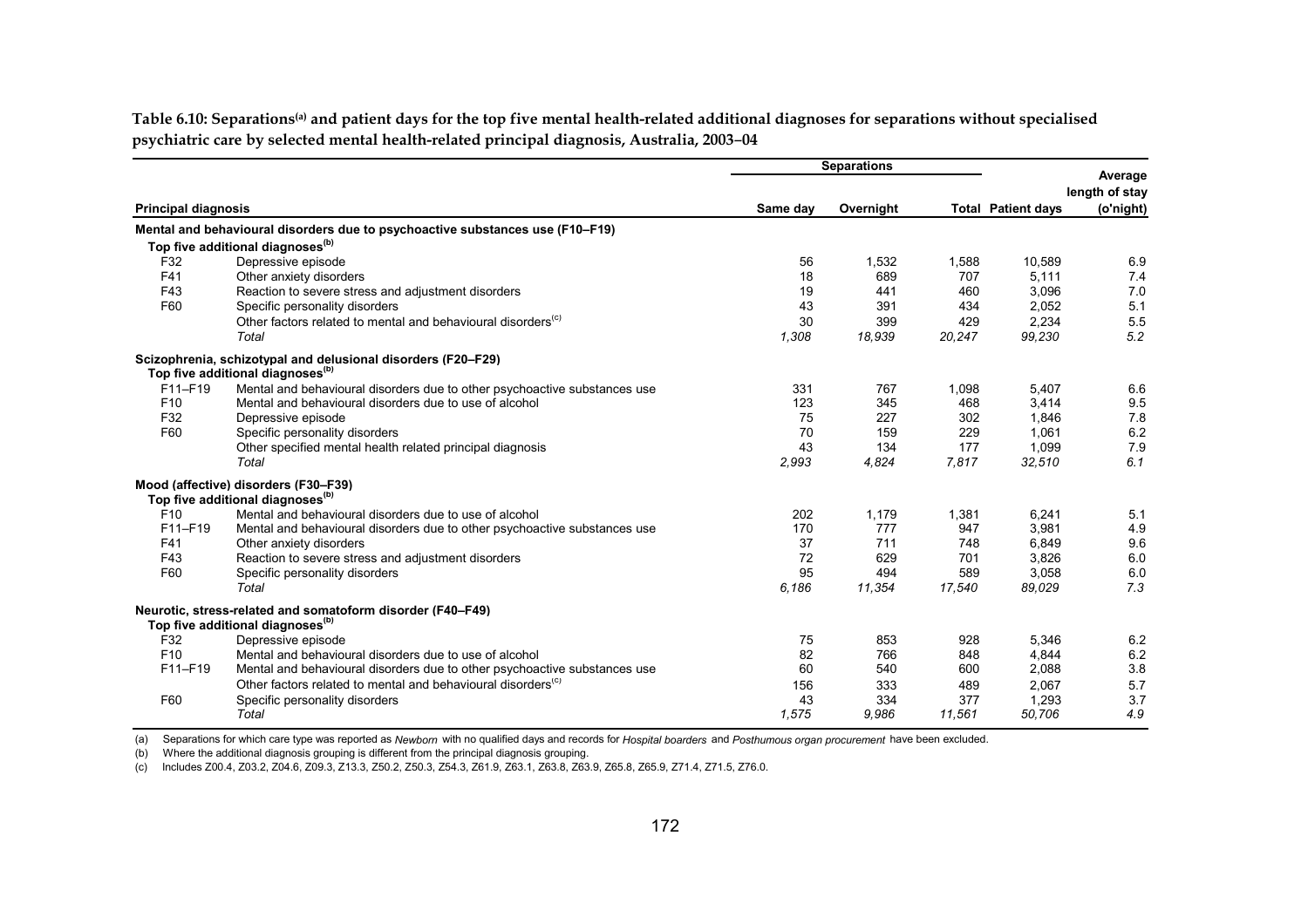# **6.4 Australian Refined Diagnosis Related Groups**

Australian Refined Diagnosis Related Groups (AR-DRGs) categorise acute admitted patient episodes into groups with similar clinical conditions and resource requirements. These categories were designed to provide a clinically meaningful way of relating the number and types of patients treated in a hospital to the resources required by the hospital. This report uses AR-DRG version 5.0 (DHA 2002). Although the AR-DRGs are designed to be homogeneous groups with respect to resources, AR-DRGs relevant to some mental health care are less homogeneous than most other AR-DRG types.

#### **Overview**

Table 6.11 presents the 30 most frequently reported AR-DRGs for mental health-related separations without specialised psychiatric care by hospital type. Overall, the most frequently reported AR-DRG for mental health-related separations without specialised psychiatric care was *Anxiety disorders* (U65Z; 9,437 separations, 12.1% of all mental healthrelated separations). The AR-DRG with the largest number of same day separations was *Mental health treatment, same day, with electroconvulsive therapy* (U60Z; 5,940 separations), which accounted for 43.3% of same day mental health-related separations without specialised psychiatric care. The AR-DRG that accounted for the largest number of patient days without specialised psychiatric care (23.3%) was *Dementia and other chronic disturbances of cerebral function* (B63Z; 7,209 separations and 99,648 patient days).

Data for 2003–04 on the average and median length of stay by AR-DRG can be found in Tables A3.26 and A3.27 and on the Internet (under Internet-only tables) at <www.aihw.gov.au >.

### **Hospital type**

The largest number of separations for public acute care hospitals was reported for *Anxiety disorders* (U65Z; 6,943 separations, 10.6%). *Mental health treatment, sameday, with electroconvulsive therapy* (U40Z; 5,869 separations) accounted for the largest number of same day separations without specialised psychiatric care. The largest number of patient days for separations in this category was reported for *Dementia and other chronic disturbances of cerebral function* (B63Z; 78,445 patient days).

The most frequently reported AR-DRG for private hospital separations was *Anxiety disorders* (U65Z; 2,493 separations, 21.6%), followed by *Dementia and other chronic disturbances of cerebral function* (B63Z; 1,349 separations, 11.7%); which also reported the largest number of patient days for separations in this category (21,203 patient days) (Table 6.11).

# **6.5 Procedures**

The *National Health Data Dictionary Version 12* (NHDC 2003) defines a procedure as a clinical intervention that is surgical in nature, carries a procedural risk, carries an anaesthetic risk, requires specialised training, and/or requires special facilities or equipment available only in an acute care setting. Procedures therefore encompass surgical procedures and also nonsurgical investigative and therapeutic procedures (such as X-rays and chemotherapy), and allied health interventions (such as physiotherapy). Client support interventions that are neither investigative nor therapeutic (such as anaesthesia) are also included. One or more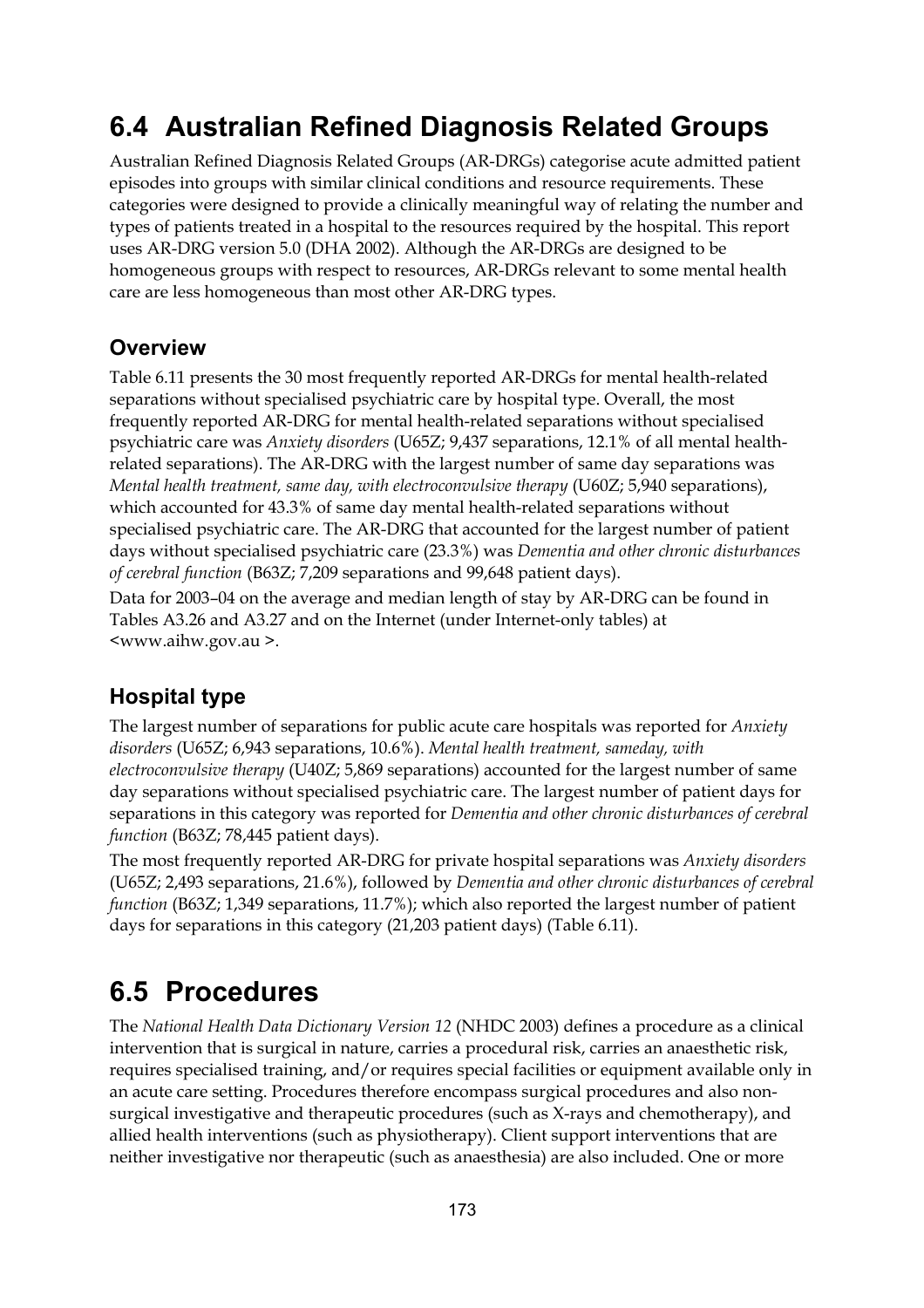procedures can be reported for each separation, but procedures are not undertaken for all hospital admissions.

Table 6.12 details the number of separations relating to the 30 procedures most frequently reported for mental health-related separations without specialised psychiatric care by hospital type.

The most frequently reported procedures in public hospitals were *Allied health intervention, social work* (9,485 separations), *Allied health intervention, physiotherapy* (6,819 separations) and *Electroconvulsive therapy, 8 treatments or less* (5,928 separations). In private hospitals the most frequently reported procedures were *Allied health intervention, physiotherapy* (1,383 separations), *Allied health intervention, social work* (1,005 separations) and *Assistance with activities related to parenting* (872 separations).

The high number of anaesthesia-related procedure codes in these tables reflects the coding standard for ICD-10-AM, which requires that an individual anaesthesia procedure be coded each time a patient receives electroconvulsive therapy. Note that where tables in this section include average length of stay data, there are equivalent median length of stay data available at <www.aihw.gov.au>.

# **6.6 Mode of admission**

Mode of admission is an administrative data element that distinguishes between transfers from other hospitals, statistical admissions following a change in care type, and other admissions. Of all mental health-related separations without specialised psychiatric care from public hospitals, 91.1% of separations were 'Other admissions'; that is, planned and unplanned admissions other than transfers from other hospitals and statistical admissions (Table 6.13). For private hospitals 94.5% of all mental health-related separations without specialised psychiatric care were 'Other admissions'.

# **6.7 Mode of separation**

Approximately 68.6% (46,735) of mental health-related separations without specialised psychiatric care in public hospitals ended with a discharge either to the patient's usual residence or own accommodation or to a welfare institution. In private hospitals 89.2% (10,568) of mental health-related separations without specialised psychiatric care ended this way (Table 6.14).

# **6.8 Care type**

Care type describes the treatment of a patient using the following categories: acute care, rehabilitation care, palliative care, geriatric evaluation and management care, psychogeriatric care, maintenance care or other admitted patient care (See the Glossary for further detail).

'Acute care' was the most frequently recorded care type in all jurisdictions and hospitals (77,611 or 95.8% of mental health-related separations without specialised psychiatric care). This was followed by 'Geriatric evaluation and management', with 1,064 separations (1.3%) (Table 6.15).

The variation among the jurisdictions reflects differences in the types of admitted patient services provided by the states and territories.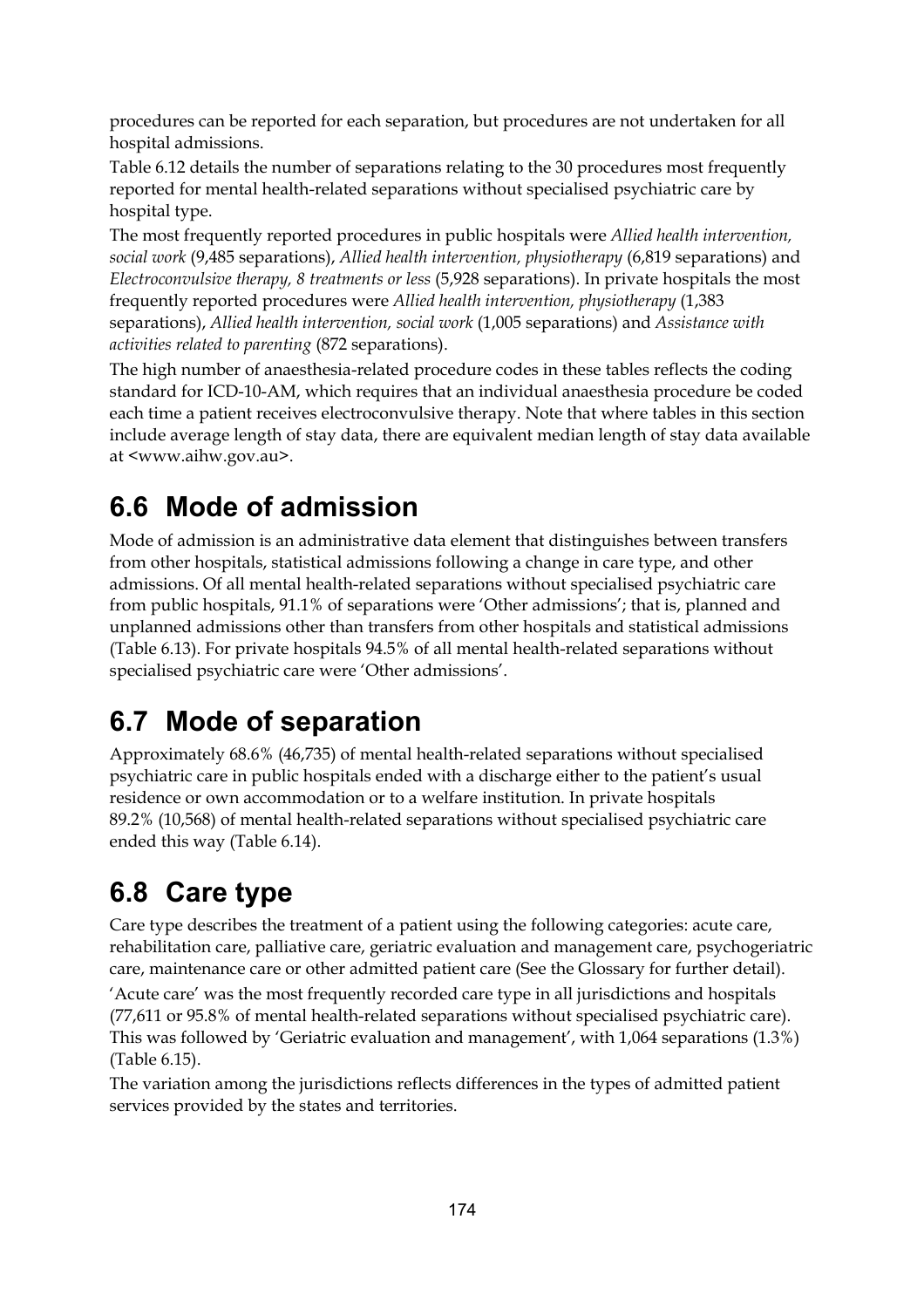Table 6.11: The 30 most frequently reported AR-DRGs for mental health-related separations<sup>(a)</sup> without specialised psychiatric care, by hospital type, **Australia, 2003–04** 

|             |                                                                                 |                         | <b>Separations</b> |                              |           |                                                                  | <b>Patient days</b> |
|-------------|---------------------------------------------------------------------------------|-------------------------|--------------------|------------------------------|-----------|------------------------------------------------------------------|---------------------|
|             |                                                                                 |                         |                    |                              | Per 1,000 |                                                                  | per 1,000           |
|             | <b>AR-DRG Description</b>                                                       | Same day                | Overnight          | <b>Total</b>                 |           | population <sup>(b)</sup> Patient days population <sup>(b)</sup> |                     |
|             |                                                                                 |                         |                    | All hospitals <sup>(c)</sup> |           |                                                                  |                     |
| U65Z        | <b>Anxiety Disorders</b>                                                        | 0                       | 9,437              | 9,437                        | 0.5       | 34,082                                                           | 1.7                 |
| <b>B63Z</b> | Dementia and Other Chronic Disturbances of Cerebral Function                    | 222                     | 6,987              | 7,209                        | 0.4       | 99,648                                                           | 5.0                 |
| <b>U64Z</b> | Other Affective and Somatoform Disorders                                        | 0                       | 6,837              | 6,837                        | 0.3       | 37,728                                                           | 1.9                 |
| V60B        | Alcohol Intoxication and Withdrawal without Complications and Comorbidities     | 558                     | 5,518              | 6,076                        | 0.3       | 14,107                                                           | 0.7                 |
| <b>U60Z</b> | Mental Health Treatment, Sameday, without Electroconvulsive Therapy             | 5,940                   | 0                  | 5,940                        | 0.3       | 5,940                                                            | 0.3                 |
| U40Z        | Mental Health Treatment, Sameday, with Electroconvulsive Therapy                | 5,732                   | $\Omega$           | 5,732                        | 0.3       | 5,732                                                            | 0.3                 |
| <b>V62A</b> | Alcohol Use Disorder and Dependence                                             | 0                       | 5,468              | 5,468                        | 0.3       | 38,929                                                           | 1.9                 |
| <b>U67Z</b> | Personality Disorders and Acute Reactions                                       | $\Omega$                | 5,450              | 5,450                        | 0.3       | 25,159                                                           | 1.3                 |
| U63B        | Major Affective Disorders Age <70 without Catastrophic or Severe CC             | 0                       | 4.548              | 4,548                        | 0.2       | 29.891                                                           | 1.5                 |
| <b>U61B</b> | Schizophrenia Disorders without Mental Health Legal Status                      | 0                       | 3,082              | 3,082                        | 0.2       | 17,058                                                           | 0.9                 |
| V64Z        | Other Drug Use Disorder and Dependence                                          | 115                     | 1,885              | 2,000                        | 0.1       | 11,740                                                           | 0.6                 |
| <b>V61Z</b> | Drug Intoxication and Withdrawal                                                | 277                     | 1,568              | 1,845                        | 0.1       | 5,591                                                            | 0.3                 |
| <b>V60A</b> | Alcohol Intoxication and Withdrawal with Complications and Comorbidities        | 127                     | 1,671              | 1,798                        | 0.1       | 8,309                                                            | 0.4                 |
| <b>B64B</b> | Delirium without Catastrophic Complications and Comorbidities                   | 106                     | 1,584              | 1,690                        | 0.1       | 14,513                                                           | 0.7                 |
| V63A        | Opioid Use Disorder and Dependence                                              | 16                      | 1,617              | 1.633                        | 0.1       | 10,324                                                           | 0.5                 |
| U62B        | Paranoia & Acute Psych Disorder W/O Cat/Sev CC W/O Mental Health Legal Status   | 0                       | 1,503              | 1,503                        | 0.1       | 5,880                                                            | 0.3                 |
| <b>U63A</b> | Major Affective Disorders Age >69 or with (Catastrophic or Severe CC)           | 0                       | 1,238              | 1,238                        | 0.1       | 16,354                                                           | 0.8                 |
| U66Z        | Eating and Obsessive-Compulsive Disorders                                       | 0                       | 909                | 909                          | < 0.1     | 15,619                                                           | 0.8                 |
| O60B        | Vaginal Delivery without Catastrophic or Severe Complications and Comorbidities | 22                      | 756                | 778                          | < 0.1     | 2,973                                                            | 0.1                 |
| O61Z        | Postpartum and Post Abortion without Operating Room Procedure                   | 53                      | 647                | 700                          | < 0.1     | 3,050                                                            | 0.2                 |
| <b>O66A</b> | Antenatal & Other Obstetric Admission                                           | 0                       | 654                | 654                          | < 0.1     | 2,107                                                            | 0.1                 |
| <b>B64A</b> | Delirium with Catastrophic Complications and Comorbidities                      | $\overline{\mathbf{c}}$ | 566                | 568                          | < 0.1     | 9,140                                                            | 0.5                 |
| V63B        | Opioid Use Disorder and Dependence, Left Against Medical Advice                 | 42                      | 452                | 494                          | < 0.1     | 1,723                                                            | 0.1                 |
| U68Z        | <b>Childhood Mental Disorders</b>                                               | 0                       | 452                | 452                          | < 0.1     | 2,349                                                            | 0.1                 |
| Z64A        | Other Factors Influencing Health Status                                         | $\Omega$                | 322                | 322                          | < 0.1     | 1,712                                                            | 0.1                 |
| <b>B81B</b> | Other Disorders of the Nervous System without Catastrophic or Severe CC         | 61                      | 106                | 167                          | < 0.1     | 571                                                              | < 0.1               |
| V62B        | Alcohol Use Disorder and Dependence, Sameday                                    | 162                     | 0                  | 162                          | < 0.1     | 162                                                              | < 0.1               |
| <b>B76B</b> | Seizure without Catastrophic or Severe Complications and Comorbidities          | 30                      | 90                 | 120                          | < 0.1     | 213                                                              | < 0.1               |
| <b>U62A</b> | Paranoia & Acute Psych Disorder W Cat/Sev CC or W Mental Health Legal Status    | 0                       | 115                | 115                          | < 0.1     | 1,457                                                            | 0.1                 |
| O01C        | Caesarean Delivery without Catastrophic or Severe CC                            | $\Omega$                | 104                | 104                          | < 0.1     | 611                                                              | < 0.1               |
|             | All other AR-DRGs                                                               | 245                     | 483                | 728                          | < 0.1     | 688                                                              | < 0.1               |
|             | Total                                                                           | 13,710                  | 64.049             | 77,759                       | 3.9       | 427,811                                                          | 21.4                |

(a) Separations for which the care type was reported as *Acute* , *Newborn* with qualified days or *Not reported* .

(b) Rates are crude rates based on the estimated resident population of 31 December 2003.

(c) Includes separations from NSW public psychiatric hospitals.

*Note:* W—with; W/O—without; Cat/Sev—catastrophic or severe; CC—complications and comorbidities; ECT—Electroconvulsive therapy; Psych—psychotic.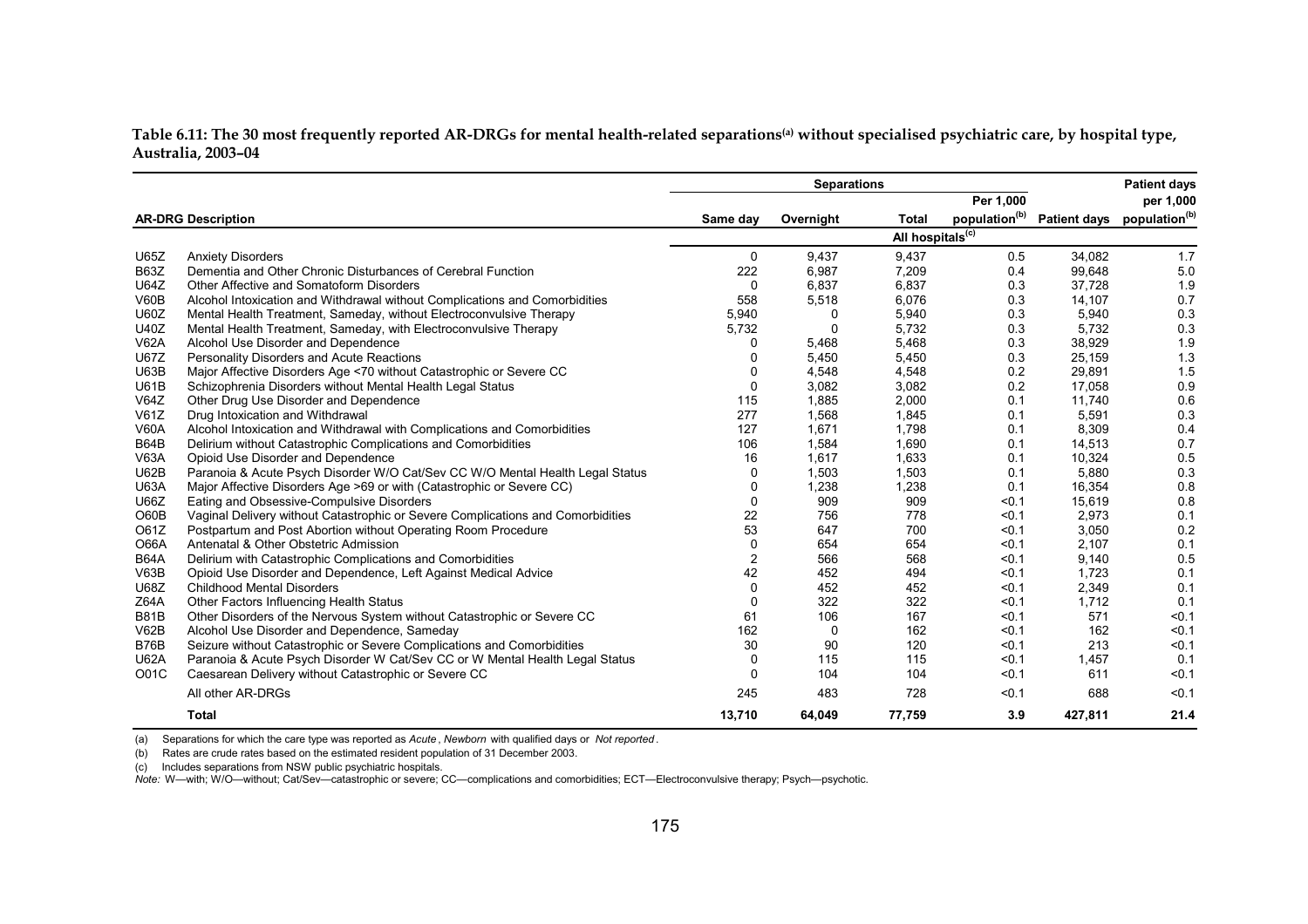**Table 6.11 (continued): The 30 most frequently reported AR-DRGs for mental health-related separations(a) without specialised psychiatric care, by hospital type, Australia, 2003–04**

|             |                                                                                   |          | <b>Separations</b> |                          |                           |                     | <b>Patient days</b>       |
|-------------|-----------------------------------------------------------------------------------|----------|--------------------|--------------------------|---------------------------|---------------------|---------------------------|
|             |                                                                                   |          |                    |                          | Per 1,000                 |                     | per 1,000                 |
|             | <b>AR-DRG</b> Description                                                         | Same day | Overnight          | <b>Total</b>             | population <sup>(b)</sup> | <b>Patient days</b> | population <sup>(b)</sup> |
|             |                                                                                   |          |                    | <b>Private hospitals</b> |                           |                     |                           |
| U65Z        | <b>Anxiety Disorders</b>                                                          | $\Omega$ | 2,493              | 2,493                    | 0.1                       | 11,142              | 0.6                       |
| <b>B63Z</b> | Dementia and Other Chronic Disturbances of Cerebral Function                      |          | 1,342              | 1,349                    | 0.1                       | 21,203              | 1.1                       |
| <b>V62A</b> | Alcohol Use Disorder and Dependence                                               | $\Omega$ | 1,131              | 1,131                    | 0.1                       | 15,998              | 0.8                       |
| <b>U60Z</b> | Mental Health Treatment, Sameday, without Electroconvulsive Therapy               | 1,032    | 0                  | 1,032                    | 0.1                       | 1,032               | 0.1                       |
| <b>U64Z</b> | Other Affective and Somatoform Disorders                                          | $\Omega$ | 968                | 968                      | < 0.1                     | 10,303              | 0.5                       |
| <b>U67Z</b> | Personality Disorders and Acute Reactions                                         | 0        | 951                | 951                      | < 0.1                     | 11.649              | 0.6                       |
| U63B        | Major Affective Disorders Age <70 without Catastrophic or Severe CC               | $\Omega$ | 926                | 926                      | < 0.1                     | 13,868              | 0.7                       |
| <b>U63A</b> | Major Affective Disorders Age >69 or with Catastrophic or Severe CC               | $\Omega$ | 334                | 334                      | < 0.1                     | 6,323               | 0.3                       |
| <b>B64B</b> | Delirium without Catastrophic Complications and Comorbidities                     | 5        | 271                | 276                      | < 0.1                     | 3,269               | 0.2                       |
| V60B        | Alcohol Intoxication and Withdrawal without Complications and Comorbidities       | 14       | 234                | 248                      | < 0.1                     | 1,443               | 0.1                       |
| V64Z        | Other Drug Use Disorder and Dependence                                            | 4        | 231                | 235                      | < 0.1                     | 3,300               | 0.2                       |
| <b>U61B</b> | Schizophrenia Disorders without Mental Health Legal Status                        | 0        | 196                | 196                      | < 0.1                     | 3,533               | 0.2                       |
| U68Z        | <b>Childhood Mental Disorders</b>                                                 | $\Omega$ | 178                | 178                      | < 0.1                     | 873                 | < 0.1                     |
| O61Z        | Postpartum and Post Abortion without Operating Room Procedure                     | 31       | 138                | 169                      | < 0.1                     | 869                 | < 0.1                     |
| <b>U40Z</b> | Mental Health Treatment, Sameday, with Electroconvulsive Therapy                  | 142      | 0                  | 142                      | < 0.1                     | 142                 | < 0.1                     |
| <b>V63A</b> | Opioid Use Disorder and Dependence                                                | $\Omega$ | 127                | 127                      | < 0.1                     | 1,620               | 0.1                       |
| <b>B64A</b> | Delirium with Catastrophic Complications and Comorbidities                        |          | 87                 | 88                       | < 0.1                     | 1,746               | 0.1                       |
| U66Z        | Eating and Obsessive-Compulsive Disorders                                         |          | 87                 | 87                       | < 0.1                     | 1,989               | 0.1                       |
| <b>V60A</b> | Alcohol Intoxication and Withdrawal with Complications and Comorbidities          |          | 81                 | 85                       | < 0.1                     | 854                 | < 0.1                     |
| O66A        | Antenatal & Other Obstetric Admission                                             | $\Omega$ | 81                 | 81                       | < 0.1                     | 228                 | < 0.1                     |
| U62B        | Paranoia & Acute Psych Disorder W/O Cat/Sev CC W/O Mental Health Legal Status     |          | 77                 | 77                       | < 0.1                     | 610                 | < 0.1                     |
| V61Z        | Drug Intoxication and Withdrawal                                                  |          | 69                 | 71                       | < 0.1                     | 613                 | < 0.1                     |
| O60B        | Vaginal Delivery without Catastrophic or Severe Complications and Comorbidities   | $\Omega$ | 59                 | 59                       | < 0.1                     | 332                 | < 0.1                     |
| O01C        | Caesarean Delivery without Catastrophic or Severe Complications and Comorbidities | O        | 45                 | 45                       | < 0.1                     | 303                 | < 0.1                     |
| Z64A        | Other Factors Influencing Health Status                                           | $\Omega$ | 26                 | 26                       | < 0.1                     | 108                 | < 0.1                     |
| Z01B        | O.R. Procedures with Diagnoses Other Contacts with Health Services W/O Cat/Sev CC | 24       | $\Omega$           | 24                       | < 0.1                     | 24                  | < 0.1                     |
| <b>U62A</b> | Paranoia & Acute Psych Disorder with Cat/Sev CC or W Mental Health Legal Status   | $\Omega$ | 14                 | 14                       | < 0.1                     | 281                 | < 0.1                     |
| C63A        | Other Disorders of the Eye with Complications and Comorbidities                   |          | 11                 | 12                       | < 0.1                     | 80                  | < 0.1                     |
| V62B        | Alcohol Use Disorder and Dependence, Sameday                                      | 11       | $\mathbf 0$        | 11                       | < 0.1                     | 11                  | < 0.1                     |
| <b>B76B</b> | Seizure without Catastrophic or Severe Complications and Comorbidities            |          | 9                  | 10                       | < 0.1                     | 47                  | < 0.1                     |
|             | All other AR-DRGs                                                                 | 20       | 81                 | 101                      | < 0.1                     | 47                  | < 0.1                     |
|             | Total                                                                             | 1,299    | 10,247             | 11,546                   | 0.6                       | 114,796             | 5.7                       |

*(continued)*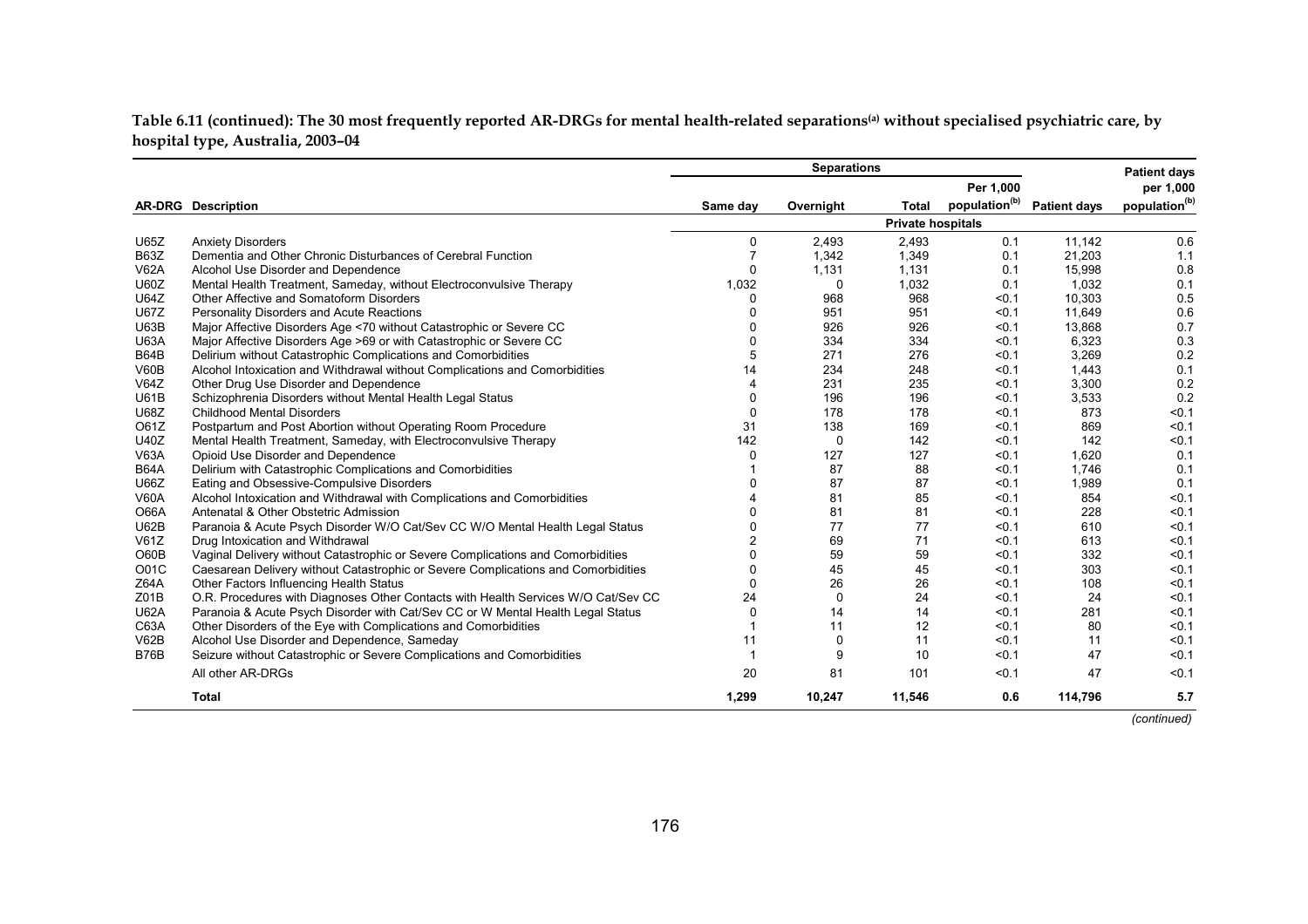Table 6.11 (continued): The 30 most frequently reported AR-DRGs for mental health-related separations<sup>(a)</sup> without specialised psychiatric care, by **hospital type, Australia, 2003–04** 

|             |                                                                                 |             | <b>Separations</b> |                              |                           |         | <b>Patient days</b>                    |
|-------------|---------------------------------------------------------------------------------|-------------|--------------------|------------------------------|---------------------------|---------|----------------------------------------|
|             |                                                                                 |             |                    |                              | Per 1,000                 |         | per 1,000                              |
|             | <b>AR-DRG Description</b>                                                       | Same day    | Overnight          | <b>Total</b>                 | population <sup>(b)</sup> |         | Patient days population <sup>(b)</sup> |
|             |                                                                                 |             |                    | All hospitals <sup>(c)</sup> |                           |         |                                        |
| <b>U65Z</b> | <b>Anxiety Disorders</b>                                                        | $\Omega$    | 9,437              | 9,437                        | 0.5                       | 34,082  | 1.7                                    |
| <b>B63Z</b> | Dementia and Other Chronic Disturbances of Cerebral Function                    | 222         | 6,987              | 7,209                        | 0.4                       | 99,648  | 5.0                                    |
| <b>U64Z</b> | Other Affective and Somatoform Disorders                                        | 0           | 6,837              | 6,837                        | 0.3                       | 37,728  | 1.9                                    |
| V60B        | Alcohol Intoxication and Withdrawal without Complications and Comorbidities     | 558         | 5,518              | 6,076                        | 0.3                       | 14,107  | 0.7                                    |
| <b>U60Z</b> | Mental Health Treatment, Sameday, without Electroconvulsive Therapy             | 5,940       | $\mathbf{0}$       | 5,940                        | 0.3                       | 5,940   | 0.3                                    |
| <b>U40Z</b> | Mental Health Treatment, Sameday, with Electroconvulsive Therapy                | 5,732       | $\mathbf 0$        | 5,732                        | 0.3                       | 5,732   | 0.3                                    |
| <b>V62A</b> | Alcohol Use Disorder and Dependence                                             | 0           | 5,468              | 5,468                        | 0.3                       | 38,929  | 1.9                                    |
| <b>U67Z</b> | Personality Disorders and Acute Reactions                                       | $\Omega$    | 5,450              | 5,450                        | 0.3                       | 25,159  | 1.3                                    |
| <b>U63B</b> | Major Affective Disorders Age <70 without Catastrophic or Severe CC             | $\Omega$    | 4,548              | 4,548                        | 0.2                       | 29,891  | 1.5                                    |
| <b>U61B</b> | Schizophrenia Disorders without Mental Health Legal Status                      | $\mathbf 0$ | 3,082              | 3,082                        | 0.2                       | 17,058  | 0.9                                    |
| V64Z        | Other Drug Use Disorder and Dependence                                          | 115         | 1,885              | 2,000                        | 0.1                       | 11,740  | 0.6                                    |
| V61Z        | Drug Intoxication and Withdrawal                                                | 277         | 1,568              | 1,845                        | 0.1                       | 5,591   | 0.3                                    |
| <b>V60A</b> | Alcohol Intoxication and Withdrawal with Complications and Comorbidities        | 127         | 1,671              | 1,798                        | 0.1                       | 8,309   | 0.4                                    |
| <b>B64B</b> | Delirium without Catastrophic Complications and Comorbidities                   | 106         | 1,584              | 1,690                        | 0.1                       | 14,513  | 0.7                                    |
| <b>V63A</b> | Opioid Use Disorder and Dependence                                              | 16          | 1,617              | 1,633                        | 0.1                       | 10,324  | 0.5                                    |
| U62B        | Paranoia & Acute Psych Disorder W/O Cat/Sev CC W/O Mental Health Legal Status   | 0           | 1,503              | 1,503                        | 0.1                       | 5,880   | 0.3                                    |
| <b>U63A</b> | Major Affective Disorders Age >69 or with (Catastrophic or Severe CC)           | $\Omega$    | 1,238              | 1,238                        | 0.1                       | 16,354  | 0.8                                    |
| U66Z        | Eating and Obsessive-Compulsive Disorders                                       | $\Omega$    | 909                | 909                          | < 0.1                     | 15,619  | 0.8                                    |
| O60B        | Vaginal Delivery without Catastrophic or Severe Complications and Comorbidities | 22          | 756                | 778                          | < 0.1                     | 2,973   | 0.1                                    |
| O61Z        | Postpartum and Post Abortion without Operating Room Procedure                   | 53          | 647                | 700                          | < 0.1                     | 3,050   | 0.2                                    |
| <b>O66A</b> | Antenatal & Other Obstetric Admission                                           | 0           | 654                | 654                          | < 0.1                     | 2,107   | 0.1                                    |
| <b>B64A</b> | Delirium with Catastrophic Complications and Comorbidities                      | 2           | 566                | 568                          | < 0.1                     | 9,140   | 0.5                                    |
| V63B        | Opioid Use Disorder and Dependence, Left Against Medical Advice                 | 42          | 452                | 494                          | < 0.1                     | 1,723   | 0.1                                    |
| U68Z        | <b>Childhood Mental Disorders</b>                                               | $\mathbf 0$ | 452                | 452                          | < 0.1                     | 2,349   | 0.1                                    |
| Z64A        | Other Factors Influencing Health Status                                         | 0           | 322                | 322                          | < 0.1                     | 1,712   | 0.1                                    |
| <b>B81B</b> | Other Disorders of the Nervous System without Catastrophic or Severe CC         | 61          | 106                | 167                          | < 0.1                     | 571     | < 0.1                                  |
| V62B        | Alcohol Use Disorder and Dependence, Sameday                                    | 162         | 0                  | 162                          | < 0.1                     | 162     | < 0.1                                  |
| <b>B76B</b> | Seizure without Catastrophic or Severe Complications and Comorbidities          | 30          | 90                 | 120                          | < 0.1                     | 213     | < 0.1                                  |
| <b>U62A</b> | Paranoia & Acute Psych Disorder W Cat/Sev CC or W Mental Health Legal Status    | 0           | 115                | 115                          | < 0.1                     | 1,457   | 0.1                                    |
| O01C        | Caesarean Delivery without Catastrophic or Severe CC                            | $\Omega$    | 104                | 104                          | < 0.1                     | 611     | < 0.1                                  |
|             | All other AR-DRGs                                                               | 245         | 483                | 728                          | < 0.1                     | 688     | < 0.1                                  |
|             | <b>Total</b>                                                                    | 13,710      | 64,049             | 77,759                       | 3.9                       | 427,811 | 21.4                                   |

(a) Separations for which the care type was reported as *Acute* , *Newborn* with qualified days, or was *Not reported* .

(b) Rates are crude rates based on the estimated resident population of 31 December 2003.

(c) Includes separations from NSW public psychiatric hospitals.

*Note:* Abbreviations: W—with, W/O—without, Cat/Sev—catastrophic or severe, CC—complications and comorbidities, ECT—Electroconvulsive therapy, O.R.—operating room, Psych—psychotic.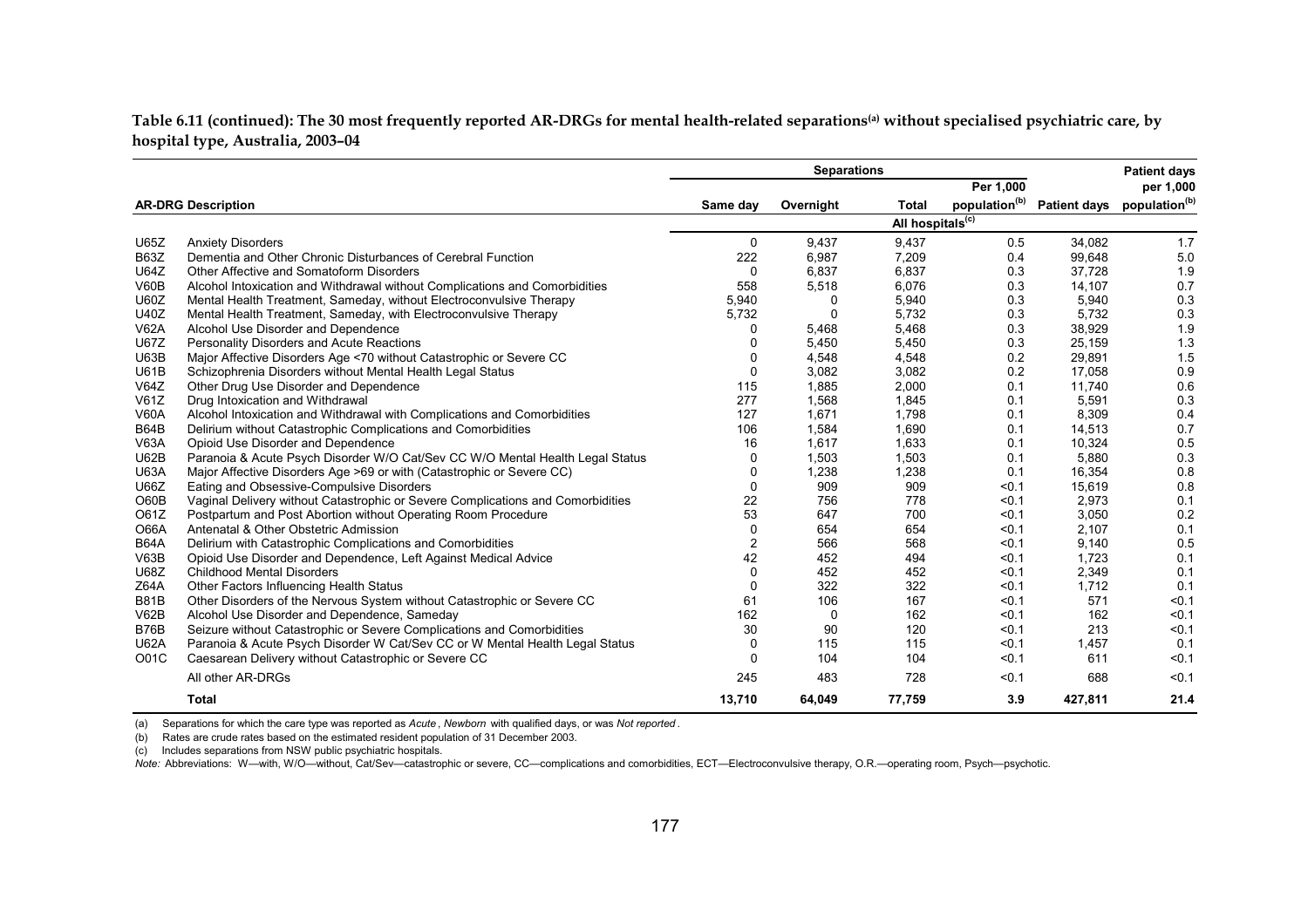Table 6.12: The 30 most frequently reported procedures for mental health-related separations<sup>(a)</sup> without specialised psychiatric care, by hospital type, **Australia, 2003–04**

|           |                                                                   | Separations for which the procedure was<br>reported |           |                         | <b>Patient</b> | ALOS (days)<br>excluding | <b>Total</b><br>procedures |
|-----------|-------------------------------------------------------------------|-----------------------------------------------------|-----------|-------------------------|----------------|--------------------------|----------------------------|
| Procedure |                                                                   | Same day                                            | Overnight | <b>Total</b>            | days           | same day                 | reported                   |
|           |                                                                   |                                                     |           | <b>Public hospitals</b> |                |                          |                            |
| 95550-01  | Allied health intervention, social work                           | 112                                                 | 9,373     | 9,485                   | 139,403        | 14.9                     | 9,526                      |
| 95550-03  | Allied health intervention, physiotherapy                         | 53                                                  | 6,766     | 6,819                   | 121,191        | 17.9                     | 6,847                      |
| 93340-00  | Electroconvulsive therapy <= 8 treatments                         | 5,552                                               | 376       | 5,928                   | 6,975          | 3.8                      | 5,929                      |
| 92514-99  | General anaesthesia, ASA 99                                       | 4,963                                               | 203       | 5,166                   | 7,949          | 14.7                     | 5,399                      |
| 56001-00  | Computerised tomography of brain                                  | 522                                                 | 4,385     | 4,907                   | 55,091         | 12.4                     | 4,934                      |
| 95550-02  | Allied health intervention, occupational therapy                  | 19                                                  | 4,831     | 4,850                   | 98,352         | 20.4                     | 4,869                      |
| 95550-00  | Allied health intervention, dietetics                             | 26                                                  | 3,099     | 3,125                   | 64,115         | 20.7                     | 3,137                      |
| 92003-00  | Alcohol detoxification                                            | 31                                                  | 3,041     | 3,072                   | 16,569         | 5.4                      | 3,074                      |
| 92006-00  | Drug detoxification                                               | 50                                                  | 1,994     | 2,044                   | 10,920         | 5.5                      | 2,046                      |
| 96175-00  | Mental/behavioural assessment                                     | 297                                                 | 1.706     | 2,003                   | 10,756         | 6.1                      | 2,006                      |
| 95550-05  | Allied health intervention, speech pathology                      | $\overline{2}$                                      | 1,738     | 1,740                   | 37,017         | 21.3                     | 1,746                      |
| 95550-10  | Allied health intervention, psychology                            | 56                                                  | 1,322     | 1,378                   | 18,610         | 14.0                     | 1,379                      |
| 95550-11  | Allied health intervention, other                                 | 42                                                  | 1,015     | 1,057                   | 11,972         | 11.8                     | 1,101                      |
| 95550-09  | Allied health intervention, pharmacy                              | 9                                                   | 1,037     | 1,046                   | 14,211         | 13.7                     | 1,046                      |
| 90901-00  | Magnetic resonance imaging of brain                               | 203                                                 | 469       | 672                     | 7,051          | 14.6                     | 674                        |
| 92009-00  | Combined alcohol and drug detoxification                          | 15                                                  | 612       | 627                     | 3,723          | 6.1                      | 627                        |
| 56007-00  | Computerised tomography of brain with intravenous contrast medium | 51                                                  | 526       | 577                     | 7,257          | 13.7                     | 579                        |
| 92514-29  | General anaesthesia, ASA 29                                       | 363                                                 | 207       | 570                     | 1,592          | 5.9                      | 630                        |
| 92515-99  | Sedation, ASA 99                                                  | 175                                                 | 350       | 525                     | 5,183          | 14.3                     | 543                        |
| 39000-00  | Lumbar puncture                                                   | 45                                                  | 420       | 465                     | 4,880          | 11.5                     | 470                        |
| 96073-00  | Substance addiction counselling or education                      | 10                                                  | 421       | 431                     | 2,766          | 6.5                      | 431                        |
| 96034-00  | Alcohol and other drug assessment                                 | 8                                                   | 372       | 380                     | 2,566          | 6.9                      | 380                        |
| 92514-39  | General anaesthesia, ASA 39                                       | 218                                                 | 150       | 368                     | 1,469          | 8.3                      | 417                        |
| 92007-00  | Drug rehabilitation and detoxification                            |                                                     | 342       | 343                     | 2,461          | 7.2                      | 343                        |
| 96145-00  | Skills training in parenting techniques                           | 146                                                 | 193       | 339                     | 1,090          | 4.9                      | 339                        |
| 95550-04  | Allied health intervention, podiatry                              | 0                                                   | 336       | 336                     | 13,730         | 40.9                     | 336                        |
| 92007-00  | Drug rehabilitation and detoxification                            | $\overline{4}$                                      | 287       | 291                     | 1,192          | 4.1                      | 291                        |
| 95550-12  | Allied health intervention, pastoral care                         | $\overline{2}$                                      | 263       | 265                     | 5,357          | 20.4                     | 266                        |
| 96169-00  | Assistance with activities related to parenting                   | 162                                                 | 69        | 231                     | 497            | 4.9                      | 240                        |
| 13706-02  | Transfusion of packed cells                                       | $\overline{2}$                                      | 218       | 220                     | 3,890          | 17.8                     | 221                        |
|           | Other                                                             | 963                                                 | 8,473     | 9,436                   | 117,037        | 13.7                     | 9,586                      |
|           |                                                                   | 4,797                                               | 29,784    |                         | 132,738        |                          |                            |
|           | No procedure or not reported                                      |                                                     |           | 34,581                  |                | $\sim$ $\sim$            | $\cdot$ .                  |
|           | Total <sup>(b)</sup>                                              | 12,422                                              | 55,665    | 68,087                  | 399,342        | 7.0                      | 59,886                     |

*(continued)*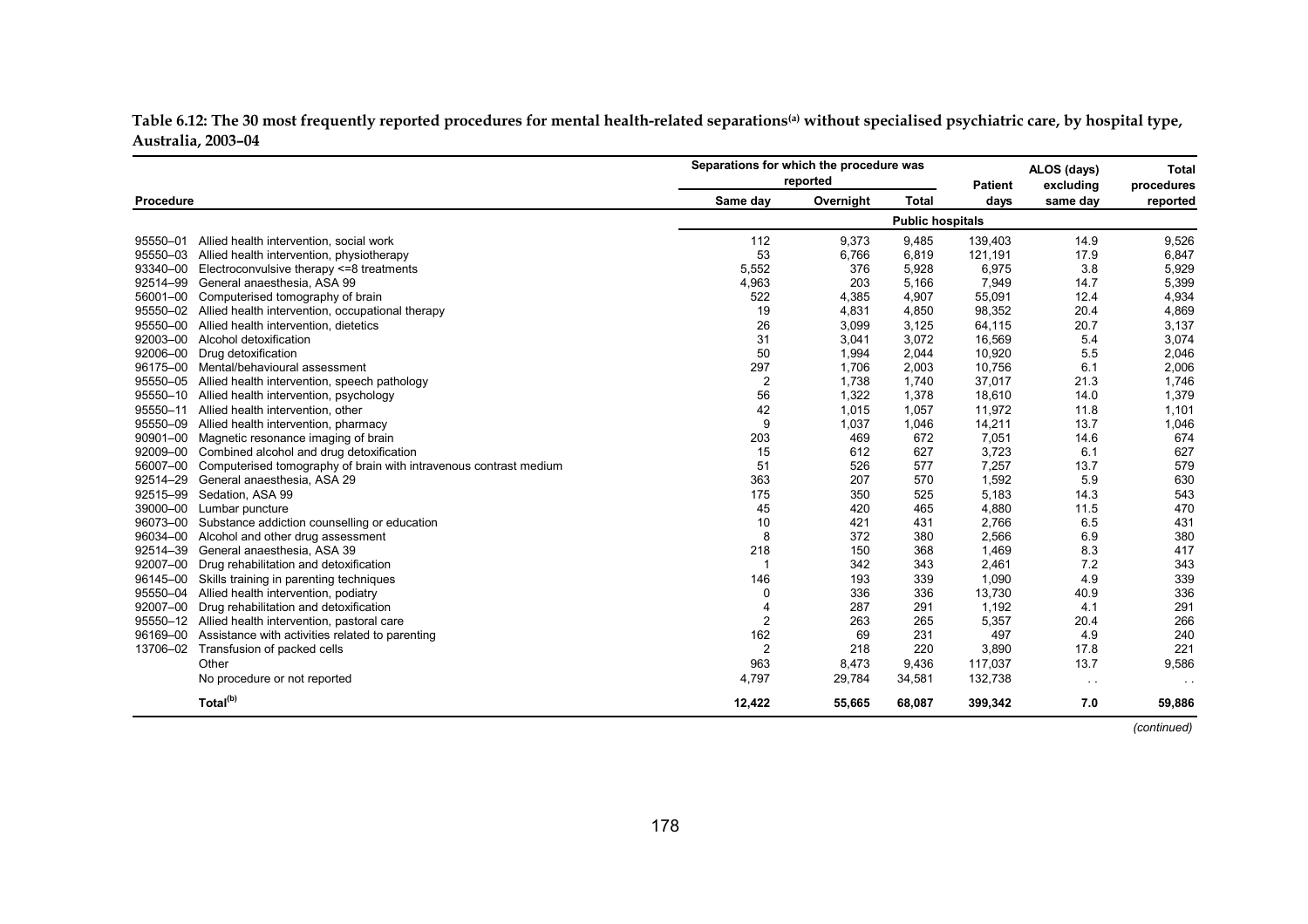**Table 6.12 (continued): The 30 most frequently reported procedures for mental health-related separations(a) without specialised psychiatric care, by hospital type, Australia, 2003–04**

|           |                                                                                           | Separations for which the procedure was<br>reported |           |                          | <b>Patient</b> | ALOS (days)<br>excluding | <b>Total</b><br>procedures |
|-----------|-------------------------------------------------------------------------------------------|-----------------------------------------------------|-----------|--------------------------|----------------|--------------------------|----------------------------|
| Procedure |                                                                                           | Same day                                            | Overnight | <b>Total</b>             | days           | same day                 | reported                   |
|           |                                                                                           |                                                     |           | <b>Private hospitals</b> |                |                          |                            |
|           | 95550-03 Allied health intervention, physiotherapy                                        | 59                                                  | 1,324     | 1,383                    | 21,712         | 16.4                     | 1,385                      |
| 95550-01  | Allied health intervention, social work                                                   | 296                                                 | 709       | 1,005                    | 12,289         | 16.9                     | 1,007                      |
| 96169-00  | Assistance with activities related to parenting                                           | 755                                                 | 117       | 872                      | 1,213          | 3.9                      | 872                        |
| 96089-00  | Resource education                                                                        | 606                                                 | 118       | 724                      | 1,073          | 4.0                      | 724                        |
| 96180-00  | Other psychotherapies or psychosocial therapies                                           | $\overline{4}$                                      | 685       | 689                      | 14,982         | 21.9                     | 689                        |
| 92004-00  | Alcohol rehabilitation and detoxification                                                 | 0                                                   | 618       | 618                      | 10,436         | 16.9                     | 619                        |
| 12203-00  | Polysomnography                                                                           | 2                                                   | 580       | 582                      | 645            | 1.1                      | 582                        |
| 56001-00  | Computerised tomography of brain                                                          | 12                                                  | 549       | 561                      | 8,628          | 15.7                     | 561                        |
|           | 95550-02 Allied health intervention, occupational therapy                                 | 57                                                  | 499       | 556                      | 7,470          | 14.9                     | 556                        |
| 96080-00  | Counselling or education on preparing for parenthood, parenting skills or family planning | 464                                                 | 76        | 540                      | 778            | 4.1                      | 540                        |
| 96075-00  | Self care/self maintenance counselling or education                                       | 386                                                 | 122       | 508                      | 875            | 4.0                      | 508                        |
| 95550-10  | Allied health intervention, psychology                                                    | $\overline{2}$                                      | 502       | 504                      | 8,816          | 17.6                     | 504                        |
| 96067-00  | Nutritional/dietary counselling or education                                              | 340                                                 | 70        | 410                      | 1,090          | 10.7                     | 410                        |
| 96101-00  | Cognitive behaviour therapy                                                               | 44                                                  | 317       | 361                      | 5,825          | 18.2                     | 361                        |
| 95550-00  | Allied health intervention, dietetics                                                     | $\overline{c}$                                      | 309       | 311                      | 6,348          | 20.5                     | 311                        |
| 96073-00  | Substance addiction counselling or education                                              | 0                                                   | 279       | 279                      | 5,113          | 18.3                     | 279                        |
| 96081-00  | Relationship counselling                                                                  | 203                                                 | 72        | 275                      | 520            | 4.4                      | 275                        |
| 93340-00  | Electroconvulsive therapy <= 8 treatments                                                 | 141                                                 | 129       | 270                      | 2,183          | 15.8                     | 270                        |
| 92514-99  | General anaesthesia. ASA 99                                                               | 112                                                 | 135       | 247                      | 1,724          | 11.9                     | 308                        |
| 92003-00  | Alcohol detoxification                                                                    | 0                                                   | 246       | 246                      | 2,811          | 11.4                     | 246                        |
| 92515-99  | Sedation, ASA 99                                                                          | 58                                                  | 179       | 237                      | 3,298          | 18.1                     | 501                        |
| 95550-12  | Allied health intervention, pastoral care                                                 | 0                                                   | 213       | 213                      | 3,702          | 17.4                     | 213                        |
| 96034-00  | Alcohol and other drug assessment                                                         | 0                                                   | 175       | 175                      | 2,857          | 16.3                     | 175                        |
| 96090-00  | Other counselling or education                                                            | 128                                                 | 47        | 175                      | 355            | 4.8                      | 175                        |
| 30473-00  | Panendoscopy to duodenum                                                                  | 104                                                 | 62        | 166                      | 1,065          | 15.5                     | 166                        |
| 96140-00  | Skills training in activities related to self care/self maintenance                       | 57                                                  | 102       | 159                      | 390            | 3.3                      | 159                        |
| 95550-05  | Allied health intervention, speech pathology                                              | 0                                                   | 152       | 152                      | 3,274          | 21.5                     | 152                        |
| 96185-00  | Supportive psychotherapy, not elsewhere classified                                        | 0                                                   | 140       | 140                      | 3,180          | 22.7                     | 140                        |
| 96001-00  | Psychological skills training                                                             | 23                                                  | 112       | 135                      | 1,654          | 14.6                     | 135                        |
| 92007-00  | Drug rehabilitation and detoxification                                                    | 0                                                   | 133       | 133                      | 2,738          | 20.6                     | 133                        |
|           | Other                                                                                     | 480                                                 | 3,608     | 4,088                    | 52,949         | 14.5                     | 4,198                      |
|           | No procedure or not reported                                                              | 55                                                  | 4,435     | 4,490                    | 35,893         | $\sim$ $\sim$            | $\sim$ $\sim$              |
|           | Total <sup>(b)</sup>                                                                      | 1,332                                               | 33,424    | 11,852                   | 120,186        | 3.6                      | 17,154                     |

*(continued)*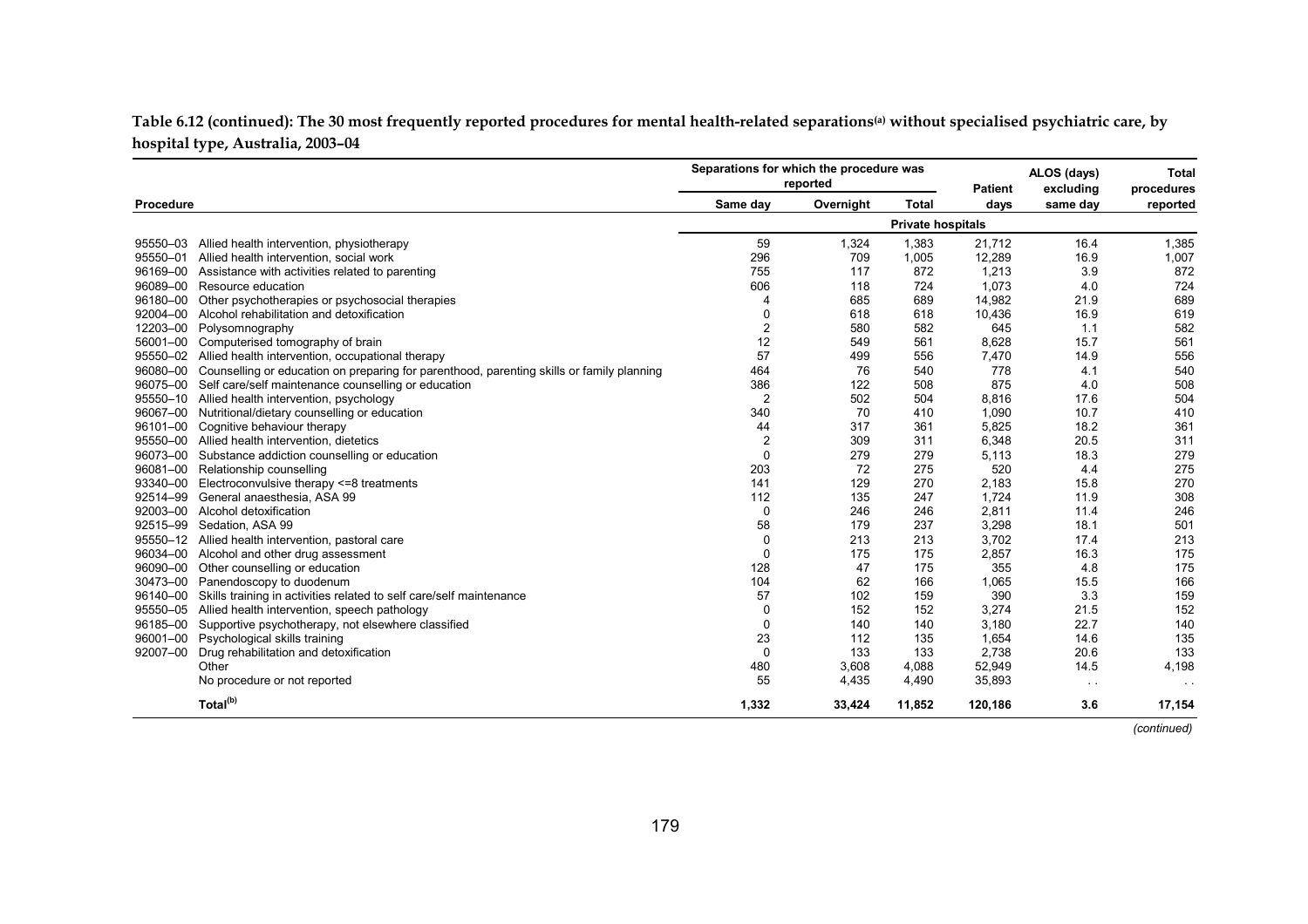**Table 6.12 (continued): The 30 most frequently reported procedures for mental health-related separations(a) without specialised psychiatric care, by hospital type, Australia, 2003–04**

|           |                                                                                           | Separations for which the procedure was | reported  |               | <b>Patient</b> | ALOS (days)<br>excluding | <b>Total</b><br>procedures |
|-----------|-------------------------------------------------------------------------------------------|-----------------------------------------|-----------|---------------|----------------|--------------------------|----------------------------|
| Procedure |                                                                                           | Same day                                | Overnight | <b>Total</b>  | days           | same day                 | reported                   |
|           |                                                                                           |                                         |           | All hospitals |                |                          |                            |
| 95550-01  | Allied health intervention, social work                                                   | 408                                     | 10,246    | 10,654        | 154,743        | 15.1                     | 10,697                     |
| 95550-03  | Allied health intervention, physiotherapy                                                 | 112                                     | 8,090     | 8,202         | 142,903        | 17.7                     | 8,232                      |
| 93340-00  | Electroconvulsive therapy <= 8 treatments                                                 | 5,693                                   | 505       | 6,198         | 9,158          | 6.9                      | 6,199                      |
| 95550-02  | Allied health intervention, occupational therapy                                          | 76                                      | 5,444     | 5,520         | 108,270        | 19.9                     | 5,539                      |
| 56001-00  | Computerised tomography of brain                                                          | 534                                     | 4,935     | 5,469         | 63,724         | 12.8                     | 5,496                      |
| 92514-99  | General anaesthesia, ASA 99                                                               | 5,075                                   | 338       | 5,413         | 9,673          | 13.6                     | 5,707                      |
| 95550-00  | Allied health intervention, dietetics                                                     | 28                                      | 3,408     | 3,436         | 70,463         | 20.7                     | 3,448                      |
| 92003-00  | Alcohol detoxification                                                                    | 31                                      | 3,343     | 3,374         | 19,758         | 5.9                      | 3,376                      |
| 92006-00  | Drug detoxification                                                                       | 59                                      | 2,277     | 2,336         | 12,663         | 5.5                      | 2,338                      |
| 96175-00  | Mental/behavioural assessment                                                             | 303                                     | 1,822     | 2,125         | 12,399         | 6.6                      | 2,128                      |
| 95550-10  | Allied health intervention, psychology                                                    | 58                                      | 1,912     | 1,970         | 29,322         | 15.3                     | 1,972                      |
| 95550-05  | Allied health intervention, speech pathology                                              | $\overline{2}$                          | 1,890     | 1,892         | 40,291         | 21.3                     | 1,898                      |
| 95550-11  | Allied health intervention, other                                                         | 43                                      | 1,130     | 1,173         | 14,246         | 12.6                     | 1,217                      |
| 95550-09  | Allied health intervention, pharmacy                                                      | 9                                       | 1,130     | 1,139         | 15,724         | 13.9                     | 1,139                      |
| 96169-00  | Assistance with activities related to parenting                                           | 917                                     | 186       | 1,103         | 1,710          | 4.3                      | 1,112                      |
| 92004-00  | Alcohol rehabilitation and detoxification                                                 | -1                                      | 1,037     | 1,038         | 13,066         | 12.6                     | 1,039                      |
| 96073-00  | Substance addiction counselling or education                                              | 11                                      | 868       | 879           | 9,350          | 10.8                     | 879                        |
| 90901-00  | Magnetic resonance imaging of brain                                                       | 211                                     | 558       | 769           | 8,609          | 15.1                     | 773                        |
| 92007-00  | Drug rehabilitation and detoxification                                                    | 5                                       | 762       | 767           | 6,391          | 8.4                      | 767                        |
| 92515-99  | Sedation, ASA 99                                                                          | 233                                     | 529       | 762           | 8,481          | 15.6                     | 1,044                      |
| 12203-00  | Polysomnography                                                                           | $\overline{4}$                          | 738       | 742           | 859            | 1.2                      | 743                        |
| 96089-00  | Resource education                                                                        | 607                                     | 120       | 727           | 1,090          | 4.0                      | 727                        |
| 96180-00  | Other psychotherapies or psychosocial therapies                                           | 4                                       | 686       | 690           | 14,985         | 21.8                     | 690                        |
| 96080-00  | Counselling or education on preparing for parenthood, parenting skills or family planning | 591                                     | 96        | 687           | 1,057          | 4.9                      | 687                        |
| 92009-00  | Combined alcohol and drug detoxification                                                  | 15                                      | 671       | 686           | 4,188          | 6.2                      | 686                        |
| 56007-00  | Computerised tomography of brain with intravenous contrast medium                         | 51                                      | 624       | 675           | 8,737          | 13.9                     | 677                        |
| 92514-29  | General anaesthesia, ASA 29                                                               | 384                                     | 252       | 636           | 2,275          | 7.5                      | 704                        |
| 96034-00  | Alcohol and other drug assessment                                                         | 8                                       | 570       | 578           | 5,609          | 9.8                      | 578                        |
| 96075-00  | Self care/self maintenance counselling or education                                       | 386                                     | 126       | 512           | 922            | 4.3                      | 512                        |
| 39000-00  | Lumbar puncture                                                                           | 45                                      | 456       | 501           | 5,343          | 11.6                     | 506                        |
|           | Other                                                                                     | 2,538                                   | 12,252    | 14,790        | 189,333        | 15.2                     | 15,102                     |
|           | No procedure or not reported                                                              | 4,852                                   | 34,219    | 39,071        | 168,631        | $\sim$ $\sim$            | $\sim$ $\sim$              |
|           | Total <sup>(b)</sup>                                                                      | 13,754                                  | 66,185    | 79,939        | 519,528        | 7.6                      | 86,612                     |

(a) Separations for which care type was reported as *Newborn* with no qualified days and records for *Hospital boarders* and *Posthumous organ procurement* have been excluded.

(b) As more than one procedure can be reported for each separation, the totals are not the sums of the rows of the table.

.. Not applicable.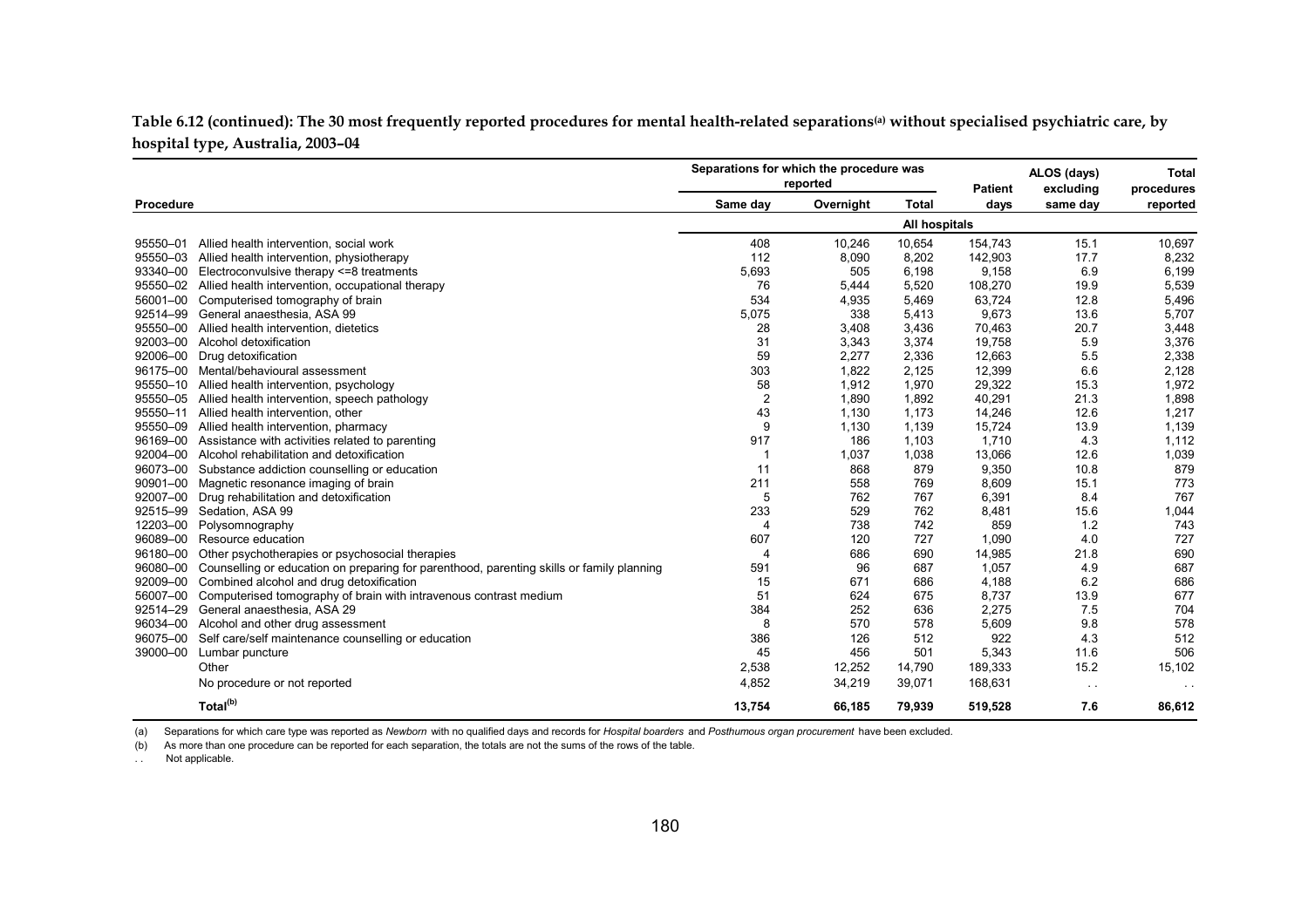Table 6.13: Mental health-related separations<sup>(a)</sup> without specialised psychiatric care, by mode of admission and hospital type, states and territories<sup>(b)</sup>, **2003–04**

| Mode of admission                                                                                                    | <b>NSW</b>                    | Vic                         | Qld                       | <b>WA</b>                      | <b>SA</b>                    | Tas                          | <b>ACT</b>                   | <b>NT</b>                    | Australia                       |
|----------------------------------------------------------------------------------------------------------------------|-------------------------------|-----------------------------|---------------------------|--------------------------------|------------------------------|------------------------------|------------------------------|------------------------------|---------------------------------|
|                                                                                                                      |                               |                             |                           |                                | <b>Public hospitals</b>      |                              |                              |                              |                                 |
| Admitted patient tranferred from another hospital<br>Statistical admission-care type change<br>Other<br>Not reported | 1,345<br>449<br>21,319<br>144 | 2,235<br>841<br>17,410<br>0 | 189<br>142<br>7,752<br>0  | 309<br>49<br>5,941             | 174<br>28<br>7,747<br>0      | 63<br>20<br>1,219<br>49      | 13<br>8<br>320<br>0          | 0<br>19<br>302<br>0          | 4,328<br>1,556<br>62,010<br>193 |
| Total                                                                                                                | 23,257                        | 20,486                      | 8,083                     | 6,299                          | 7,949                        | 1,351                        | 341                          | 321                          | 68,087                          |
|                                                                                                                      |                               |                             |                           |                                | <b>Private hospitals</b>     |                              |                              |                              |                                 |
| Admitted patient tranferred from another hospital<br>Statistical admission-care type change<br>Other<br>Not reported | 127<br>9<br>2,353<br>0        | 133<br>9<br>2,833<br>0      | 66<br>15<br>2,417<br>0    | 44<br>8<br>1,855               | 23<br>0<br>799<br>0          | n.p.<br>n.p.<br>n.p.<br>n.p. | n.p.<br>n.p.<br>n.p.<br>n.p. | n.p.<br>n.p.<br>n.p.<br>n.p. | 437<br>43<br>11,206<br>166      |
| Total                                                                                                                | 2,489                         | 2,975                       | 2,498                     | 1,907                          | 822                          | n.p.                         | n.p.                         | n.p.                         | 11,852                          |
|                                                                                                                      |                               |                             |                           |                                | All hospitals <sup>(c)</sup> |                              |                              |                              |                                 |
| Admitted patient tranferred from another hospital<br>Statistical admission-care type change<br>Other<br>Not reported | 1,503<br>535<br>24,610<br>146 | 2,368<br>850<br>20,243<br>0 | 255<br>157<br>10,169<br>0 | 353<br>57<br>7,796<br>$\Omega$ | 197<br>28<br>8,546<br>0      | n.p.<br>n.p.<br>n.p.<br>n.p. | n.p.<br>n.p.<br>n.p.<br>n.p. | n.p.<br>n.p.<br>n.p.<br>n.p. | 4,796<br>1,676<br>74,154<br>361 |
| <b>Total</b>                                                                                                         | 26,794                        | 23,461                      | 10,581                    | 8,206                          | 8,771                        | n.p.                         | n.p.                         | n.p.                         | 80,987                          |

(a) Separations for which care type was reported as *Newborn* with no qualified days and records for *Hospital boarders* and *Posthumous organ procurement* have been excluded.

(b) Interpretation of differences between jurisdictions needs to be undertaken with care, as they may reflect different service delivery and admission practices, and/or differences in the types of establishments categorise as hospitals.

(c) Includes separations without specialised psychiatric care from NSW public psychiatric hospitals.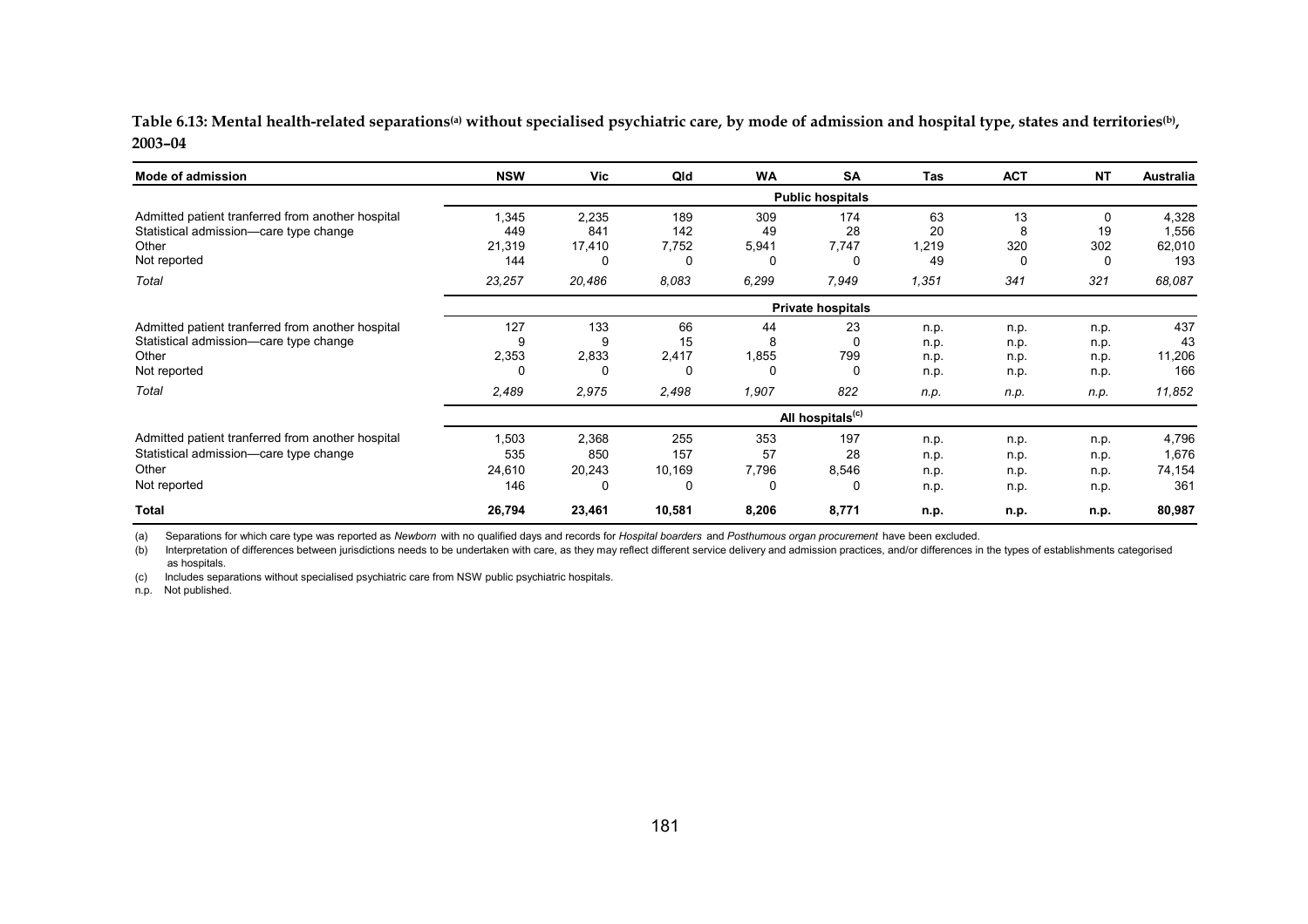| Table 6.14: Mental health-related separations <sup>(a)</sup> without specialised psychiatric care, by mode of separation and hospital type, states and |  |  |
|--------------------------------------------------------------------------------------------------------------------------------------------------------|--|--|
| territories <sup>(b)</sup> , 2003–04                                                                                                                   |  |  |

| Mode of separation                                                                     | <b>NSW</b>     | Vic          | Qld            | <b>WA</b>      | <b>SA</b>                    | Tas   | <b>ACT</b>     | <b>NT</b> | Total  |
|----------------------------------------------------------------------------------------|----------------|--------------|----------------|----------------|------------------------------|-------|----------------|-----------|--------|
|                                                                                        |                |              |                |                | <b>Public hospitals</b>      |       |                |           |        |
| Discharge/transfer to an(other) acute hospital                                         | 2,513          | 3,381        | 763            | 433            | 1,219                        | 108   | 30             | 46        | 8,493  |
| Discharge/transfer to a residential aged care Service <sup>(c)</sup>                   | 832            | 699          | 161            | 163            | 342                          | 33    | 17             | 6         | 2,253  |
| Discharge/transfer to an(other) psychiatric hospital                                   | 1,123          | 197          | -1             | 278            | 506                          | 0     | $\overline{4}$ | 5         | 2,114  |
| Discharge/transfer to other health care accommodation (includes mothercraft hospitals) | 176            | 0            | 166            | 37             | 44                           | 69    | 7              | 13        | 512    |
| Statistical discharge type change                                                      | 754            | 2,293        | 386            | 235            | 238                          | 74    | 15             | 23        | 4,018  |
| Left against medical advise/discharge at own risk                                      | 1,516          | 330          | 657            | 514            | 347                          | 60    | 7              | 32        | 3,463  |
| Statistical discharge from leave                                                       | 66             | $\mathbf{0}$ | 19             | 11             | $\overline{4}$               | 0     | $\Omega$       | $\Omega$  | 100    |
| Died                                                                                   | 143            | 150          | 42             | 26             | 31                           | 5     | 2              | $\Omega$  | 399    |
| Other (includes discharge to usual residence/own accommodation/ welfare institution    | 16,134         | 13,436       | 5,888          | 4,602          | 5,218                        | 1,002 | 259            | 196       | 46,735 |
| Total                                                                                  | 23,257         | 20,486       | 8,083          | 6,299          | 7,949                        | 1,351 | 341            | 321       | 68,087 |
|                                                                                        |                |              |                |                | <b>Private hospitals</b>     |       |                |           |        |
| Discharge/transfer to an(other) acute hospital                                         | 93             | 111          | 89             | 50             | 39                           | n.p.  | n.p.           | n.p.      | 386    |
| Discharge/transfer to a residential aged care Service <sup>(c)</sup>                   | 74             | 99           | 56             | 63             | 94                           | n.p.  | n.p.           | n.p.      | 392    |
| Discharge/transfer to an(other) psychiatric hospital                                   | 21             | 2            | 0              | 22             | 15                           | n.p.  | n.p.           | n.p.      | 61     |
| Discharge/transfer to other health care accommodation (includes mothercraft hospitals) | 9              | 0            | 15             | $\overline{1}$ |                              | n.p.  | n.p.           | n.p.      | 125    |
| Statistical discharge type change                                                      | 15             | 15           | 62             | 27             | 3                            | n.p.  | n.p.           | n.p.      | 131    |
| Left against medical advise/discharge at own risk                                      | 31             | 32           | 18             | 13             | 6                            | n.p.  | n.p.           | n.p.      | 100    |
| Statistical discharge from leave                                                       | $\overline{2}$ | 0            | $\overline{1}$ | 0              | $\Omega$                     | n.p.  | n.p.           | n.p.      | 3      |
| Died                                                                                   | 16             | 24           | 25             | 15             | 6                            | n.p.  | n.p.           | n.p.      | 86     |
| Other (includes discharge to usual residence/own accommodation/ welfare institution    | 2,228          | 2,692        | 2,232          | 1,716          | 658                          | n.p.  | n.p.           | n.p.      | 10,568 |
| Total                                                                                  | 2,489          | 2,975        | 2,498          | 1,907          | 822                          | n.p.  | n.p.           | n.p.      | 11,852 |
|                                                                                        |                |              |                |                | All hospitals <sup>(d)</sup> |       |                |           |        |
| Discharge/transfer to an(other) acute hospital                                         | 2,610          | 3,492        | 852            | 483            | 1,258                        | n.p.  | n.p.           | n.p.      | 8,883  |
| Discharge/transfer to a residential aged care Service <sup>(c)</sup>                   | 907            | 798          | 217            | 226            | 436                          | n.p.  | n.p.           | n.p.      | 2,646  |
| Discharge/transfer to an(other) psychiatric hospital                                   | 1,145          | 199          | -1             | 300            | 521                          | n.p.  | n.p.           | n.p.      | 2,176  |
| Discharge/transfer to other health care accommodation (includes mothercraft hospitals) | 287            | 0            | 181            | 38             | 45                           | n.p.  | n.p.           | n.p.      | 739    |
| Statistical discharge type change                                                      | 845            | 2,308        | 448            | 262            | 241                          | n.p.  | n.p.           | n.p.      | 4,225  |
| Left against medical advise/discharge at own risk                                      | 1,790          | 362          | 675            | 527            | 353                          | n.p.  | n.p.           | n.p.      | 3,806  |
| Statistical discharge from leave                                                       | 70             | $\mathbf 0$  | 20             | 11             | $\overline{4}$               | n.p.  | n.p.           | n.p.      | 105    |
| Died                                                                                   | 159            | 174          | 67             | 41             | 37                           | n.p.  | n.p.           | n.p.      | 485    |
| Other (includes discharge to usual residence/own accommodation/welfare institution)    | 18,981         | 16,128       | 8,120          | 6,318          | 5,876                        | n.p.  | n.p.           | n.p.      | 57,922 |
| Total                                                                                  | 26,794         | 23,461       | 10,581         | 8,206          | 8,771                        | n.p.  | n.p.           | n.p.      | 80,987 |

(a) Separations for which care type was reported as *Newborn* with no qualified days and records for *Hospital boarders* and *Posthumous organ procurement* have been excluded.

(b) Interpretation of differences between jurisdictions needs to be undertaken with care, as they may reflect different service delivery and admission practices, and/or differences in categorisation of establishments.

(c) Unless this is the usual place of residence.

(d) Includes separations without specialised psychiatric care from NSW public psychiatric hospitals.